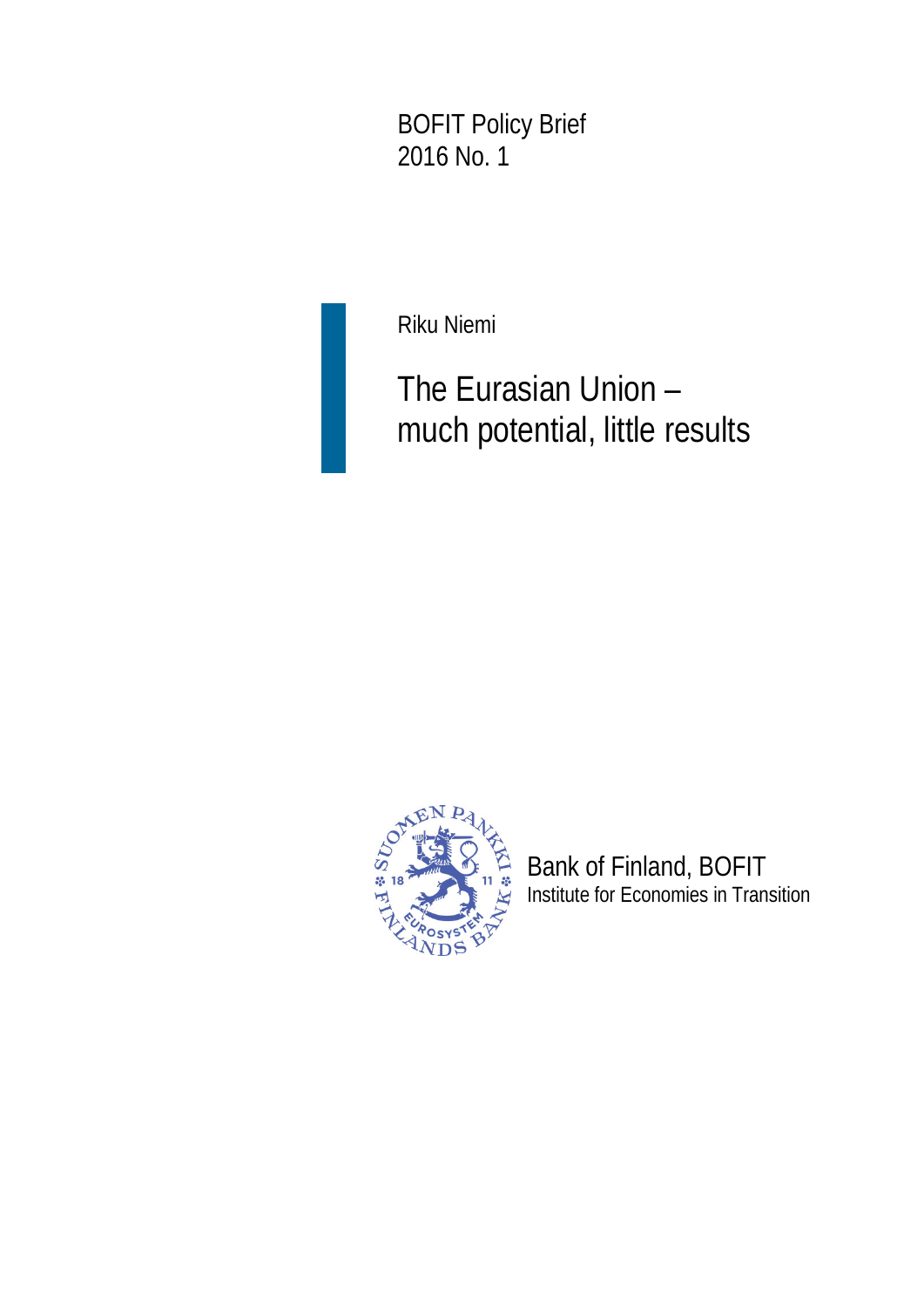### BOFIT Policy Brief Editor-in-Chief Iikka Korhonen

BOFIT Policy Brief 1/2016

Riku Niemi: The Eurasian Union – much potential, little results

12.1.2016 ISSN 2342-205X (online)

Bank of Finland BOFIT – Institute for Economies in Transition PO Box 160 FIN-00101 Helsinki

Phone: +358 10 831 2268 Fax: +358 10 831 2294

Email: bofit@bof.fi Website: www.bof.fi/bofit\_en

The opinions expressed in this paper are those of the authors and do not necessarily reflect the views of the Bank of Finland.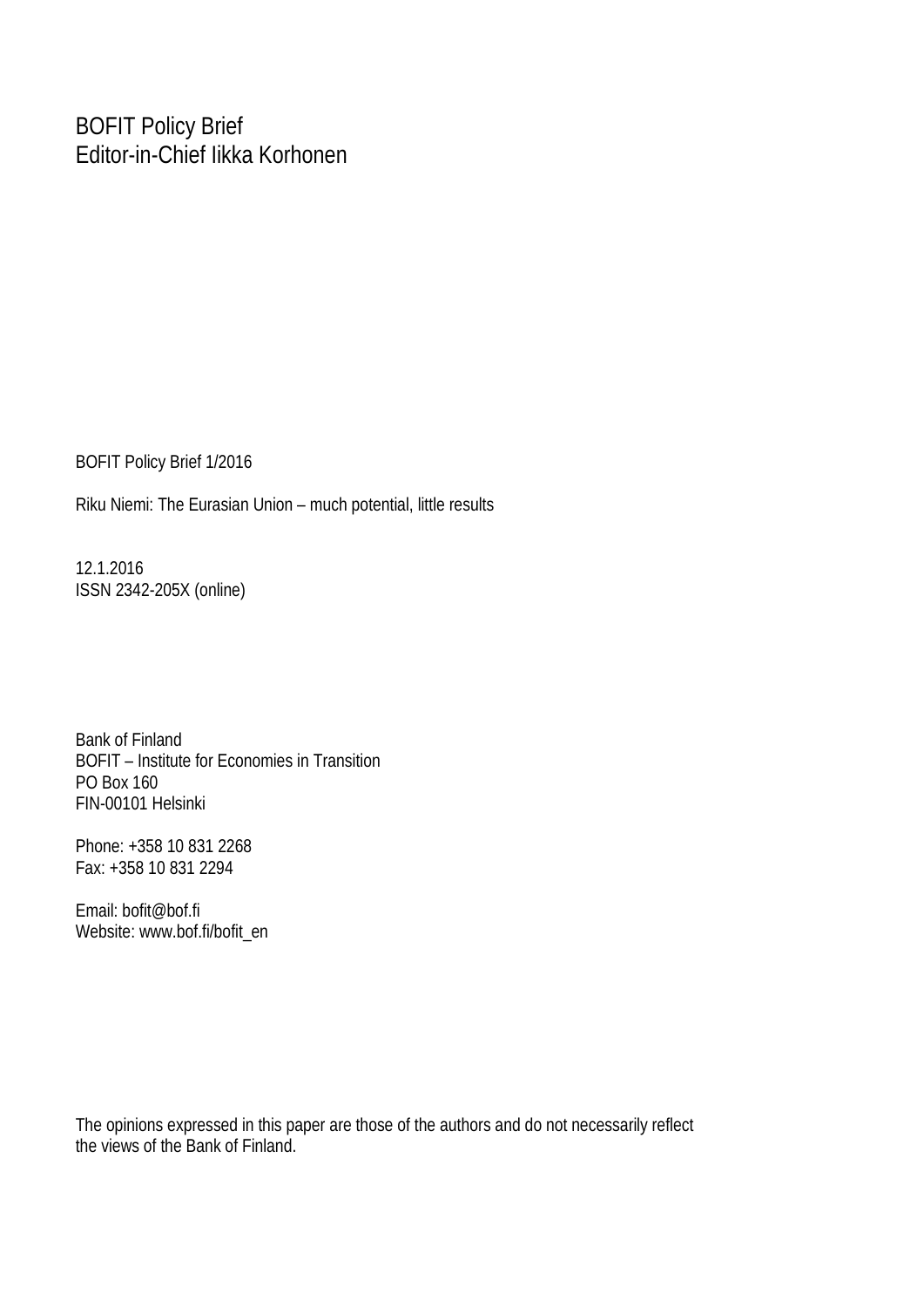# Contents

| 2 |  |
|---|--|
|   |  |
|   |  |
| 3 |  |
|   |  |
|   |  |
|   |  |
|   |  |
|   |  |
|   |  |
|   |  |
|   |  |
|   |  |
|   |  |
|   |  |
|   |  |
|   |  |
|   |  |
|   |  |
|   |  |
|   |  |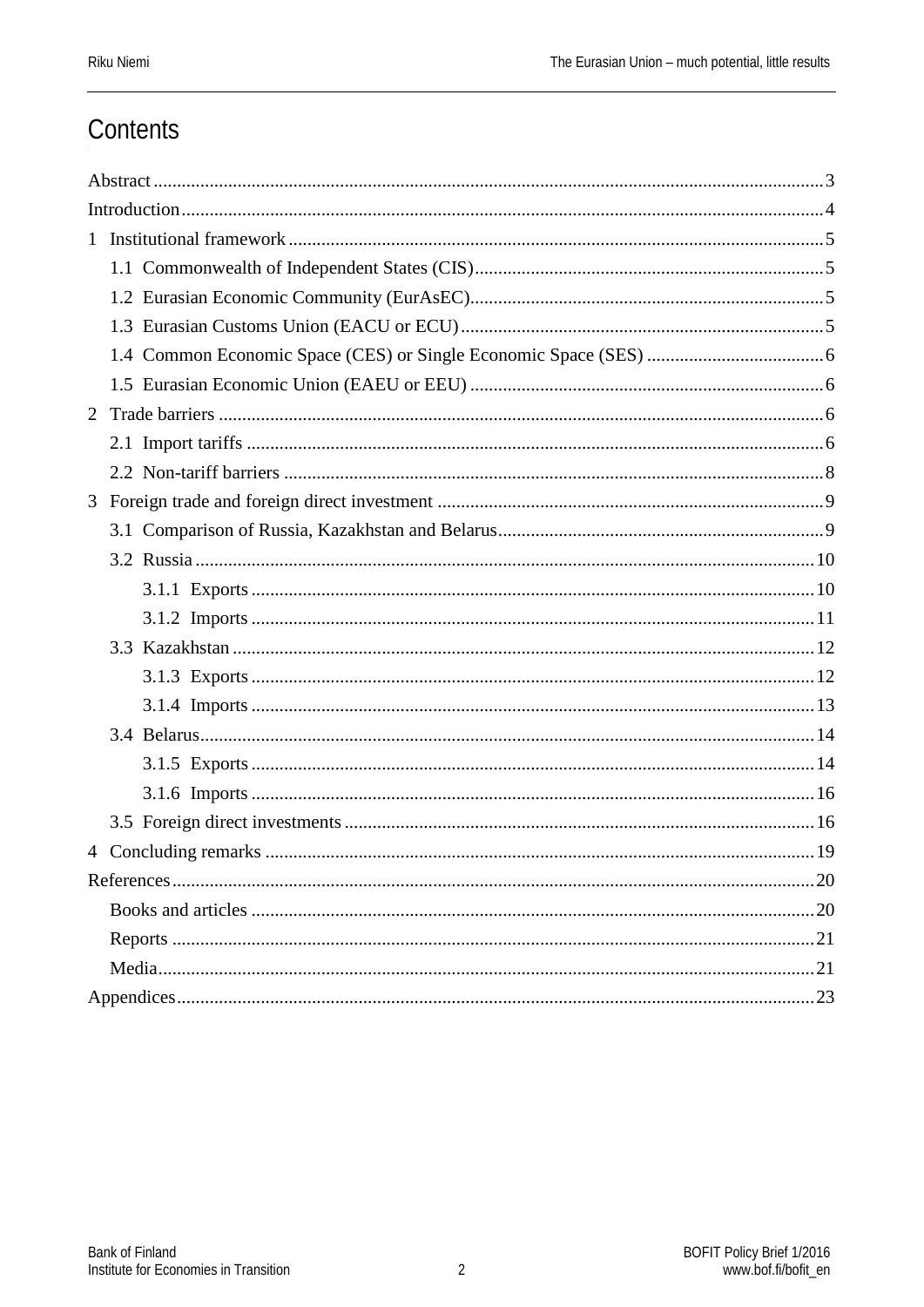### Riku Niemi

# The Eurasian Union – much potential, little results

# <span id="page-3-0"></span>Abstract

Russia, Kazakhstan, and Belarus established the Eurasian Customs Union in 2010. Five years later, it became the Eurasian Economic Union. External tariffs have been harmonised and some internal trade barriers have been tackled. Most notably, internal border controls had been abolished by July 2011. This policy brief brings together facts and data on recent changes in trade-related institutions, trade barriers and trade flows across the internal and external borders of the Union. Trade barriers and flows are analysed at the level of product categories. The purpose is to identify the countries and sectors where the greatest trade creation or diversion is likely to have taken place and whether notable changes can be observed.

Keywords: Russia, Kazakhstan, Belarus, trade policy, tariffs, foreign trade, integration, foreign direct investment

JEL codes: F13, F15, F53, P33

**Riku Niemi**, Aalto University. E-mail: riku.niemi@aalto.fi

Trends in trade barriers, foreign trade flows and foreign direct investment of Russia, Kazakhstan and Belarus before and after the establishment of the Eurasian Customs Union in 2010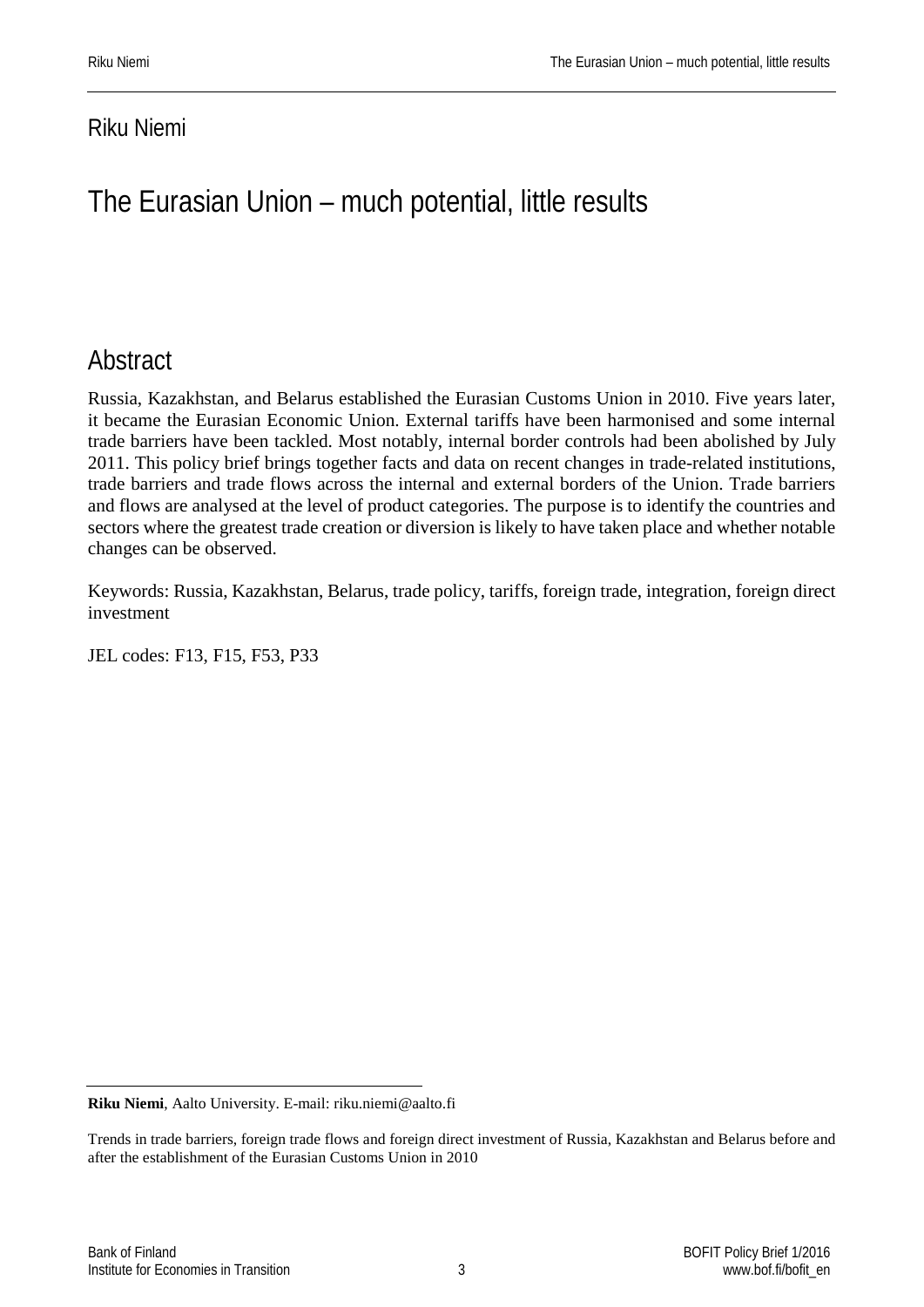# <span id="page-4-0"></span>**Introduction**

Ever since the collapse of the Soviet Union, there have been repeated attempts to reintegrate the newly independent republics economically and politically. The Eurasian Customs Union (EACU), established in 2010, and its successor, the Eurasian Economic Union (EAEU), established in 2015, are the latest such attempts. The Eurasian Union<sup>[1](#page-4-1)</sup> is called 'Eurasian' mainly because its members are located in both the European and the Asian parts of the Eurasian continent. However, this name choice is also in line with Eurasianism, an ideology that was popular among the Russian diaspora in the 1920s and surfaced again in the 1990s (Papava 2015). It presents Russia as the centre of the continent connecting Western and Eastern lands. Similar ambitions are associated with the current union project, which includes as possible future members and partners countries beyond the borders of the former Soviet Union.

Many authors and institutions have tried to evaluate the impact of these unions. Isakova, Koczan, and Plekhanov (2013) looked at the immediate effects of tariff harmonisation and came to the conclusion that tariff increases had led to some diversion from Chinese to Russian imports in Kazakhstan. For Russia and Belarus, they did not find major changes. World Bank (2012) developed a computable general equilibrium model of Kazakhstan's economy to study the probable effects of the EACU. Their most optimistic scenario led to only a small positive net effect for Kazakhstan. Carneiro (2013) concludes that the EACU was a step in the right direction, but that the possible gains will only materialise when non-tariff barriers are tackled and market-oriented institutions become stronger.

To give an update on the current situation, this policy brief brings together facts and data on recent changes in trade-related institutions, trade barriers and trade flows across the borders of Russia, Kazakhstan and Belarus. Even though Kyrgyzstan and Armenia joined the EAEU in 2015, this policy brief concentrates mostly on the original EACU trio, which constitutes the prime mover of 'Eurasian' economic integration.

The EACU was established in the midst of a global recession. During the period of transition, macroeconomic trends and exchange rates seem to be overwhelmingly more important determinants of trade flows than subtle institutional changes<sup>[2](#page-4-2)</sup>. However, there are some noteworthy trends, especially in Kazakhstan's imports. Throughout this policy brief, causality is noted wherever this seems plausible.

The first section outlines the quarter-century-long process of economic reintegration in the institutional vacuum – or merely disarray – left behind by the Soviet Union. The purpose of this section is to blur the possibly too-sharp contrast in the reader's mind between the periods before and after the establishment of the EACU. Although the first section encompasses the whole post-Soviet space, the rest of the policy brief will consider only Russia, Kazakhstan and Belarus.

The second section summarizes recent changes in trade barriers on and within the borders of Russia, Kazakhstan and Belarus. The purpose of this section is to identify the countries and sectors where the greatest trade creation or diversion is likely to have taken place.

The third section describes trends in the EACU trio's external trade and foreign direct investment during the last decade. The purpose of this section is to identify the industries in which major changes have indeed taken place and to see whether they match those identified in the second section.

The fourth section offers concluding remarks.

<span id="page-4-1"></span><sup>&</sup>lt;sup>1</sup> In what follows, both may be referred to with this common name.

<span id="page-4-2"></span><sup>2</sup> See Appendices 11 and 12.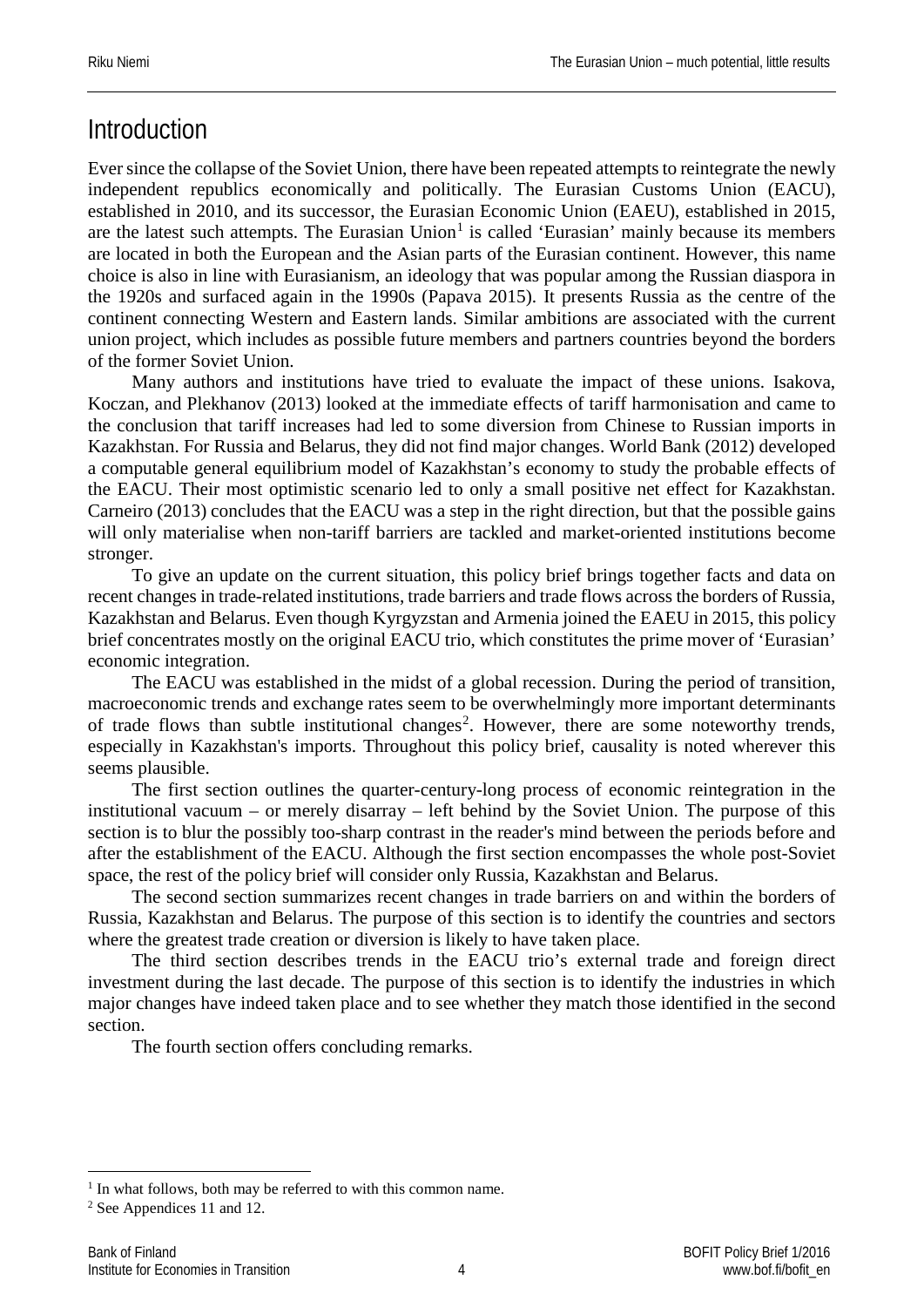# <span id="page-5-0"></span>1 Institutional framework

### <span id="page-5-1"></span>1.1 Commonwealth of Independent States (CIS)

As the Soviet Union collapsed, its constituent republics ceased to be bound together by a central economic plan. To manage the disintegration of the socialist state and maintain those trade links that were worth preserving, twelve former Soviet republics (all except the three Baltic states) formed the Commonwealth of Independent States (CIS) in 1991.

In 1993 and 1994, the CIS countries attempted to form an economic union (Wolffgang et al. 2013). A series of treaties culminated in the establishment of a free trade zone and a payment union in 1994 and a customs union in 1995. Most of the treaties were only partially enforced if at all. Tariffs on intra-CIS trade were all but abolished during the next two decades through bilateral and multilateral free trade agreements. This complex web of agreements was replaced in 2011 by the multilateral CIS Free Trade Agreement (CISFTA), which has entered into effect in all the CIS countries except Tajikistan.

### <span id="page-5-2"></span>1.2 Eurasian Economic Community (EurAsEC)

Because CIS members could not agree on the next steps in the mid-90s, smaller groups of countries continued to press on with further integration. In 1996, Russia, Kazakhstan, Belarus and the Kyrgyz Republic formed a customs union of their own. In 2000, Tajikistan joined and the union was dubbed the Eurasian Economic Community. Uzbekistan joined in 2005, only to withdraw in 2008. The Russian tariff code was adopted – some say 'imposed' – as the common external tariff. This did not change much for Belarus, whose tariffs were already close to Russia's high levels. In Central Asian states, by contrast, tariffs clearly went on the rise. According to David Tarr (2015), the adoption of the common tariff led to major rent transfers from Central Asian states to Russia. The more the Central Asians took on the Russian tariff regime, the fewer were the alternatives to goods manufactured within the tariff union that remained within their reach. When it dawned on them how costly it was to lose touch with external suppliers, they slowed their pace of integration and one-by-one ended it. In the end, tariffs were harmonized over just 50 to 60 per cent of the tariff lines. Each country avoided implementation of the tariff changes that were most disadvantageous to itself.

The Eurasian Economic Community never made progress beyond this moderate level of tariff harmonization. The organisation formally existed until October 2014, but it had lost its edge earlier. During its last years, the main function of its hollow institutional structure was to serve as a template for the following versions of the union and a platform for planning them.

### <span id="page-5-3"></span>1.3 Eurasian Customs Union (EACU or ECU)

By the time it had become obvious that the Eurasian Economic Community was not going to succeed, efforts were already underway to wipe the slate clean and build a new edifice. In 2007, Russia, Kazakhstan and Belarus signed a treaty on yet another customs union and established the Customs Union Commission to facilitate the transition. The treaty materialised in 2010, when the Eurasian Customs Union was established and its common external tariffs came into force. Notably, external tariffs were not applied to imports from other CIS countries due to pre-existing free-trade agreements.

Although Russia granted some concessions to its partners (Mkrtchyan and Gnutzmann 2013), the common tariff code was again largely based on the Russian code, and this time tariff harmonisation was actually implemented. Also Kazakhstan, which negotiated transition periods for some of its most sensitive import products, followed through on its commitments.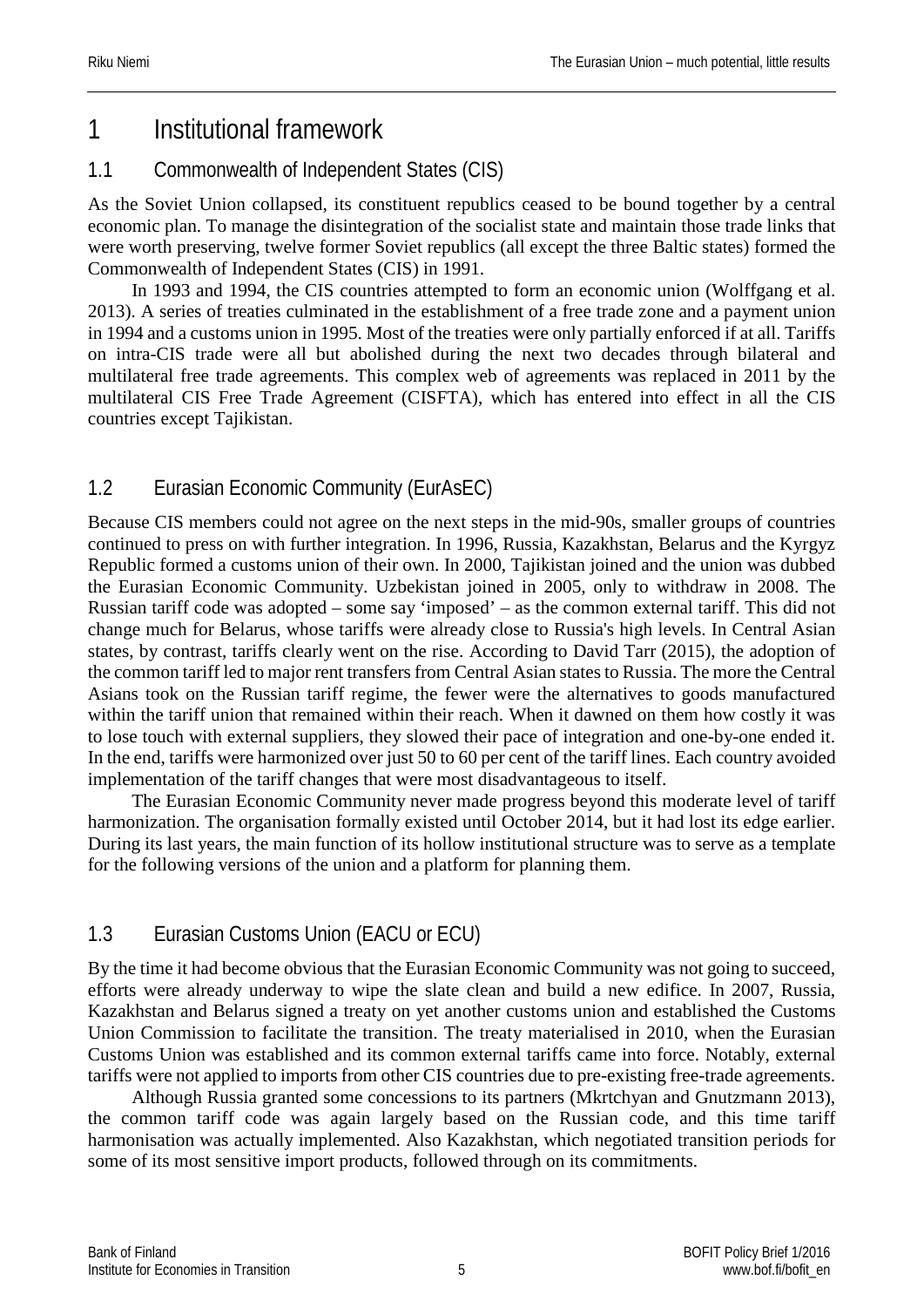### <span id="page-6-0"></span>1.4 Common Economic Space (CES) or Single Economic Space (SES)

Following the conventional timeline of economic integration, the next step was the establishment of a common market in which goods, services, people, and capital could move freely. On paper, this was achieved in 2012 via the formation of the Common Economic Space (CES) or Single Economic Space (SES).

### <span id="page-6-1"></span>1.5 Eurasian Economic Union (EAEU or EEU)

Despite the fact that the common market did not yet (and still does not<sup>[3](#page-6-4)</sup>) function properly, the process of economic integration was fast-forwarded to the next phase – economic union. At the start of 2015, the EACU and the last remains of the EurAsEC (the economic court and the commission) were fused together to form the Eurasian Economic Union. Kyrgyzstan and Armenia joined the original trio in 2015.

There are differing opinions on the impressiveness of progress so far and on the future of the union (Daly (2015), Roberts et al. (2014)). Some talk about failure and regression; some about the upcoming monetary union. Russian leaders would like to press on with integration; Kazakh and Belarusian leaders are more sceptical (Roberts et al. 2014, Laruelle 2015). The waiting queue at the EAEU's gates is short; only Tajikistan, which was a member of the EurAsEC, is currently negotiating on the terms of accession (Olimova  $2015$ )<sup>[4](#page-6-5)</sup>. Ukraine was close to joining but now is unlikely to join. Ukraine, Moldova, and Georgia signed association and free-trade agreements<sup>[5](#page-6-6)</sup> with the European Union in June 2014.

At least in its Transition Report of 2012, the European Bank for Reconstruction and Development (EBRD) saw in the Eurasian Union some potential for increasing trade and consumer choice; for providing scale benefits to regional producers; for serving as a stepping stone to global markets for local producers; for facilitating cross-border production chains that would allow member states to leverage each other's comparative advantages; for helping to strengthen economic and political institutions; and for furthering the liberalisation of service trade and lowering entry barriers. However, much of this potential is yet to materialise.

# <span id="page-6-2"></span>2 Trade barriers

### <span id="page-6-3"></span>2.1 Import tariffs

The most visible effect of the Eurasian Customs Union was the adoption of a common external tariff. The tariff was not applied to imports from other CIS countries because these countries were protected by bilateral free trade agreements. These agreements all but abolished tariffs on intra-CIS trade a few years earlier.

Belarus's tariffs were already largely aligned with those of Russia, except for tariffs on food. By contrast, Kazakhstan was still far from full harmonisation with Russian tariffs, a process that had been launched within the framework of the EurAsEC (Figure 1). It is fair to say that tariffs rose across the board in Kazakhstan, because the significance of those commodity lines whose tariffs were reduced is relatively small in trade-weighted terms.<sup>[6](#page-6-7)</sup>

The recent downward trend in all member states' trade-weighted average tariffs is due to the commitments Russia made upon accession to the World Trade Organisation (WTO) in 2012. The

<span id="page-6-4"></span><sup>&</sup>lt;sup>3</sup> See 2.2. Non-tariff barriers.

<span id="page-6-5"></span><sup>4</sup> See also Foreign Affairs: 'Tajikistan's Russian Dream: Letter from Dushanbe', 11 May 2015.

<span id="page-6-6"></span><sup>5</sup> Association Agreement (AA) and Deep and Comprehensive Free Trade Area (DCFTA)

<span id="page-6-7"></span><sup>6</sup> See Appendices 1-4 for a closer look at changes in tariffs in each country.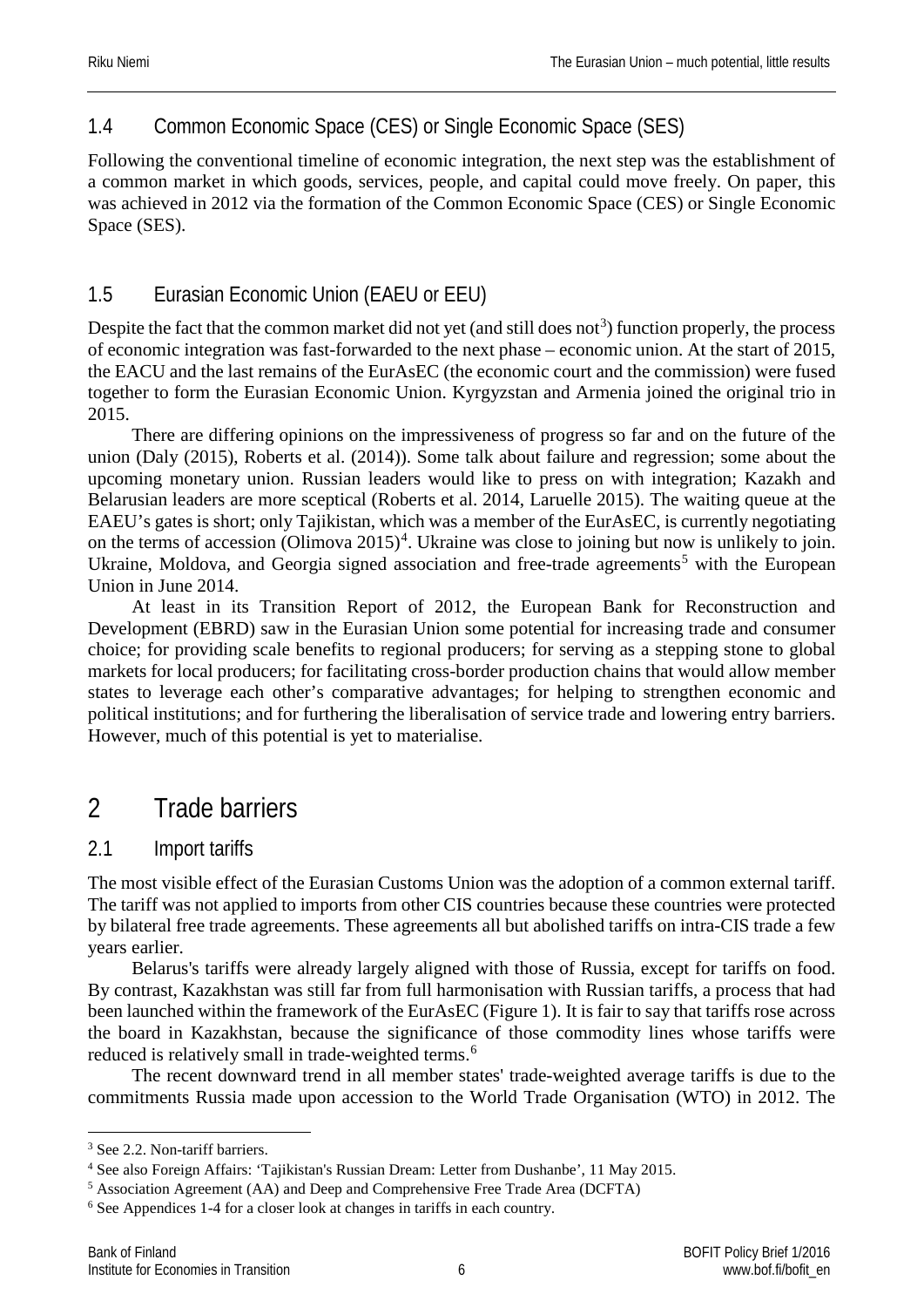tariff code of the Eurasian Union has since been updated annually to keep up with those commitments. During the transition period from 2012 to 2019, Russia's unweighted average tariff[7](#page-7-0) is set to fall from 10 per cent to 7.6 per cent (WTO 2011). Consequently, a major part of the tariff increases that Kazakhstan has implemented will be reversed.



Figure 1 Tariffs on imports to Russia, Kazakhstan, and Belarus

It remains to be seen what Kazakhstan's accession to the WTO (on 30 November 2015) will mean as regards the common tariff code. According to the commitments Kazakhstan made upon accession, the unweighted average of its bound tariffs will fall to 6.1 per cent (WTO 2015). The reason why Kazakhstan's commitments are not aligned with the current EACU tariff code and Russia's commitments is that the accession negotiations were started already in the 1990s, when Kazakhstan's tariffs were considerably lower. Still a decade ago, Kazakhstan's average tariff was around two per cent. In the near future, either the common external tariffs will be lowered or Kazakhstan will not meet its commitments.

It is possible that harmonisation will not be very problematic. There are commodity lines where the applied tariffs are lower than the bound tariffs. As the commitments concern bound tariffs, there is some room for harmonisation without changes to effective trade barriers. If the bound rate were to be brought down to the level of the applied rate on a certain commodity line, domestic producers within the EAEU would still enjoy the same level of protection. On the other hand, even if the bound rate were to remain high, there would be only limited damage from violation of the commitment to

Source: UNCTAD

<span id="page-7-0"></span> <sup>7</sup> This commitment refers to the *simple*, or *unweighted*, average of *bound* tariffs on different commodity lines (i.e. groups). These averages differ from the *trade-weighted* averages of *actually applied* tariffs, which are used as indicators in Figure 1 and elsewhere, for two reasons. First, the bound rate on a certain commodity line is the maximum tariff rate that a country can, under its international commitments, impose on imports of that commodity from another country; the actually applied rate may be lower, if the country so chooses. Even when the two rates differ, WTO rules require that both the bound and applied rates be in principle the same for all WTO member countries. The most-favoured nation (MFN) rates (i.e. the lowest rates granted to any WTO member) have to be extended to all WTO members. However, there are exceptions that enable some countries to enjoy even lower rates than the MFN rate. Preferential treatment (i.e. a lower, *preferential tariff* rate) is allowed, for example, if the exporter and importer have formed a free-trade area or a customs union or the exporter is a developing country. Second, unweighted tariff averages give equal weight to all commodity lines (in the same tier), whereas weighted averages weigh each product-source pair based on the volume of imports in each period. In addition, whenever tariffs have not been fixed as a certain proportion of the good's value, some assumptions and calculations are needed to estimate the average ratio of the tariff to the good's value. Different methodologies produce different results.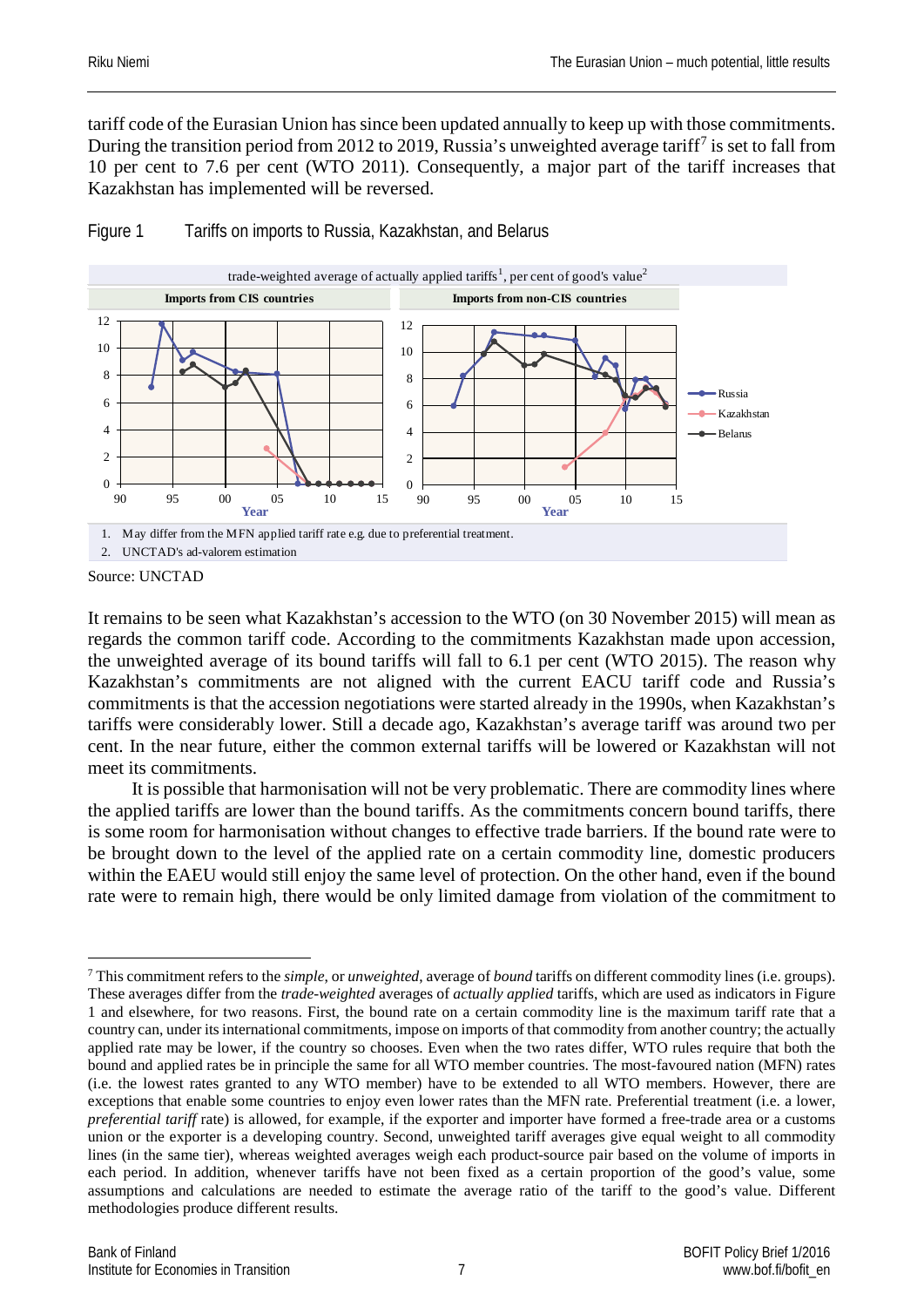third parties, provided the applied rate remains low. Thus, the compensations Kazakhstan would be liable to pay in these cases might not be exorbitant.

#### <span id="page-8-0"></span>2.2 Non-tariff barriers

The establishment of the Eurasian Customs Union and the Common Economic Space led to some improvement in the intra-Union trade environment. Border controls were discontinued at the Russian-Belarusian border in January 2010 and at the Russian-Kazakh border in July 2011. In December 2014, however, Russia and Belarus unofficially resumed controls on their mutual border due to trade disputes over, among other issues, Western food products subject to Russian sanctions. Russia claims that Belarusian firms re-export them to Russia under the guise of Belarusian brands or under the false claim that they are on transit to Kazakhstan<sup>[8](#page-8-1)</sup>. Both parties have imposed import bans on some of each other's products. Some of the bans have been justified by alleged violations of sanitary standards.

Despite some progress, many trade barriers are still firmly in place. National regulatory systems as such are major trade barriers. Superficially, the regulatory systems of CIS countries are similar, as they are all largely based on the Soviet-era regulatory system, GOST. The problem is that the system regulates in detail the process of production as well as the properties of the final products, even when health and safety concerns are not at issue. This makes lobbying and negotiations with regulators necessary for the profitable conduct of business (Tarr 2015).

Through the establishment of the EACU, the regulating authority was transferred from member states to the Eurasian Economic Commission (EAEC). This would seem to be a justifiable and natural step in the process of economic integration for at least two reasons. First, a supranational body is probably less inclined to favour certain producers – at least based on their nationality alone. Second, harmonization of national regulations through negotiations and coordination between national regulators would be an endless process. In the short term, however, the regulatory system seems to have worsened as negotiations with regulators have become more time consuming (Tarr 2015).

According to a 2015 survey by the Eurasian Economic Commission of more than 500 exporting enterprises in Russia, Kazakhstan and Belarus, non-tariff barriers to trade *within the Union* are still high, in some industries prohibitively so (EAEC 2015). The report does not reveal how non-tariff barriers have changed since this was not asked of the respondents and since the survey has not been conducted previously. Nonetheless, the results clearly suggest that the expectations and high hopes of speedy economic integration have not materialised so far. Even after allowing for large errors and estimation biases, the tariff equivalents of non-tariff barriers to trade within the Union seem to dwarf the tariffs.

In addition to the actual contents of regulations, the height of the barriers is related to the manner in which they are implemented. Especially sanitary and phytosanitary (SPS) conditions and technical barriers to trade (TBT) give officials of all member states leverage in their various dealings with enterprises.

Overall, the highest trade barriers were found to apply to Kazakhstani exports, especially to Belarus. This is also the direction in which the least goods are traded among the three countries.

The non-tariff barriers to trade within the EACU that were found to be the highest were SPS measures, measures affecting competition, technical requirements and price control measures. Apart from these barriers, which are common to all member states, restricted access to government procurement and SPS measures are perceived to significantly impede exports to Russia and Kazakhstan whereas exports to Belarus are impeded by regulations concerning payments for imports.

The industry in which non-tariff barriers had the most significant impact on all the trade flows was the manufacture of machinery and equipment. For Russian exporters, the costs of exporting agricultural products to Belarus and electrical equipment to Kazakhstan were even higher. For

<span id="page-8-1"></span> <sup>8</sup> See Financial Times: 'Russia: Dangers of isolation', 8 January 2015.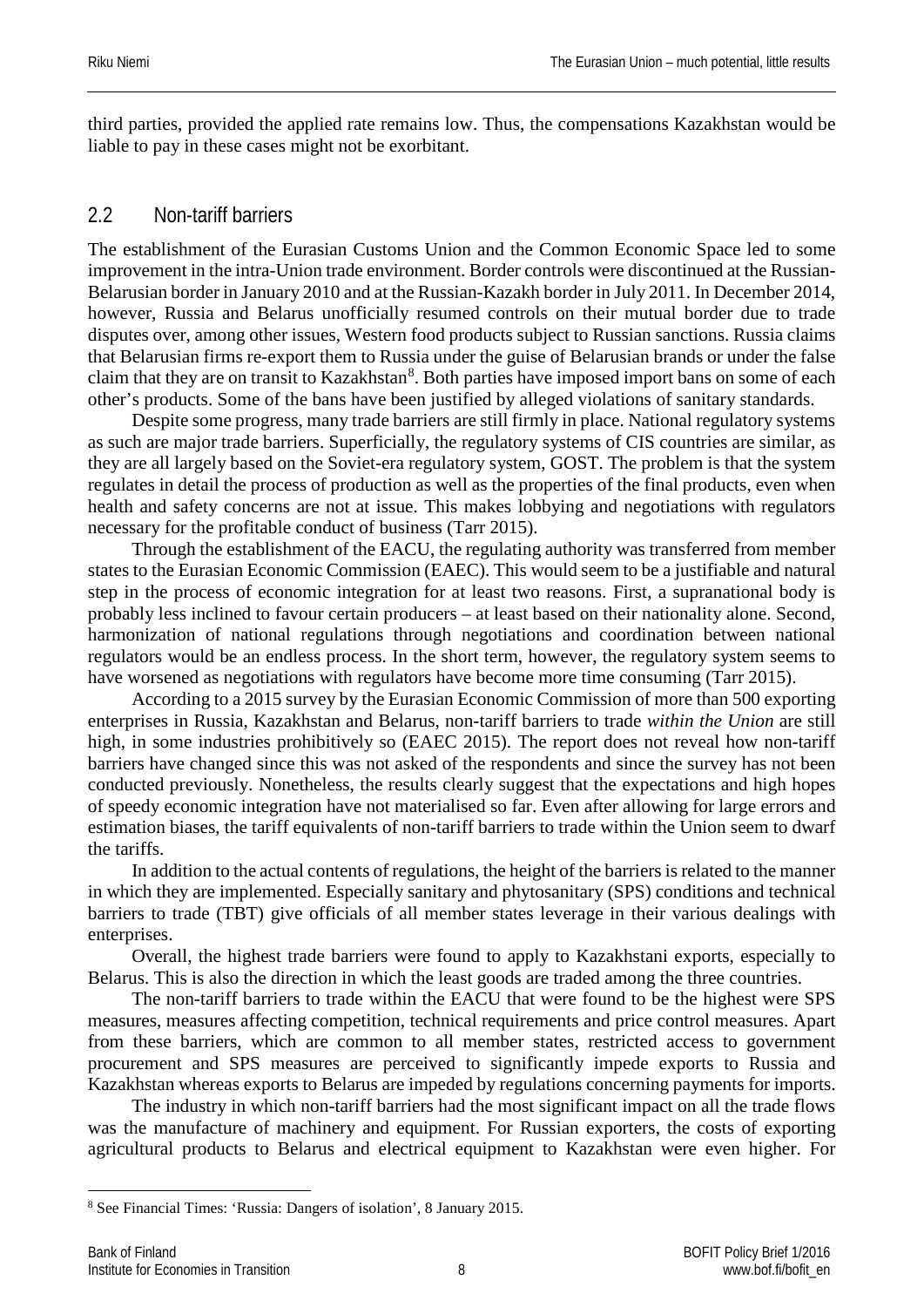Kazakh firms, the costs of exporting chemicals and related products and metals to Russia were among the highest.

# <span id="page-9-0"></span>3 Foreign trade and foreign direct investment

### <span id="page-9-1"></span>3.1 Comparison of Russia, Kazakhstan and Belarus

The EACU trio is composed of one big economy and two smaller ones. Russia's gross domestic product is almost ten times that of Kazakhstan, and roughly thirty times that of Belarus. Russia and Kazakhstan rely on the use of natural resources, among which oil, gas, and metals are the most important. The contrast to Belarus is stark: while natural resource rents make up around 20 per cent of Russia's and 30 per cent of Kazakhstan's GDP, the corresponding figure for Belarus is close to 2 per cent.

|                   |        | Russia Kazakhstan | <b>Belarus</b> |                      |
|-------------------|--------|-------------------|----------------|----------------------|
| <b>Population</b> | 143.5  | 17.3              | 9.5            | million              |
| <b>GDP</b>        | 1860.6 | 212.2             | 76.1           | billion U.S. dollars |
| <b>Exports</b>    | 30.2%  | 39.8%             | 58.0%          | relative to GDP      |
| Goods             | 26.8%  | 36.9%             | 47.8%          |                      |
| Services          | 3.5%   | 3.0%              | 10.2%          |                      |
| <b>Imports</b>    | 22.9%  | 25.4%             | 60.9%          | relative to GDP      |
| Goods             | 16.6%  | 19.4%             | 53.6%          |                      |
| <b>Services</b>   | 6.4%   | 5.9%              | 7.4%           |                      |

Table 1 Comparison of Russia, Kazakhstan, and Belarus, 2014

Sources: World Bank, WTO

Of the three economies, Belarus is the most dependent on foreign trade. Both its imports and exports amount to more than half of its GDP. Kazakhstan's exports amount to around 40 per cent of GDP, and Russia's to around 30 per cent. It should be noted, however, that Russian crude oil makes up roughly a third of Belarus's imports, and petroleum products made of Russian crude account for roughly a third of its exports. Russia and Kazakhstan have been running trade surpluses since the early 2000s, when the price of oil started its climb from \$20 per barrel. In contrast, Belarus has been running trade deficits of variable magnitudes for most of the last decade. However, a large part of the trade surpluses of Russia and especially of Kazakhstan flow out as payments to foreign investors, which means that their current account surpluses are considerably smaller than their trade surpluses.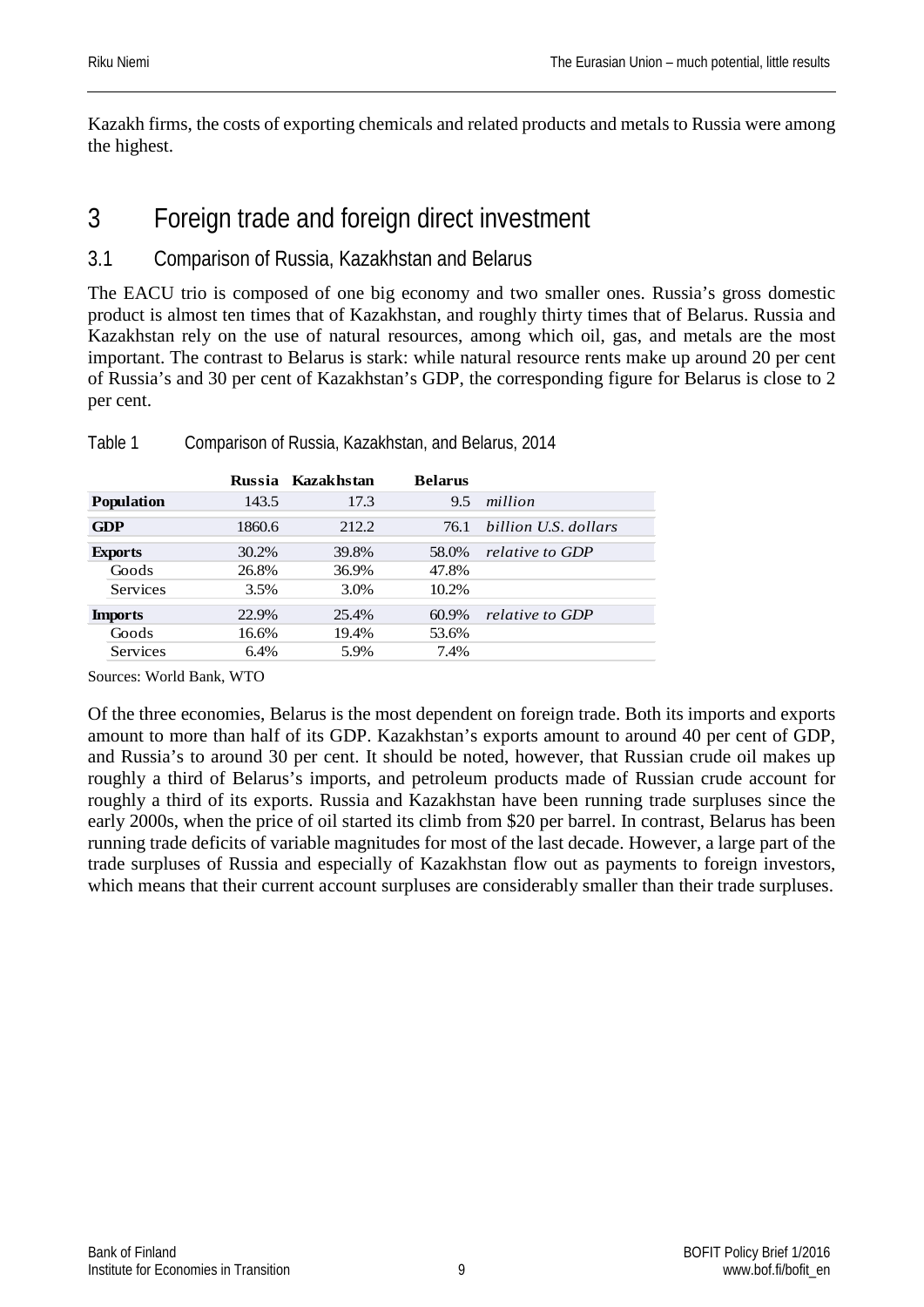#### <span id="page-10-0"></span>3.2 Russia

#### <span id="page-10-1"></span>3.2.1 Exports

#### Figure 2 Russia's export products and their destinations



2. The share of oil exports not allocated by country varies considerably from year to year in this data set.

Sources: DESA/UNSD (United Nations Comtrade database) (2000–2014), Eurasian Economic Commission (2015)

In 2014, Russia's exports totalled \$563.5bn, or 24.6 per cent of the economy's total demand. Crude oil accounted for 6.7 per cent, refined petroleum for 5.0 per cent and natural gas for 2.6 per cent of total demand. Other important export goods include products made from iron, steel, aluminium, copper, nickel, and other metals; fertilisers, wood, metal scrap, and crude rubber. Exports of services accounted for 2.8 per cent.

Over half of the goods exports went to other European countries, especially the Netherlands, Germany, Italy, and Poland. China received 7.5 percent of total exports, mostly mineral fuels. Kazakhstan and Belarus are not highly significant as export markets for Russia; they account for only six per cent of total exports. However, for border regions and some industries, these neighbouring countries are important and are increasingly so.

One example is passenger cars. Only a few years ago, a majority of Russian passenger car exports went to Ukraine. In 2014, already 70 per cent of the 1.6 billion dollars of Russian car exports went to Kazakhstan and 15 per cent to Belarus. Already prior to EACU, Kazakhstan was a major destination of Russia's dairy product, meat, clothes, and furniture exports. Since 2010, chocolate and television exports to Kazakhstan have been growing strongly.

Major products exported to Kazakhstan include a wide array of machinery and equipment; intermediate products made from metals, wood, and rubber; paper; and refined oil. Unsurprisingly, only a tiny fraction of exports of crude materials are sold to Kazakhstan, which specialises in their extraction itself.

Russia exports similar products to Belarus as elsewhere. Crude oil makes up a third and natural gas about 15 per cent of export revenue from Belarus. The Druzhba oil pipeline, which runs from Russia to Belarus and branches to Poland and Ukraine, is a crucial part of the network that brings Russian oil to the rest of Europe.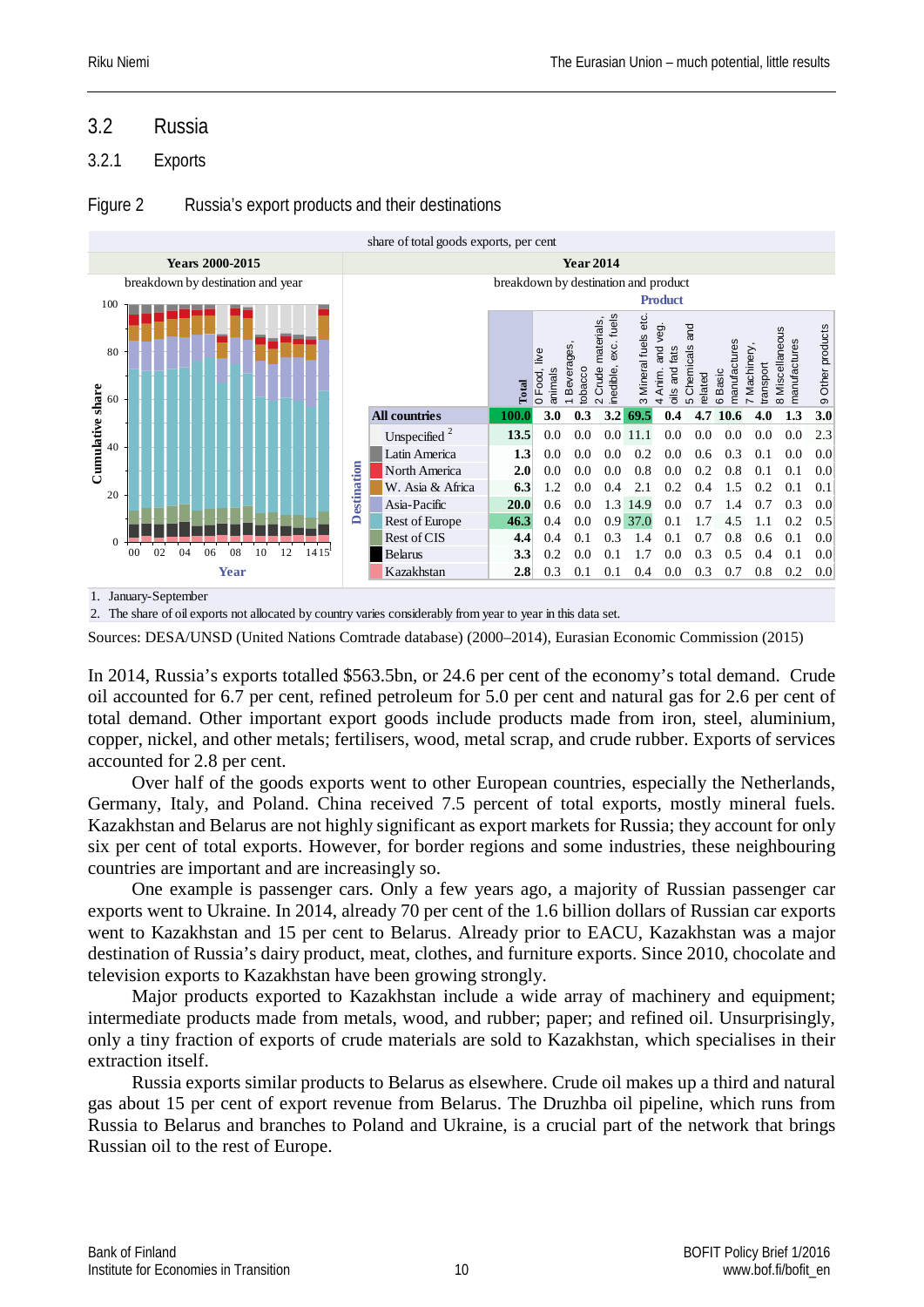#### <span id="page-11-0"></span>3.2.2 Imports



#### Figure 3 Russia's import products and their sources

Sources: DESA/UNSD (United Nations Comtrade database) (2000–2014), Eurasian Economic Commission (2015)

In 2014, Russia's imports totalled \$429.0bn per year, or 18.7 per cent of the economy's total supply. As Russia's speciality in the global division of labour is the extraction of natural resources and related activities, the domestic production of many capital, intermediate and consumer goods is not sufficient to satisfy domestic demand. Consequently, Russia's imports cover a wide range of products. Imported machinery made up 3.5 per cent, vehicles and other transport equipment 2.0 per cent, chemicals and related products 1.5 per cent, food and beverages 1.5 per cent, and services 5.2 per cent of total supply.

Since the 1990s, European countries have been supplying Russia with a growing amount of food, beverages, and relatively high-tech products such as specialised machinery, passenger cars, and cosmetics. Russia has also received its share of cheap Chinese low-tech products, especially small consumer items, which have flooded the world market during the last decade. In 2014, China's share was 17.7 per cent of Russia's goods imports. Again, as only seven per cent of Russia's goods imports come from Belarus and Kazakhstan, they are not highly significant. However, these countries are important suppliers of some products. Imports from both countries have grown quite evenly across the board.

Even before Russia's sanctions against food imports from Western countries, Belarus accounted for about half of Russia's dairy imports and 10 per cent of its meat imports. Around half of tractor imports come from Belarus. In value terms, industrial machinery, vehicles, chemicals, clothes, footwear, furniture and intermediate products are also important Belarusian imports, but Belarus's share in these product classes is not large.

Imports from Kazakhstan consisted mainly of crude metals, such as copper, iron and aluminium, and products made of them. Kazakhstan's share is more than half of the imports of many crude materials. Kazakhstan also supplies Russia with coal and oil, both mostly in crude form. The two oil-rich countries also trade back and forth in oil, because the nearest refineries (with enough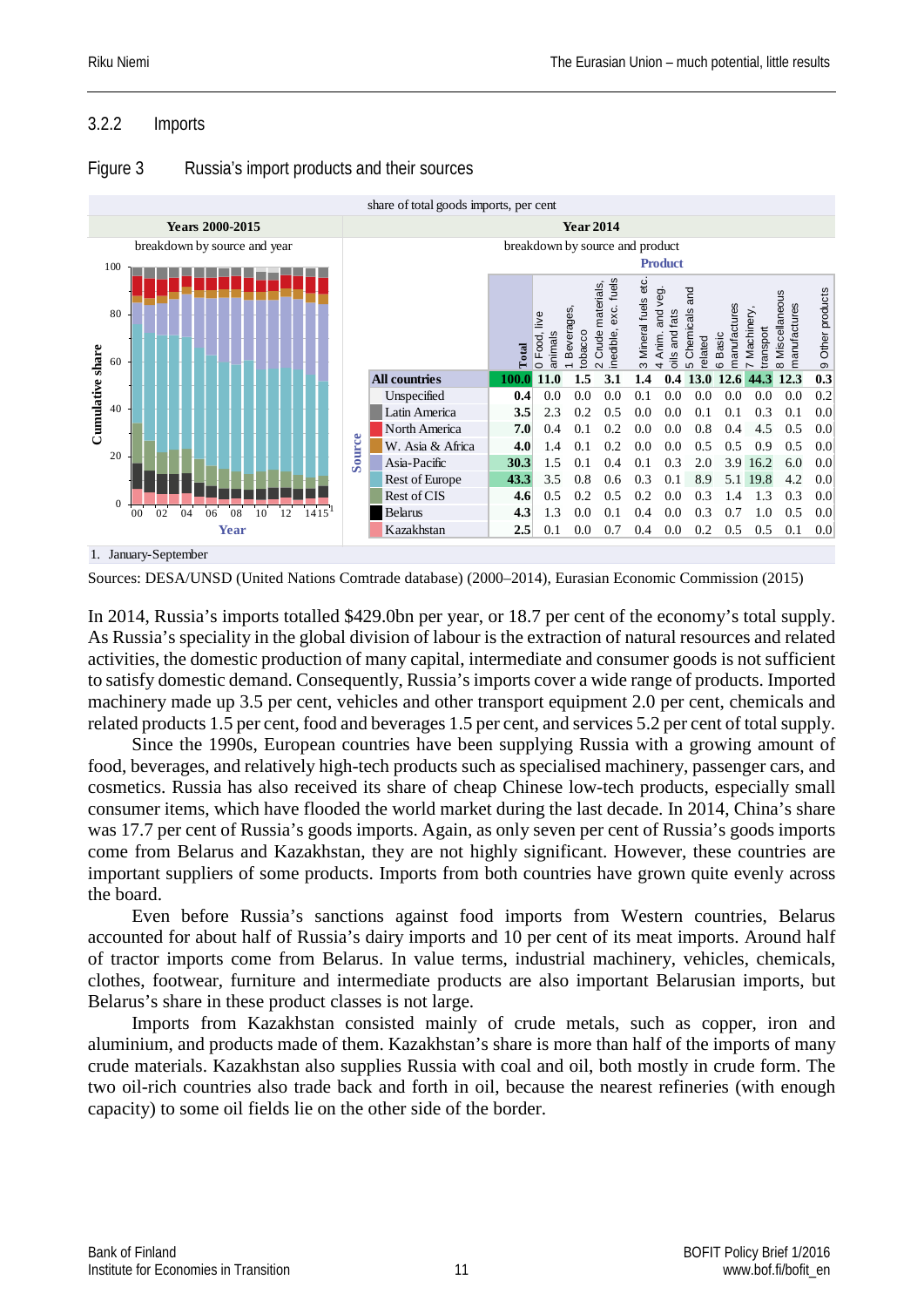#### <span id="page-12-0"></span>3.3 Kazakhstan

#### <span id="page-12-1"></span>3.3.1 Exports

#### Figure 4 Kazakhstan's export products and their destinations



Sources: DESA/UNSD (United Nations Comtrade database) (2000-2014), Eurasian Economic Commission (2015)

In 2014, Kazakhstan's exports totalled \$84.5bn, or 31.8 per cent of the economy's total demand. Like Russia, Kazakhstan lives off mineral fuel exports, but their importance is even greater: 21 per cent of total demand. Almost all mineral fuel exports leave the country in the form of crude oil, but smaller quantities of gases and refined oil are also exported. The rest consists mainly of aluminium, copper, zinc, and other metals; intermediate products made of them; and radioactive materials.

Kazakhstan exports its oil mostly to Europe, mainly to Italy, the Netherlands, Germany, and Ukraine, and to China. China's share of total exports has been trending slightly upward; in 2014, its share was 12 per cent. The share of Kazakhstan's Central Asian neighbours was only 3 per cent, and it consisted of food, petroleum, and crude materials.

Although Russia's overall share is small, it is a major buyer of Kazakhstan's non-oil exports. Whereas there are other buyers of wheat and metal products, computers, industrial machinery, coal, and crude metals are exported almost exclusively to Russia. As the electricity grids of these countries have some connections, some electric current also flows across borders.

The annual value of Kazakhstan's very limited exports to Belarus has been falling during the last decade and has already sunk well below \$100mn. Although Kazakhstan exports and Belarus imports crude oil, crude oil is absent from their bilateral trade statistics. Kazakhstan's exports to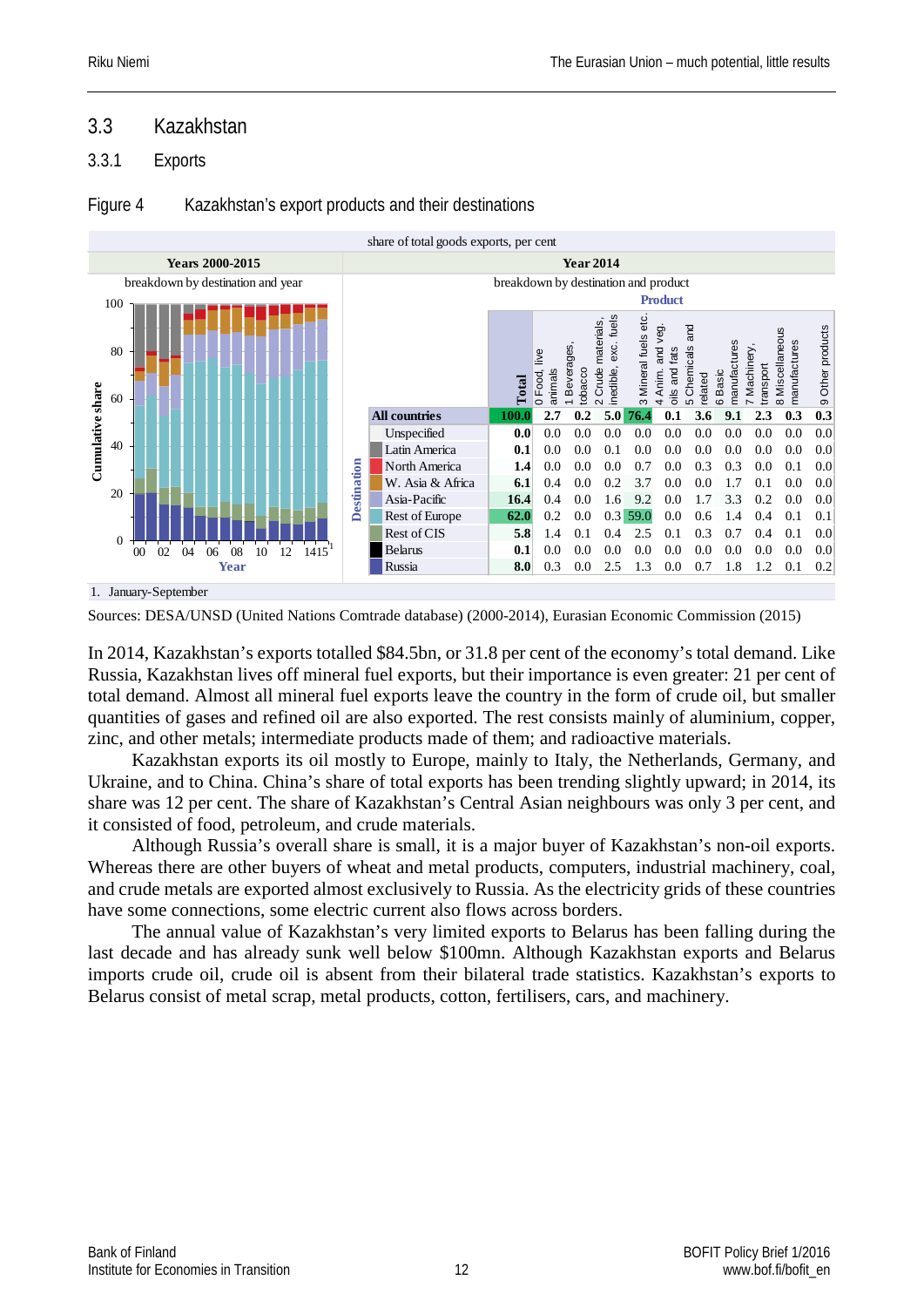#### <span id="page-13-0"></span>3.3.2 Imports



#### Figure 5 Kazakhstan's import products and their sources

Sources: DESA/UNSD (United Nations Comtrade database) (2000–2014), Eurasian Economic Commission (2015)

In 2014, Kazakhstan's imports totalled \$53.8bn, or 20.2 per cent of the economy's total supply. Like Russia, Kazakhstan imports a wide selection of products. Imported machinery made up 4.2 per cent, transport equipment 2.2 per cent, food 1.3 per cent, and mineral fuels 0.9 per cent of total supply. Services accounted for 4.8 per cent.

Kazakhstan's small Central Asian neighbours accounted for only 2.8 per cent of total imports. This consisted mostly of Uzbek and Turkmen gas and Uzbek vegetables and fruits. Kyrgyzstan, the fifth member of the EAEU, is a regional transit country for Chinese goods (a large share of which are allegedly smuggled to Kazakhstan past customs), but the country itself is not significant economically. Imports from China have risen from below ten per cent before the recession to 17.8 per cent in 2014, but their volume still pales in comparison to imports from Russia.

The share of non-CIS European countries, on the other hand, fell from more than 25 per cent before 2008 to 17.5 per cent in 2012 and then recovered to 21.5 per cent in 2014. There is some overlap between European and Chinese imports as much of both consist of industrial machinery, telecommunications equipment, and road vehicles. Indeed, some of the decline in imports from Europe has taken place in these product categories. However, something else has also happened. Over the last decade, Russian and Belarusian products have taken market share from European, Japanese and North American products in many markets.

One of the most striking examples is passenger cars, which were already mentioned above. They were previously imported in large quantities from Germany, Japan, and other developed countries. Russia's share of passenger car imports was less than 10 per cent before 2010, but has risen to more than 70 per cent in January-September 2015<sup>[9](#page-13-1)</sup>. This shift was facilitated by the adoption of common emission standards for cars produced within the EAEU. The common emissions standards are less stringent than the European emission standards, which still apply to cars imported from non-EAEU countries to Kazakhstan. This allowed Russian-made cars to enter Kazakhstan's market.

<span id="page-13-1"></span><sup>&</sup>lt;sup>9</sup> The official statistics have their limitations, though, as the volume of grey imports across the open border is evidently large. See AZIA AVTO: 'People in Kazakhstan purchased 13 thousand cars to the amount of USD 130 million' and Silk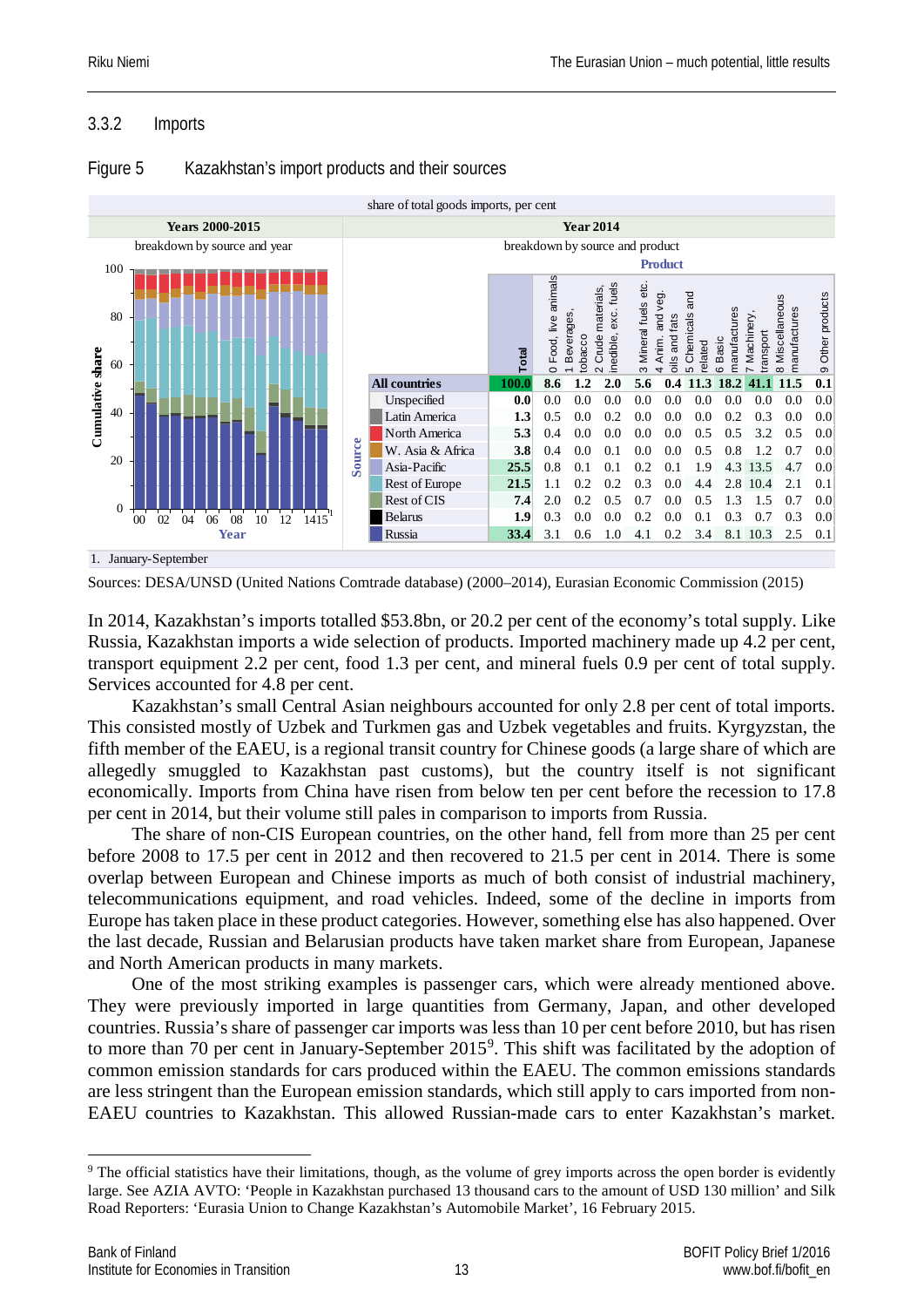Moreover, a ban on selling cars manufactured before  $2007<sup>10</sup>$  $2007<sup>10</sup>$  $2007<sup>10</sup>$  stopped the imports of popular German second-hand cars<sup>[11](#page-14-3),[12](#page-14-4)</sup>. Russian brands, especially Lada, are strongly represented among the cars imported from Russia, but also foreign-brand cars are imported. Some of the foreign-brand cars are produced in factories that have been set up by international car companies during the last decade.<sup>[13](#page-14-5)</sup>

Russia is a major supplier in most of the other markets, too. Russia's dominance is especially visible in the imports of refined oil, metal products, wooden products, cereals, and tobacco. In these product categories, over half of imports come from Russia. Chocolate and television receiver imports have grown steeply lately.

Imports from Belarus have doubled from \$367mn in 2009 to \$774mn in 2014, and the growth trend continues. During the last decade, especially Belarusian tractors, agricultural machinery, butter, milk, and meat have found their way to Kazakhstan's markets. Belarus's share is relatively high, around ten per cent, also in furniture and rubber product imports.

<span id="page-14-0"></span>3.4 Belarus

<span id="page-14-1"></span>3.4.1 Exports

| Figure 6 | Belarus's export products and their destinations |  |  |
|----------|--------------------------------------------------|--|--|
|          |                                                  |  |  |



1. January-September

Sources: DESA/UNSD (United Nations Comtrade database) (2000–2014), Eurasian Economic Commission (2015)

In 2014, Belarus's exports totalled \$44.2bn, or 36.5 per cent of the economy's total demand. In contrast to Russia and Kazakhstan, Belarus exports a wide variety of products; less than 10 per cent of export revenue comes from the sale of raw materials. However, the most important Belarusian export good is refined petroleum, which is made of Russian crude. It accounted for 10.0 per cent of total demand, or almost a third of exports. Belarus is also one of the leading global suppliers of potash fertilisers. Exports of fertilisers made up 2.5 per cent of total demand. Other major Belarusian goods

<span id="page-14-2"></span><sup>&</sup>lt;sup>10</sup> See The Diplomat: 'What's Driving Change in Central Asia's Car Industry?' 25 August 2015.

<span id="page-14-3"></span><sup>&</sup>lt;sup>11</sup> See The Astana Times: 'Kazakhstan Automobile Market Sees Big Changes with EAEU in Place, Cheaper Ruble'. 10 February 2015.

<span id="page-14-4"></span><sup>&</sup>lt;sup>12</sup> See Eurasianet.org: 'Kazakhstan: Fledgling Auto Industry Wants to Give Russia a Run for Its Money', 8 April 2015.

<span id="page-14-5"></span>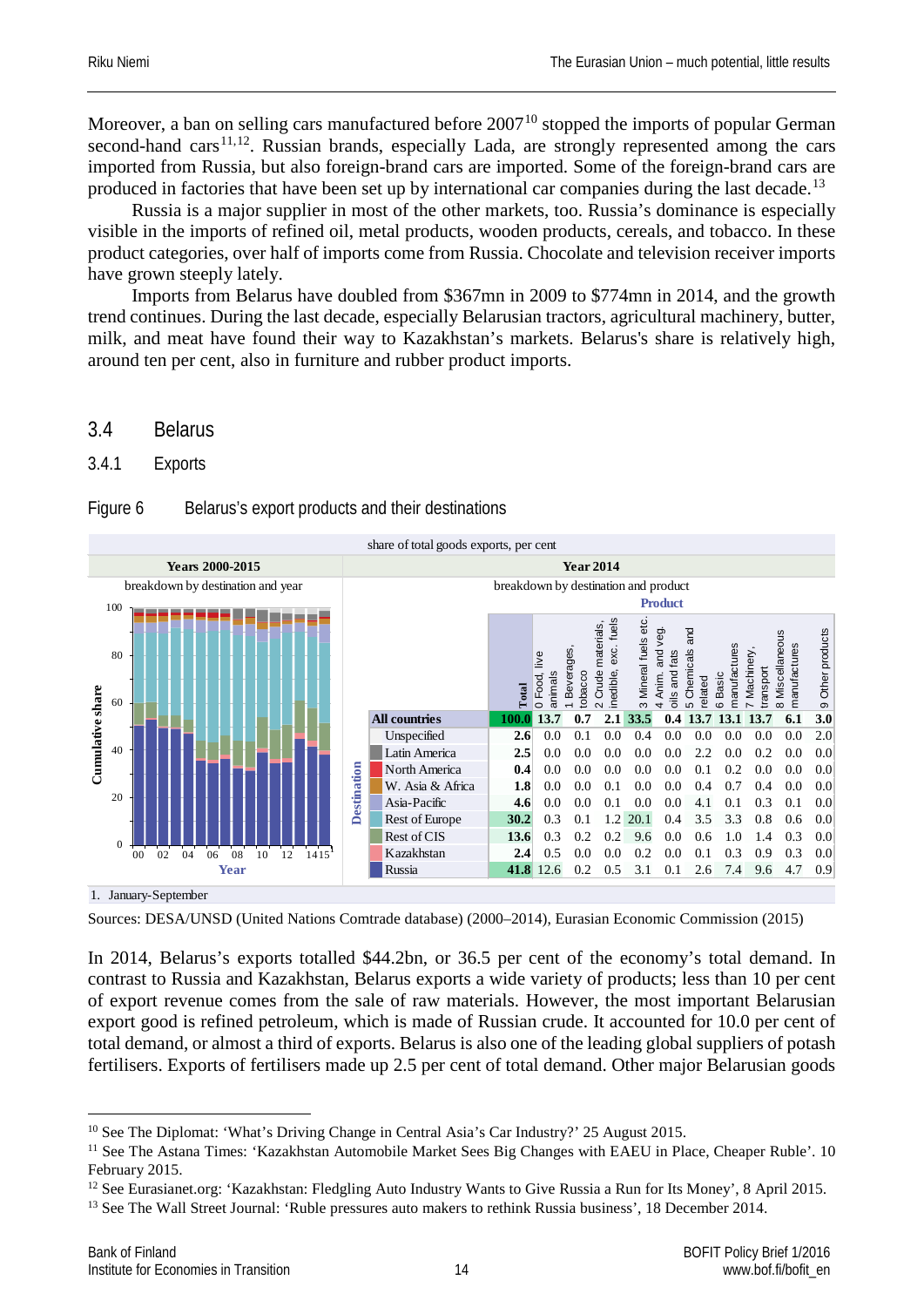exports include dairy products, meat, vegetables, fruits, household equipment, tyres, textiles, wood products, lorries, tractors and other vehicles, industrial machinery, clothes, footwear, and furniture.

Russia is overwhelmingly Belarus's most important export market with a share of over 40 per cent. Ukraine's importance is growing; its share reached 11.2 per cent in 2014. Also Belarus's other neighbours and the countries right behind them are important, especially as destinations of oil exports. Latvia is also a strategic partner, since Belarusian exports reach the world market through its ports.

Over the last decade, Ukraine's share of refined oil exports has grown from 10 per cent to a third and Russia's share from near zero to 10 per cent. The delivery of a certain quota of refined oil at below-market prices to Russia was part of the deal that lead to the establishment of the EAEU. It was also agreed that Belarus would get an annual discount of \$1.5bn from the oil export taxes that it pays to Russia for its refined oil exports. This discount was effectively cancelled by Russia, when it imposed another tax on oil in a move dubbed 'the oil tax manoeuvre'[14](#page-15-0).

Russian demand is crucial for practically all other Belarusian exports than mineral fuels, chemicals, crude materials, and manufactured fertilisers. For example, Russia buys over 90 per cent of Belarus's food exports. Although the annual volume of dairy product, meat, and vegetable exports to Russia has tripled (accounting for almost half of the growth in total exports to Russia) over the last decade, the harmonisation or mutual recognition of health and safety regulations within the EAEU has the potential to increase them even more.<sup>[15](#page-15-1)</sup> That is unlikely to happen, however, until the cycle of trade disputes between Russia and Belarus ends. In these disputes, another important source of service revenue, the Druzhba oil pipe, is a bargaining chip for Belarus.

Kazakhstan's share of Belarus's exports has grown from 0.2 per cent in 2000 to 1.5 percent in 2009 to 2.4 per cent in 2014. Belarus exports similar products to Kazakhstan as it does to Russia, but vehicles and machinery take a bigger share. Kazakhstan has grown in importance as an export destination of tractors, machinery, rubber products, wood products, and furniture. The annual exports of refined oil, Belarus's foremost export product, to Kazakhstan have also risen steeply: from zero to almost \$100mn during the last years. However, this is only a fraction of Belarus's total petroleum product exports.

<span id="page-15-1"></span><span id="page-15-0"></span><sup>&</sup>lt;sup>14</sup> See Belarus Digest: 'The Unwanted Economic Union In Exchange For Money – Digest Of The Belarusian Economy', 24 October 2014, and 'Belarus Threatens To Spoil The Inauguration Of The Eurasian Economic Union', 8 October 2014. <sup>15</sup> As was mentioned in the second section, Belarus's exports to Russia are limited by Russia's SPS and technical regulations. (EAEC 2015) These affect especially food products and machinery.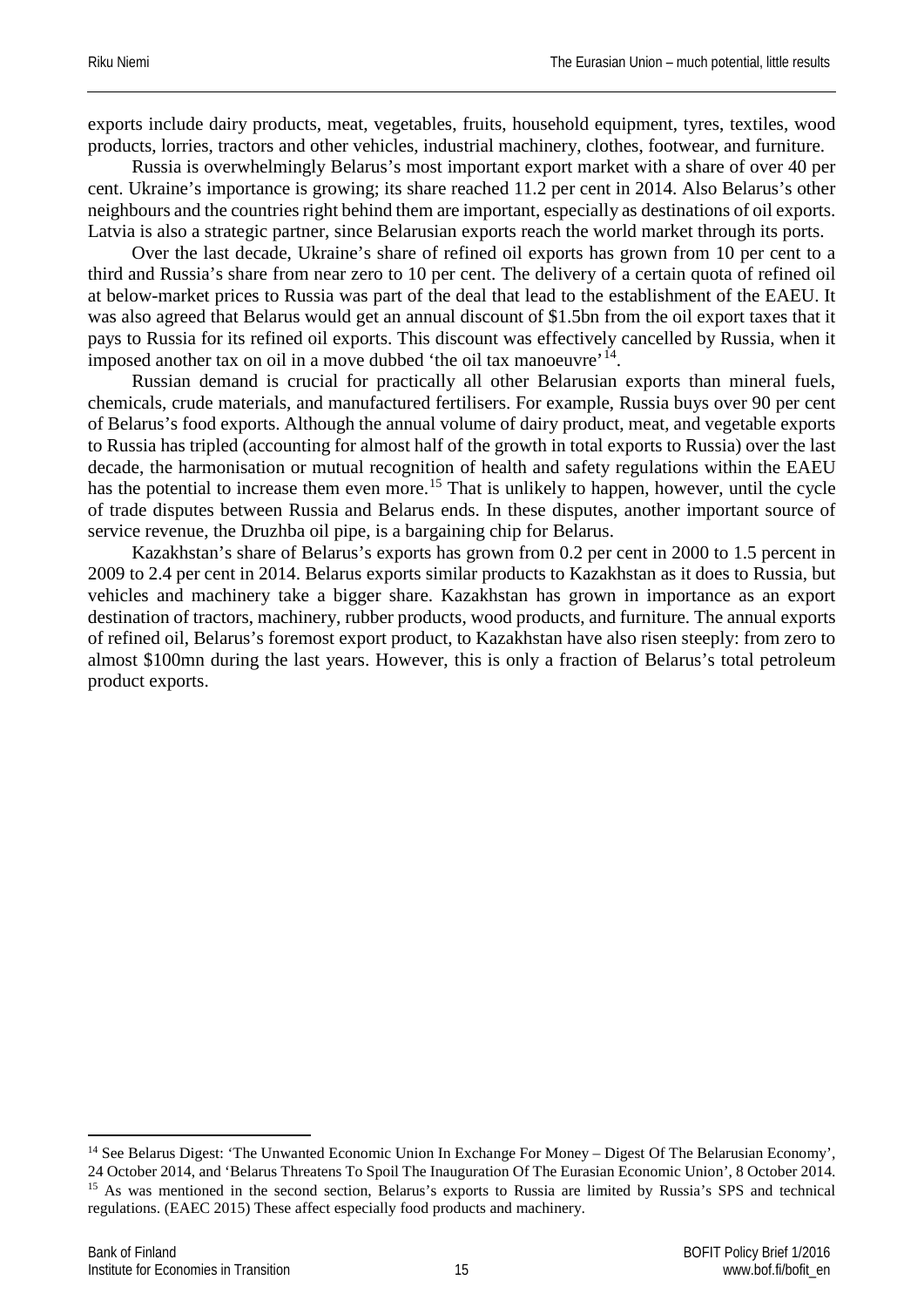#### <span id="page-16-0"></span>3.4.2 Imports



#### Figure 7 Belarus's import products and their sources

Sources: DESA/UNSD (United Nations Comtrade database) (2000–2014), Eurasian Economic Commission (2015)

In 2014, Belarus's imports totalled \$46.4bn, or 37.9 per cent of the economy's total supply. Crude oil imports comprised 8.0 per cent of total supply, natural gas 3.5 per cent, and refined petroleum 2.5 per cent. Services accounted for 4.6 per cent, and food, machinery, vehicles, and chemicals and related products for much of the rest.

Over half of Belarus's imports are from Russia. Russia's ban on Western food imports explains some of the rise in Belarus's food imports from its Western neighbours, especially Lithuania and Poland. The Eurasian Union as such does not seem to have brought major changes to the composition of imports. Imports from China are growing but are still a modest 2.3 per cent of goods imports.

Practically all mineral fuel imports come from Russia, and their share of total imports from Russia is around two thirds. Natural gas is consumed locally, whereas a large share of crude petroleum is refined and exported. Other major Russian imports include crude metals, intermediate metal products, passenger cars, industrial machinery, and food products.

Goods imports from Kazakhstan totalled \$87mn in 2014, and the trend is downward. For example, the annual imports of products made of iron or steel have fallen from more than \$50mn prior to the EACU to \$5mn in 2014. Other goods imported from Kazakhstan include vehicles, manufactured fertilisers, crude cotton, metal scrap, and refined oil.

#### <span id="page-16-1"></span>3.5 Foreign direct investments

The ultimate sources of foreign direct investments (FDI) are often hard to trace, since many investments are made through holding companies registered in financial centres. This is relevant in the cases of Russia and Kazakhstan (OECD, 2012). Most of Russia's FDI stock abroad is located in financial centres, especially Cyprus, the Netherlands, and British Virgin Islands. Correspondingly, most of the foreign FDI stock in Russia is owned by companies registered in Cyprus, the Netherlands,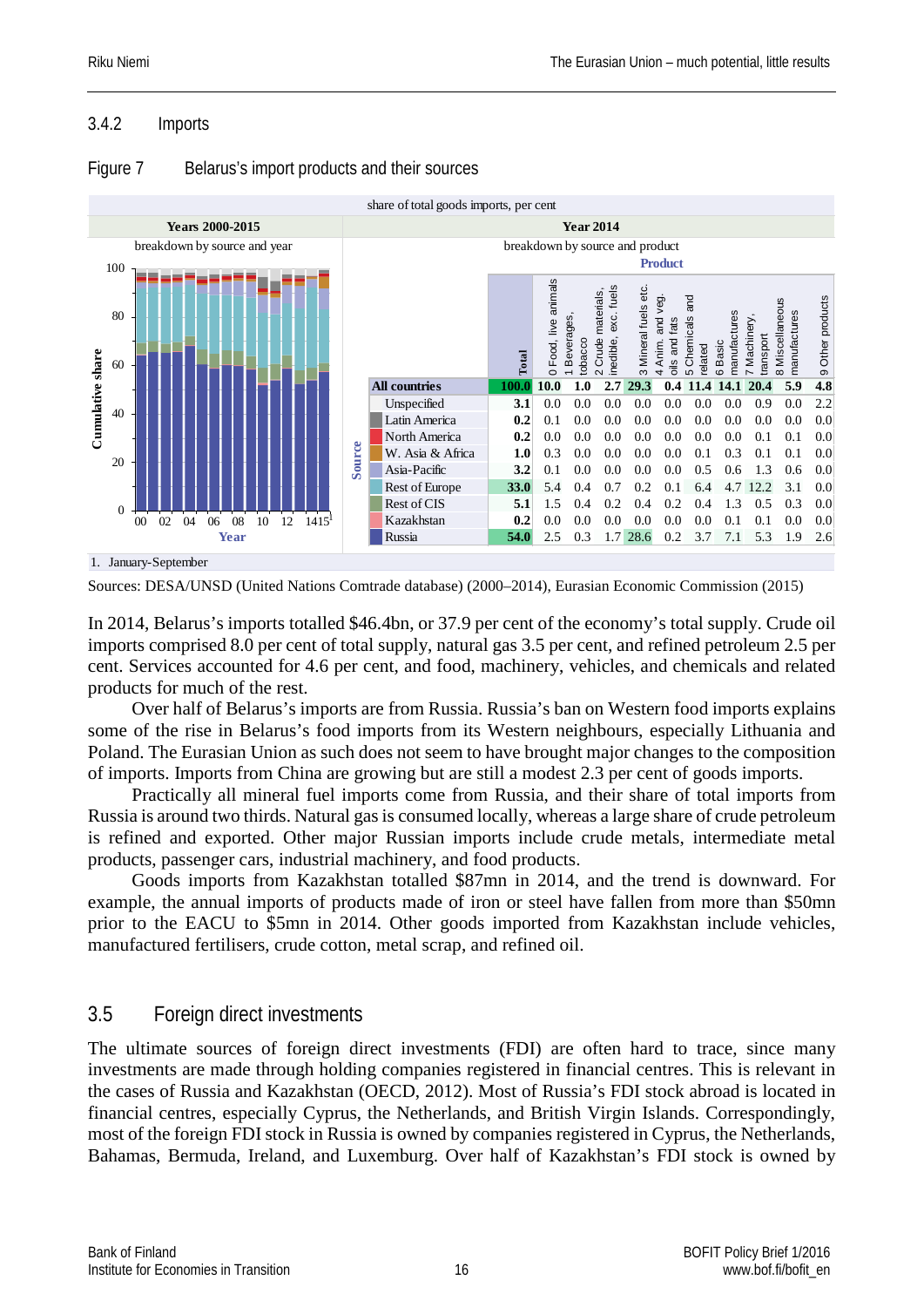companies registered in the Netherlands and other financial centres. In general, data on FDI stocks and flows are not readily comparable  $16$ .

According to the statistics of the Central Bank of Russia, the annual net flow of investments from Kazakhstan to Russia rose from below \$100mn before the recession to more than \$200mn in 2012–2014. The FDI stock reached \$1bn before the rouble depreciated sharply in late 2014. The Belarusian stock grew from around \$100mn to more than \$400mn during the same period. These are still small figures compared to the trade between the countries.



#### Figure 8 Foreign FDI stock in Russia and Russian FDI stock abroad

Source: Central Bank of Russia

In Kazakhstan, over 70 per cent of the stock is invested in companies involved in extractive activities (OECD, 2012). According to the National Bank of Kazakhstan, the annual net flow of direct investments from Russia to Kazakhstan grew from \$230mn in 2005 to \$1.6bn in 2014. The Russian stock grew from \$700mn in 2005 to \$3.5bn in 2015. During the same period, the Belarusian stock grew from \$1mn to \$30mn<sup>17</sup>. The Russian and Belarusian stocks have followed the overall trend but more forcefully. These are small amounts compared to the total, but this might not be the whole truth. As part of Russia's outward FDI stock (Figure 10) is invested in companies registered in financial centres and part of Kazakhstan's inward FDI stock (Figure 11) is owned by such companies, the real stock of Russian FDIs might be somewhat larger.

<span id="page-17-1"></span><span id="page-17-0"></span><sup>&</sup>lt;sup>16</sup> See Appendices 13 and 14 for FDI flows.<br><sup>17</sup> The National Bank of Kazakhstan only publishes data on gross flows, which are much higher.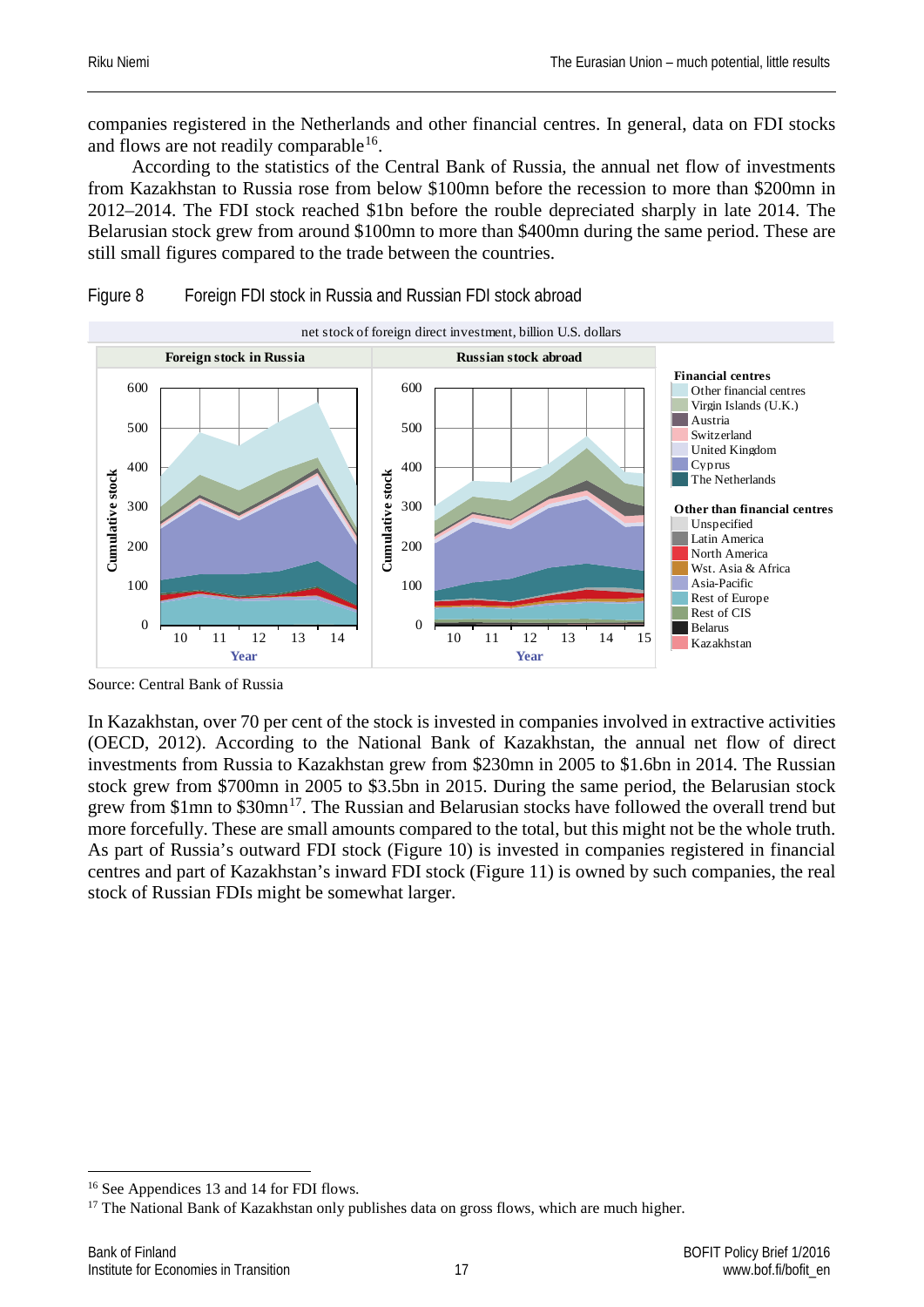

#### Figure 9 Foreign FDI stock in Kazakhstan and Kazakhstani FDI stock abroad



In Belarus, the picture is different. Investments from Russia make up \$10bn, or more than half the total FDI stock. Another \$3bn is from Cyprus, which is a financial centre favoured by Russians. Also most of Belarus's FDI abroad has gone to Russia.





Source: National Bank of the Republic of Belarus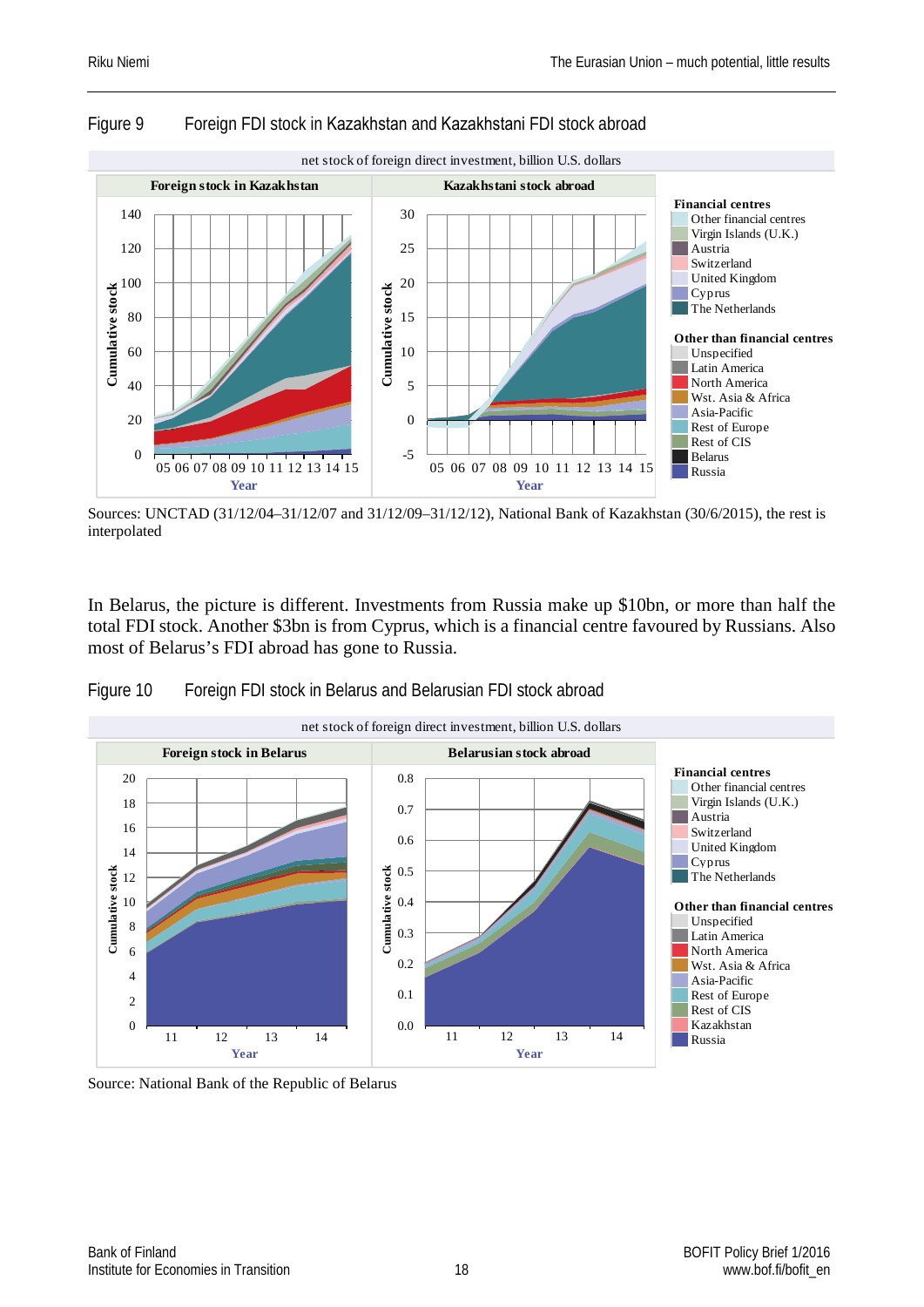# <span id="page-19-0"></span>4 Concluding remarks

The Eurasian Customs Union was erected in 2010 on top of existing institutional frameworks. It represented a continuation, reinforcement and repetition of earlier developments, not a clean break from the past. Tariffs on trade within the CIS had already been nearly abolished through bilateral and multilateral free-trade agreements during the last decade. When the common external tariff code of the EACU was adopted in 2010, tariffs (on imports from non-CIS countries) declined slightly in Russia and Belarus. In Kazakhstan, they rose significantly; the trade-weighted average doubled from around 5 to around 10 per cent. Tariffs have since declined and are set to decline further over the coming years due to Russia's and Kazakhstan's WTO commitments.

Despite ambitious goals, many trade barriers, such as those related to technical, safety and health regulations, remain firmly in place. Nevertheless, some non-trivial improvements have taken place in the trading environment. Perhaps the most visible reform was the abolishment of customs controls at the Russia-Belarus border in January 2010 and at the Russia-Kazakhstan border in July 2011. However, many bureaucratic procedures only moved from the border to the final destination. Also, unofficial border controls were resumed at the Russia-Belarus border in December 2014 due to trade disputes.

There is much anecdotal and some statistical evidence that common external tariffs and unionwide regulations have had an impact on Kazakhstan's markets. This change should not be overstated, however. In this policy brief, it was noted, for example, that Russian cars, chocolate, television receivers, and tobacco, and Belarusian dairy products, furniture, vehicles have found their way to Kazakhstan's markets. At the same time, imports of the same products from Europe, Japan and North America have declined. In Russia's and Belarus's domestic markets, no visible changes were found.

The EACU was formed among three countries of unequal size and mutual dependence. For Belarus, Russia is crucial both as a buyer and as a seller; Kazakhstan is a growing export market, but not yet an important one. For Kazakhstan, Russia is important, more as a seller than a buyer; Belarus is not. For Russia, Belarus and Kazakhstan are good partners, but neither weighs much economically in the end. That said, border regions and some industries, especially the car industry, are dependent on Belarusian and Kazakhstani demand.

These inequalities can be heard also in proclamations concerning the future of the EAEU. Russia would like to press on with integration; Kazakhstan and Belarus are more sceptical. The union took in two new members in 2015, Armenia and Kyrgyzstan, and one more is at the negotiating table, Tajikistan. It remains to be seen how this will change the dynamics of the union.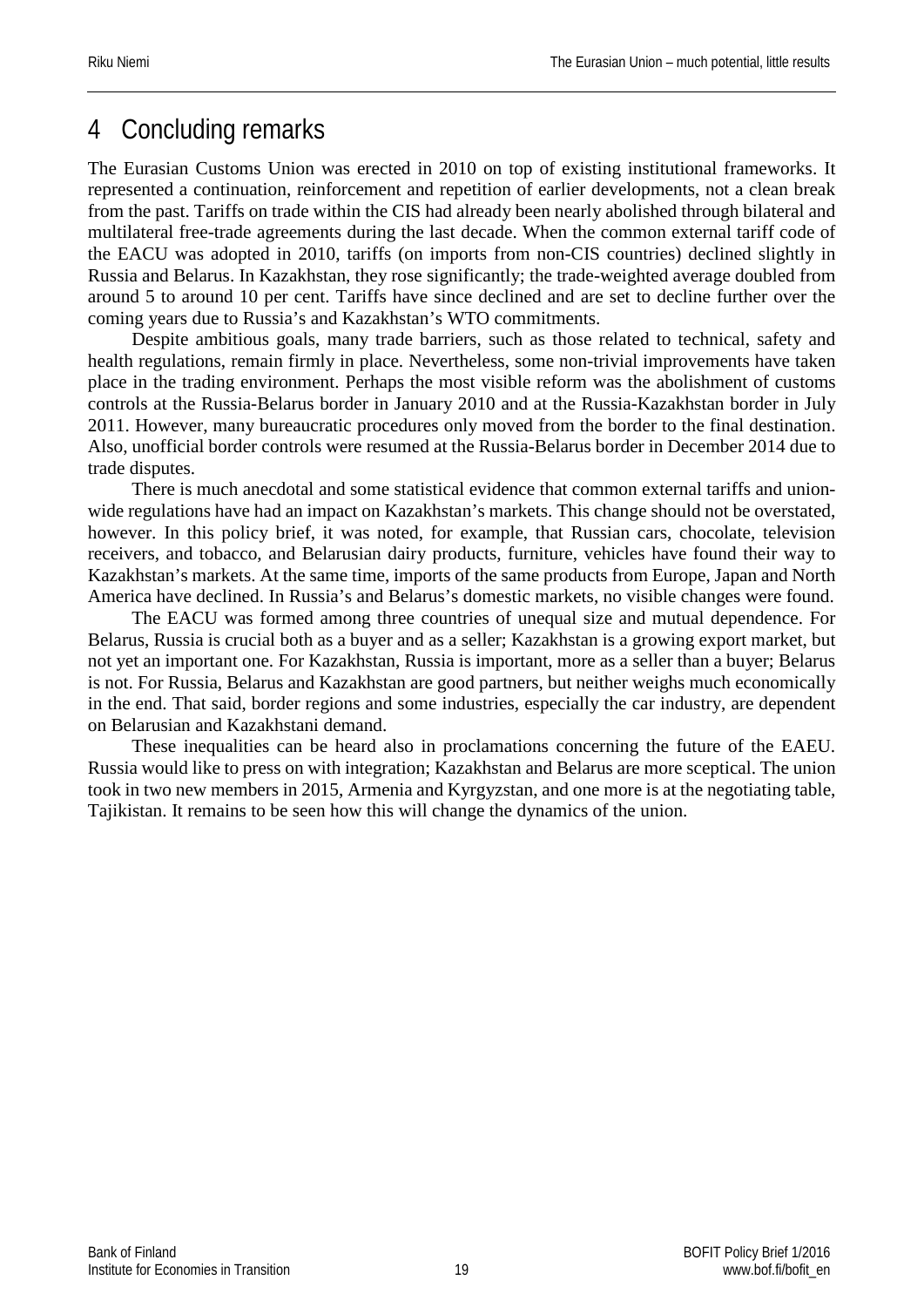# References

### Books and articles

- Carneiro, Francisco G. 'What Promises Does the Eurasian Customs Union Hold for the Future?' *Economic Premise*, No. 108, February 2013. Poverty Reduction and Economic Management Network (PREM), World Bank, 2013. <http://siteresources.worldbank.org/EXTPREMNET/Resources/EP108.pdf>
- Daly, John. C. K. 'Kazakhstan and Belarus: Buyer's remorse?'. Chapter in 'Putin's Grand Strategy: The Eurasian Union and Its Discontents', by S. Frederick Starr, & Svante E. Cornell (edit.), pp. 82–97. Central Asia- Caucasus Institute, Silk Road Studies Program, 2015. <http://www.silkroadstudies.org/resources/1409GrandStrategy.pdf>
- Isakova, Asel, Zsoka Koczan, and Alexander Plekhanov. 'How much do tariffs matter? Evidence from the customs union of Belarus, Kazakhstan and Russia'. Working Paper No. 154. European Bank for Reconstruction and Development, 2013. [www.ebrd.com/downloads/research/.../wp0154.pdf](http://www.ebrd.com/downloads/research/.../wp0154.pdf)
- Laruelle, Marlene. 'Kazakhstan's Posture in the Eurasian Union: In Search of Serene Sovereignty.' *Russian Analytical Digest*, No. 165, 17 March 2015, pp. 7–9. Russian and Eurasian Security Network (RES), 2015. <http://www.css.ethz.ch/publications/pdfs/RAD-165-7-10.pdf>
- Mkrtchyan, Arevik, and Hinnerk Gnutzmann. 'Mutual Protectionism? An assessment of the Eurasian Customs Union'. European Trade Study Group (ETSG), 2013. <http://www.mkrtchyan.info/tariffs-paper.pdf>
- Olimova, Saodat. 'Tajikistan's Prospects of Joining the Eurasian Economic Union'. *Russian Analytical Digest*, no. 165, 17 March 2015, pp. 13–16. Russian and Eurasian Security Network (RES), 2015.
- Papava, Vladimer. 'Economic models of Eurasianism and the Eurasian Union: why the future is not optimistic'. *The Central Asia-Caucasus ANALYST*, Analytical Articles, 29 October 2015. Central Asia-Caucasus Institute and Silk Road Studies Program Joint Center, 2015. [http://www.cacianalyst.org/publications/analytical-articles/item/13296-economic-models-of-eurasianism-and](http://www.cacianalyst.org/publications/analytical-articles/item/13296-economic-models-of-eurasianism-and-the-eurasian-union-why-the-future-is-not-optimistic.html)[the-eurasian-union-why-the-future-is-not-optimistic.html](http://www.cacianalyst.org/publications/analytical-articles/item/13296-economic-models-of-eurasianism-and-the-eurasian-union-why-the-future-is-not-optimistic.html)
- Roberts, Sean, Anais Marin, Arkady Moshes, and Katri Pynnöniemi. 'The Eurasian Economic Union: Breaking the pattern of post-Soviet integration?'. FIIA Analysis 3. The Finnish Institute of International Affairs, 2014. [http://www.fiia.fi/fi/publication/439/the\\_eurasian\\_economic\\_union/](http://www.fiia.fi/fi/publication/439/the_eurasian_economic_union/)
- Tarr, David. 'The Eurasian Economic Union among Russia, Belarus, Kazakhstan, Armenia and the Kyrgyz Republic: Can it succeed where its predecessor failed?' 29 September 2015. <http://as.vanderbilt.edu/gped/documents/DavidTarrEurasianCustomsUnion--prospectsSept282015.pdf>
- Wolffgang, Hans-Michael, Gennadiy Brovka, and Igor Belozerov. 'The Eurasian Customs Union in transition'. *World Customs Journal*, Vol. 7 (2013), No. 2, pp. 93–103. International Network of Customs Universities, 2013. [http://www.worldcustomsjournal.org/media/wcj/-2013/2/WCJ\\_V7N2\\_Wolffgang\\_Brovka\\_and\\_Belozerov.pdf](http://www.worldcustomsjournal.org/media/wcj/-2013/2/WCJ_V7N2_Wolffgang_Brovka_and_Belozerov.pdf)
- Dobbs, Joseph. 'The Eurasian Economic Union: A Bridge to Nowhere?' European Leadership Network, Policy Brief, March 2015. [http://www.europeanleadershipnetwork.org/medialibrary/2015/03/04/4adae6e5/The%20Eurasian%20Economic](http://www.europeanleadershipnetwork.org/medialibrary/2015/03/04/4adae6e5/The%20Eurasian%20Economic%20Union%20A%20Bridge%20to%20Nowhere.pdf) [%20Union%20A%20Bridge%20to%20Nowhere.pdf](http://www.europeanleadershipnetwork.org/medialibrary/2015/03/04/4adae6e5/The%20Eurasian%20Economic%20Union%20A%20Bridge%20to%20Nowhere.pdf)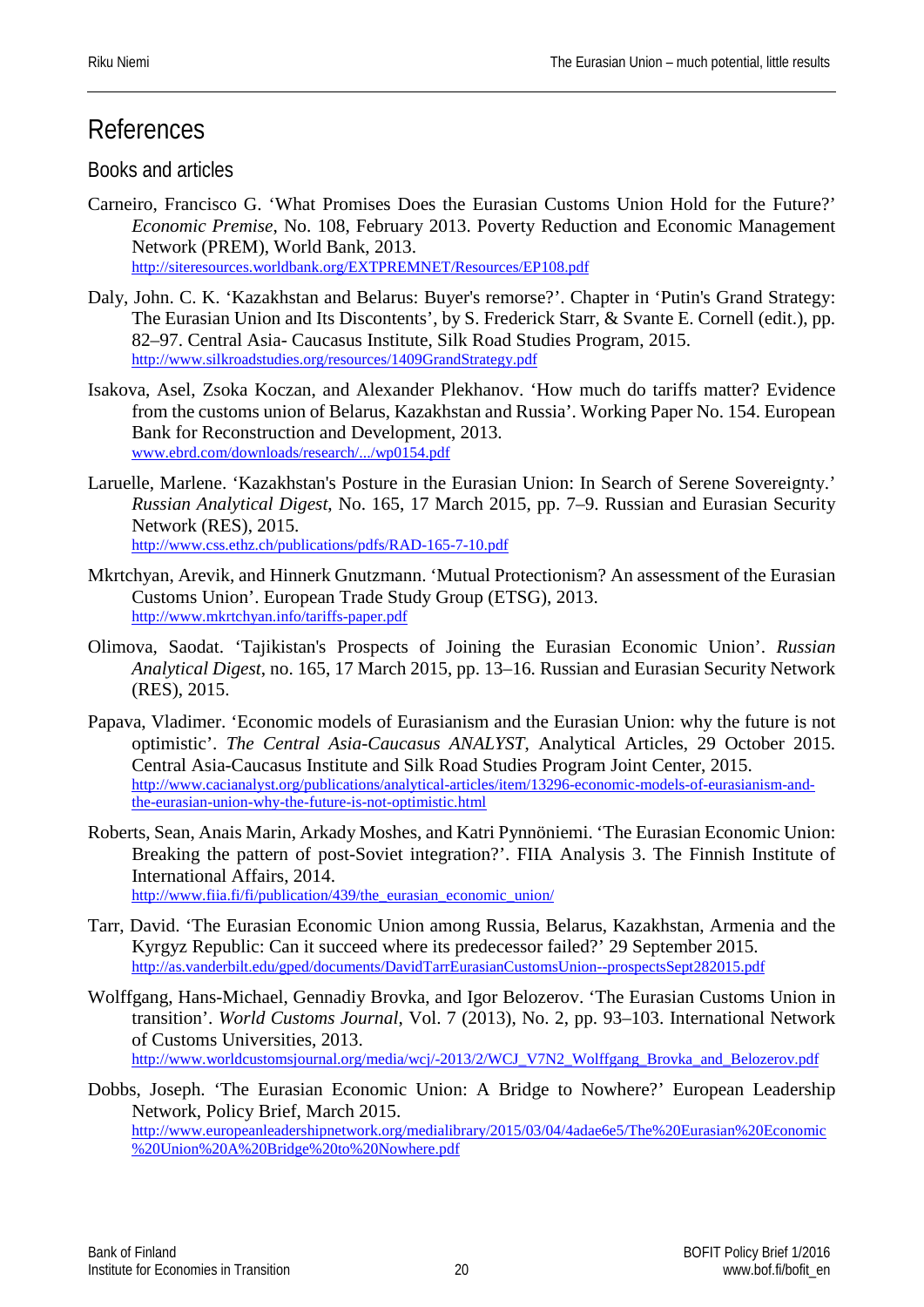#### **Reports**

- AZIA AVTO: 'People in Kazakhstan purchased 13 thousand cars to the amount of USD 130 million' <http://aziaavto.kz/en/people-in-kazakhstan-purchased-13-thousand-cars-to-the-amount-of-usd-130-million>
- Embassy of Belarus to Latvia. Bilateral relations › Trade and Economic. Accessed 30 November 2015. [http://latvia.mfa.gov.by/en/bilateral\\_relations/trade\\_economic/](http://latvia.mfa.gov.by/en/bilateral_relations/trade_economic/)
- European Bank for Reconstruction and Development (EBRD). 'Transition Report 2012: Integration across Borders', Chapter 4: 'Regional trade integration and Eurasian economic union'. EBRD, 2012. <http://www.ebrd.com/downloads/research/transition/tr12d.pdf>
- Eurasian Economic Commission (EAEC). 'Report No. 30: Assessing the impact of non-tariff barriers in the EEU: Results of enterprise surveys'. EAEC, 2015. [https://mpra.ub.uni-muenchen.de/68060/1/report\\_30\\_ntb\\_2\\_en.pdf](https://mpra.ub.uni-muenchen.de/68060/1/report_30_ntb_2_en.pdf)
- Organisation for Economic Cooperation and Development (OECD). 'Investment Policy Reviews 2012: Kazakhstan'. OECD, 2012. <http://bookshop.europa.eu/en/oecd-investment-policy-reviews-pbOA3012489/>
- United States Trade Representative (USTR). Report on Russia's Implementation of the WTO Agreement'. December 2013. <https://ustr.gov/sites/default/files/Russia-WTO-Implementation-Report%20FINAL-12-20-13.pdf>
- World Bank. 'Assessment of Costs and Benefits of the Customs Union for Kazakhstan'. Report No. 65977-KZ, First Report under the Study of International Practice of Integration/Customs Union. World Bank, 2012. <https://openknowledge.worldbank.org/bitstream/handle/10986/2722/659770ESW0P1230on0Final0jan0302012.pdf>
	-
- World Trade Organisation (WTO). 'Working Party seals the deal on Russia's membership negotiations'. 2011 News Items. WTO, 10 November 2011. [https://www.wto.org/english/news\\_e/news11\\_e/acc\\_rus\\_10nov11\\_e.htm](https://www.wto.org/english/news_e/news11_e/acc_rus_10nov11_e.htm)
- World Trade Organisation (WTO). 'Overview of Kazakhstan's commitments'. WTO, 12 December 2015. [https://www.wto.org/english/news\\_e/news15\\_e/kazakhannex\\_e.pdf](https://www.wto.org/english/news_e/news15_e/kazakhannex_e.pdf)

#### Media

- The Astana Times. 'Kazakhstan Automobile Market Sees Big Changes with EAEU in Place, Cheaper Ruble'. Yerbolat Uatkhanov. 10 February 2015. <http://astanatimes.com/2015/02/kazakhstan-automobile-market-sees-big-changes-eaeu-place-cheaper-ruble/>
- Belarus Digest: 'Belarus Threatens To Spoil The Inauguration Of The Eurasian Economic Union'. Yauheni Preiherman. 8 October 2014. <http://belarusdigest.com/story/belarus-threatens-spoil-inauguration-eurasian-economic-union-19554>
- Belarus Digest: 'The Unwanted Economic Union In Exchange For Money Digest Of The Belarusian Economy'. 24 October 2014. [http://belarusdigest.com/story/unwanted-economic-union-exchange-money-%E2%80%93-digest-belarusian](http://belarusdigest.com/story/unwanted-economic-union-exchange-money-%E2%80%93-digest-belarusian-economy-19898)[economy-19898](http://belarusdigest.com/story/unwanted-economic-union-exchange-money-%E2%80%93-digest-belarusian-economy-19898)
- The Diplomat. 'What's Driving Change in Central Asia's Car Industry?'. 25 August 2015. <http://thediplomat.com/2015/08/whats-driving-change-in-central-asias-car-industry/>
- Eurasianet.org. 'Kazakhstan: Fledgling Auto Industry Wants to Give Russia a Run for Its Money'. 8 April 8 2015. <http://www.eurasianet.org/node/72921>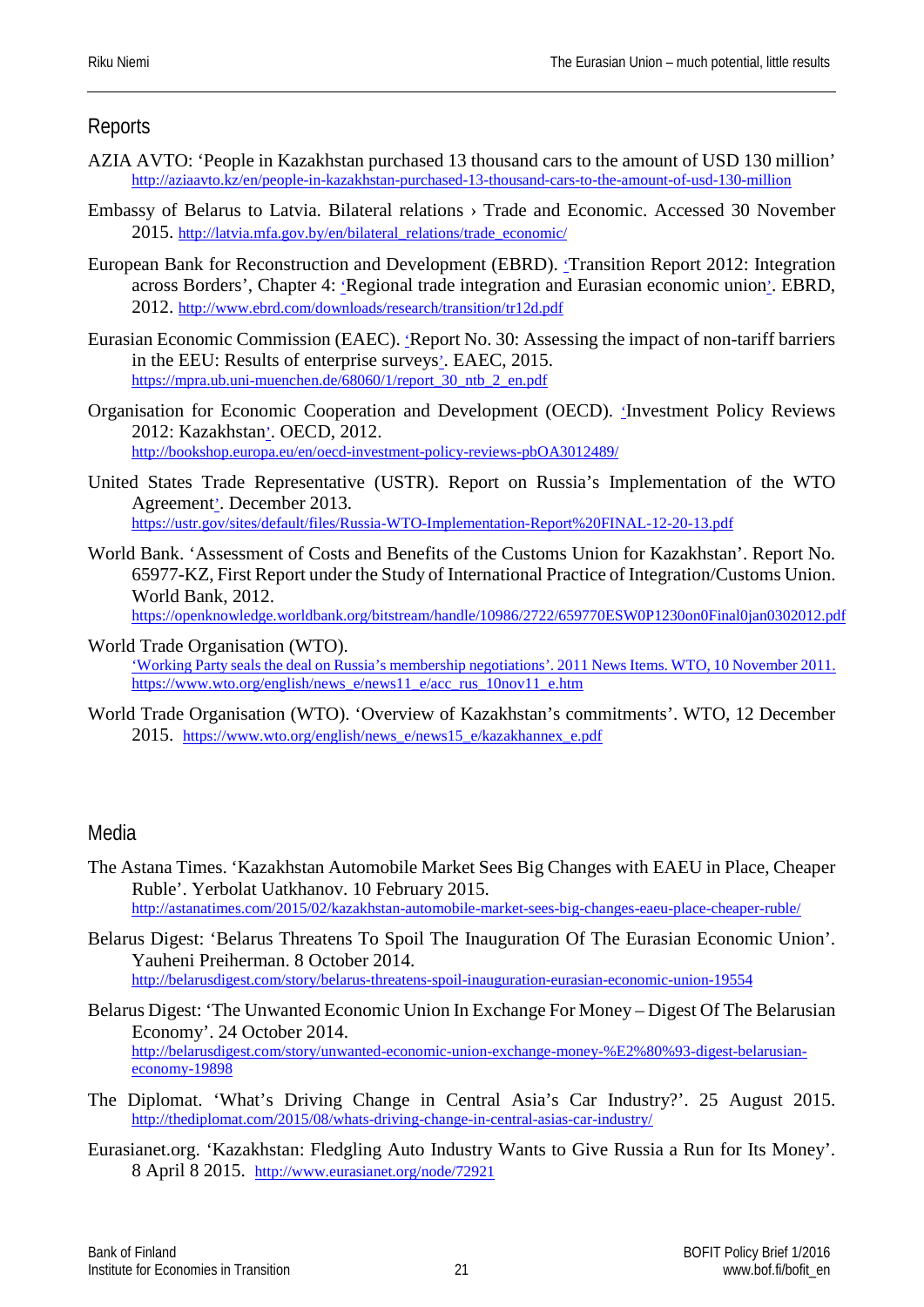- Financial Times. 'Russia: Dangers of isolation'. Kathrin Hille. 8 January 2015. <http://www.ft.com/cms/s/0/657967da-9725-11e4-845a-00144feabdc0.html>
- Foreign Affairs. 'Tajikistan's Russian Dream: Letter from Dushanbe'. Joe Schottenfeld. 11 May 2015. <https://www.foreignaffairs.com/articles/tajikistan/2015-05-11/tajikistans-russian-dream>
- Silk Road Reporters: 'Eurasia Union to Change Kazakhstan's Automobile Market'. Kseniya Bondal. 16 February 2015 http://www.silkroadreporters.com/2015/02/16/eurasia-union-change-kazakhstans-automobile-market/
- The Wall Street Journal. 'Ruble pressures auto makers to rethink Russia business'. 18 December 2014.<http://www.wsj.com/articles/ruble-pressures-auto-makers-to-rethink-russia-business-1418927453>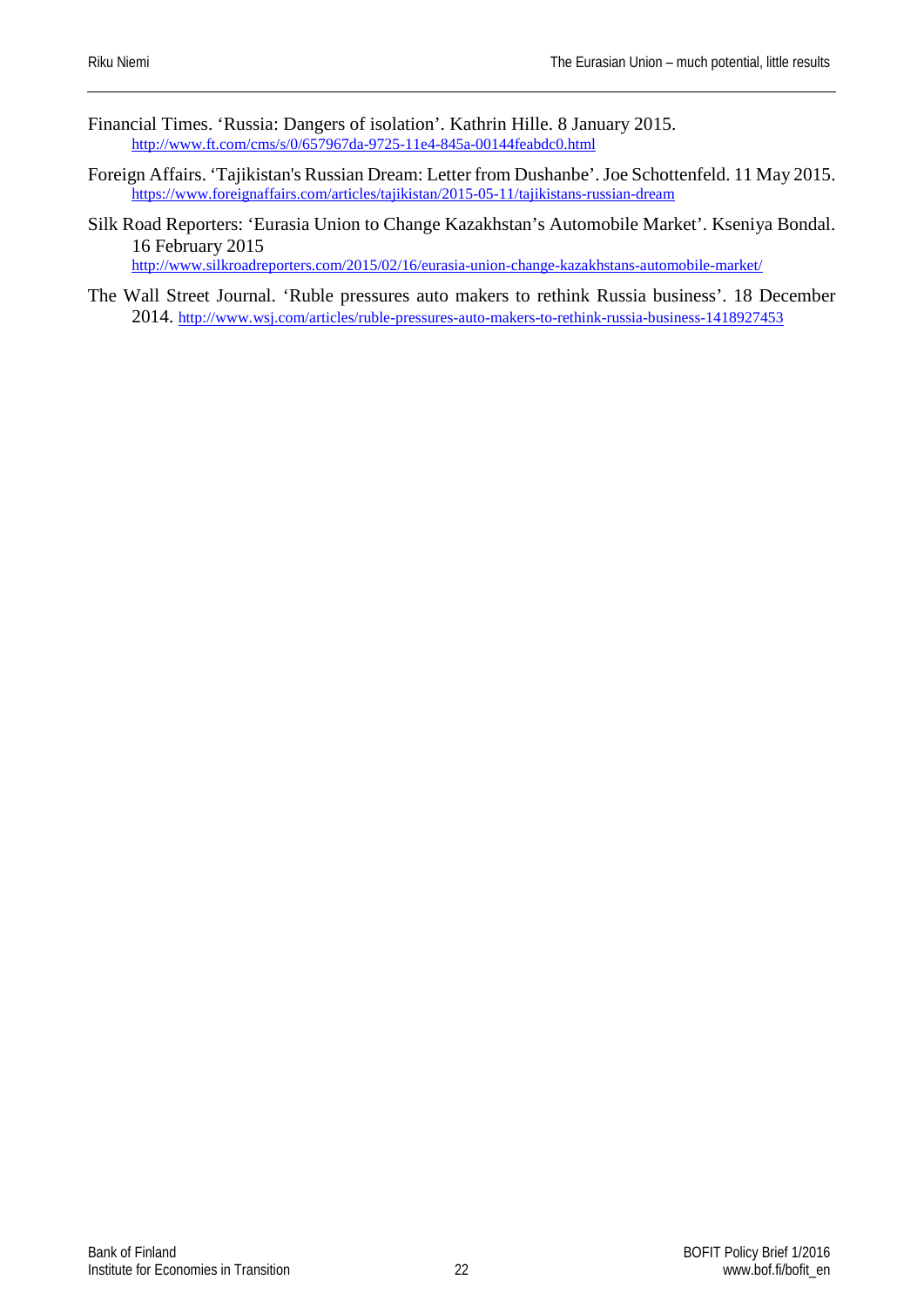# <span id="page-23-0"></span>Appendices

Appendix 1 Changes in tariffs on imports from non-CIS countries



2. UNCTAD's ad-valorem estimation

3. Classification based on Broad Economic Categories (BEC)

Source: UNCTAD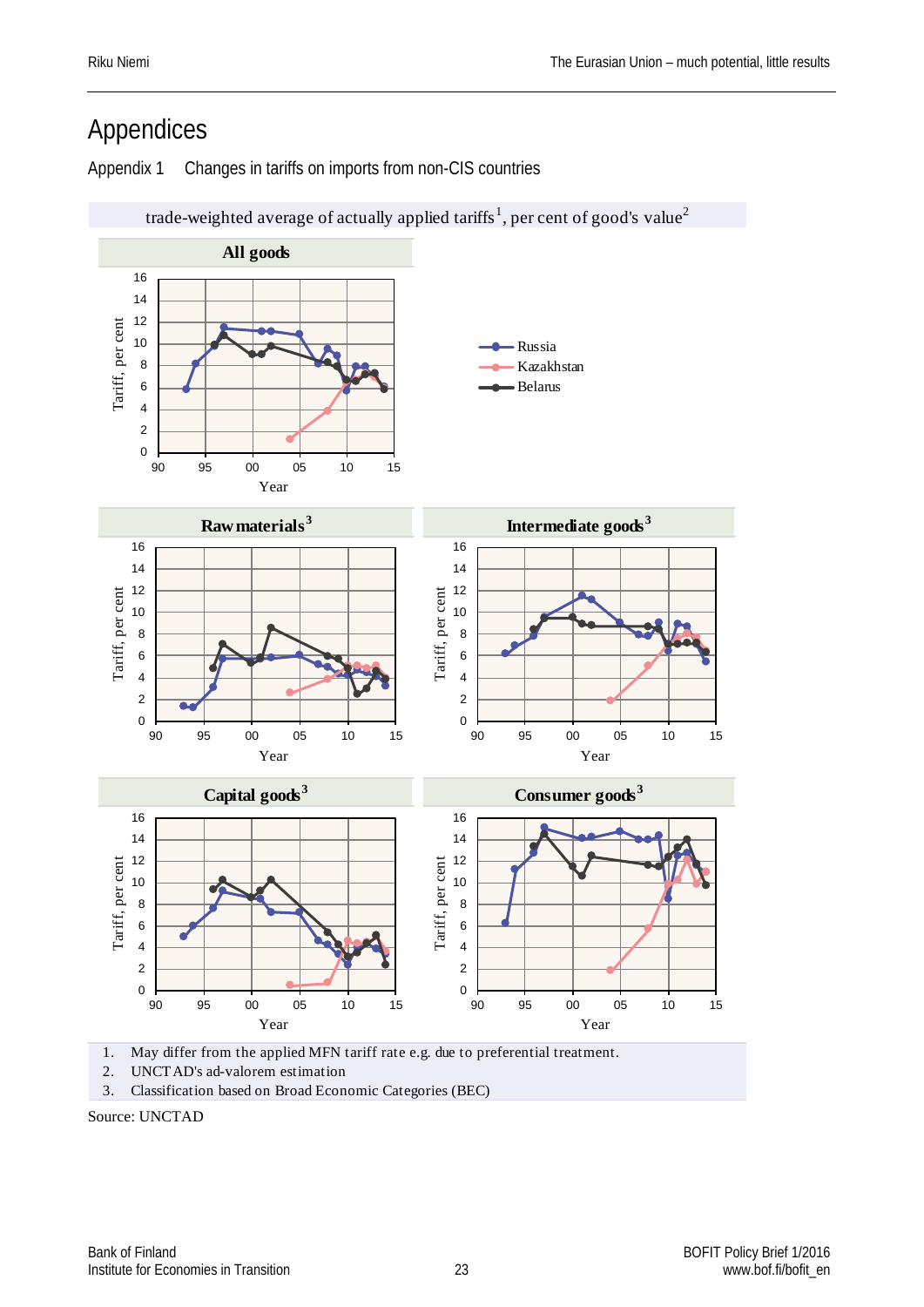#### Appendix 2 Imports to Russia and tariffs on them before and after the EACU was established

|                                |                                                                                                                                                                                                                                                                                                                                                                                                                                                    |        |                                                                                                                                                                                  | Before <sup>3</sup>                                                             |                                                                          |                                                                       |                                                                     |                                                                    |                                                                         |                                                                       |                                                                            |                                                                          |                                                                          |                            | After <sup>4</sup>                                                         |                                                                                |                                                                             |                                                                            |                                                                           |                                                                                 |                                                                           |                                                                                |                                                                           |                                                                              |                                                   |
|--------------------------------|----------------------------------------------------------------------------------------------------------------------------------------------------------------------------------------------------------------------------------------------------------------------------------------------------------------------------------------------------------------------------------------------------------------------------------------------------|--------|----------------------------------------------------------------------------------------------------------------------------------------------------------------------------------|---------------------------------------------------------------------------------|--------------------------------------------------------------------------|-----------------------------------------------------------------------|---------------------------------------------------------------------|--------------------------------------------------------------------|-------------------------------------------------------------------------|-----------------------------------------------------------------------|----------------------------------------------------------------------------|--------------------------------------------------------------------------|--------------------------------------------------------------------------|----------------------------|----------------------------------------------------------------------------|--------------------------------------------------------------------------------|-----------------------------------------------------------------------------|----------------------------------------------------------------------------|---------------------------------------------------------------------------|---------------------------------------------------------------------------------|---------------------------------------------------------------------------|--------------------------------------------------------------------------------|---------------------------------------------------------------------------|------------------------------------------------------------------------------|---------------------------------------------------|
|                                |                                                                                                                                                                                                                                                                                                                                                                                                                                                    |        |                                                                                                                                                                                  |                                                                                 |                                                                          |                                                                       |                                                                     |                                                                    | <b>Product</b>                                                          |                                                                       |                                                                            |                                                                          |                                                                          |                            |                                                                            |                                                                                |                                                                             |                                                                            |                                                                           | <b>Product</b>                                                                  |                                                                           |                                                                                |                                                                           |                                                                              |                                                   |
|                                |                                                                                                                                                                                                                                                                                                                                                                                                                                                    |        |                                                                                                                                                                                  | Total                                                                           | animals<br>0 Food, live                                                  | 1 Beverages,<br>tobacco                                               | exc. fuels<br>materials,<br>inedible,<br>Crude<br>$\sim$            | 3 Mineral fuels etc.                                               | and veg<br>fats<br>Anim.<br>and<br>oils<br>$\overline{ }$               | and<br>Chemicals<br>related<br>$\sigma$                               | manufactures<br>6 Basic                                                    | 7 Machinery<br>transport                                                 | Miscellaneous<br>manufactures<br>$\infty$                                | goods<br>Other<br>$\sigma$ | Total                                                                      | animals<br>0 Food, live                                                        | <b>Beverages</b><br>tobacco<br>$\overline{ }$                               | exc. fuels<br>materials,<br>inedible,<br>Crude:<br>$\sim$                  | Mineral fuels etc.<br>$\epsilon$                                          | veg.<br>and<br>fats<br>Anim.<br>oils and<br>4                                   | and<br>Chemicals<br>related<br>$\mathbf{v}$                               | manufactures<br>6 Basic                                                        | 7 Machinery<br>transport                                                  | 8 Miscellaneous<br>manufactures                                              | 9 Other goods                                     |
|                                | $\sim$                                                                                                                                                                                                                                                                                                                                                                                                                                             |        | <b>All countries</b>                                                                                                                                                             | 10.5                                                                            | 14.3                                                                     | 9.3                                                                   | 4.7                                                                 | 5.0                                                                | 9.6                                                                     | 9.0                                                                   | 11.1                                                                       | 10.0                                                                     | 12.7                                                                     | 20.0                       | 6.8                                                                        | 12.7                                                                           | 7.1                                                                         | 3.3                                                                        | 2.0                                                                       | 6.7                                                                             | 7.7                                                                       | 8.4                                                                            | 4.8                                                                       | 8.5                                                                          | 8.4                                               |
| Tariff on imports <sup>1</sup> | value<br>good's<br>$\sigma f$<br>cent<br>ð<br>ے                                                                                                                                                                                                                                                                                                                                                                                                    | Source | <b>CIS</b><br>Kazakhstan<br>Belarus<br>Rest of CIS<br>Rest of the world<br>Rest of Europe<br>Asia-Pacific<br>Wst. Asia & Africa<br>North America<br>Latin America<br>Unspecified | 0.0<br>0.0<br>13.9<br>10.9<br><b>10.0</b><br>11.7<br>9.9<br>11.7<br>16.7<br>6.6 | 0.0<br>0.0<br>20.8<br>14.7<br>13.2<br>11.4<br>7.5<br>21.8<br>18.4<br>7.9 | 0.0<br>0.0<br>14.3<br>9.5<br>11.1<br>9.7<br>5.5<br>6.8<br>6.7<br>24.5 | 0.0<br>0.0<br>5.9<br>7.1<br>8.5<br>5.6<br>5.4<br>6.0<br>9.0<br>12.6 | 0.0<br>0.0<br>5.0<br>5.0<br>5.0<br>5.0<br>5.0<br>5.0<br>5.0<br>5.0 | 0.0<br>0.0<br>29.9<br>8.8<br>12.0<br>5.4<br>8.0<br>14.0<br>14.4<br>15.0 | 0.0<br>0.0<br>13.4<br>9.0<br>9.2<br>8.4<br>9.3<br>8.4<br>10.0<br>13.2 | 0.0<br>0.0<br>14.1<br>12.2<br>11.9<br>12.9<br>12.9<br>12.1<br>12.3<br>14.5 | 0.0<br>0.0<br>20.7<br>10.0<br>8.8<br>11.9<br>11.9<br>10.1<br>11.7<br>5.3 | 0.0<br>0.0<br>21.4<br>12.7<br>11.7<br>15.2<br>17.2<br>8.9<br>7.8<br>15.2 | <b>20.0</b><br>20.0        | 0.0<br>0.0<br>0.0<br>0.0<br>7.9<br>7.9<br>7.2<br>7.7<br>9.5<br>13.3<br>3.0 | 0.0<br>0.0<br>0.0<br>0.0<br>14.7<br>14.4<br>9.2<br>7.4<br>26.9<br>18.0<br>14.8 | 0.0<br>0.0<br>0.0<br>0.0<br>8.3<br>10.0<br>7.6<br>3.4<br>5.3<br>6.0<br>28.7 | 0.0<br>0.0<br>0.0<br>0.0<br>5.5<br>7.6<br>2.5<br>5.2<br>5.0<br>5.5<br>19.8 | 0.0<br>0.0<br>0.0<br>0.0<br>4.0<br>4.9<br>4.1<br>5.0<br>3.1<br>2.9<br>0.0 | 0.0<br>0.0<br>0.0<br>0.0<br>6.9<br>11.0<br>2.2<br>6.0<br>14.9<br>11.6<br>$\sim$ | 0.0<br>0.0<br>0.0<br>0.0<br>8.3<br>8.6<br>7.5<br>8.1<br>7.5<br>7.6<br>7.4 | 0.0<br>0.0<br>0.0<br>0.0<br>11.2<br>11.3<br>11.4<br>9.8<br>10.9<br>10.0<br>9.5 | 0.0<br>0.0<br>0.0<br>0.0<br>5.4<br>5.5<br>5.1<br>5.9<br>6.4<br>3.8<br>1.0 | 0.0<br>0.0<br>0.0<br>0.0<br>9.8<br>8.9<br>10.8<br>10.9<br>4.4<br>6.2<br>15.9 | 0.0<br>0.0<br>0.0<br>20.0<br>20.0<br>20.0<br>20.0 |
|                                |                                                                                                                                                                                                                                                                                                                                                                                                                                                    |        | <b>All countries</b>                                                                                                                                                             | 175.8                                                                           | 18.9                                                                     | 3.0                                                                   | 5.4                                                                 | 2.5                                                                | 1.1                                                                     | 19.3                                                                  | 21.6                                                                       | 79.3                                                                     | 14.8                                                                     | 9.9                        | 306.0                                                                      | 32.3                                                                           | 4.3                                                                         | 8.3                                                                        | 4.2                                                                       | 1.6                                                                             | 37.9                                                                      |                                                                                | 38.1 136.0                                                                | 35.3                                                                         | 8.0                                               |
|                                |                                                                                                                                                                                                                                                                                                                                                                                                                                                    |        | $CIS^5$                                                                                                                                                                          | 26.7                                                                            | 3.4                                                                      | 0.6                                                                   | 2.9                                                                 | 1.5                                                                | 0.2                                                                     | 1.2                                                                   | 7.1                                                                        | 7.8                                                                      | 1.4                                                                      | 0.4                        | 40.0                                                                       | 5.2                                                                            | 0.6                                                                         | 3.1                                                                        | 2.4                                                                       | 0.1                                                                             | 2.4                                                                       | 8.9                                                                            | 11.5                                                                      | 3.4                                                                          | 2.3                                               |
|                                |                                                                                                                                                                                                                                                                                                                                                                                                                                                    |        | Kazakhstan                                                                                                                                                                       | 4.4                                                                             | 0.3                                                                      | 0.0                                                                   | 1.7                                                                 | 1.2                                                                | 0.0                                                                     | 0.2                                                                   | 0.7                                                                        | 0.2                                                                      | 0.0                                                                      | 0.1                        | 7.3                                                                        | 0.2                                                                            | 0.0                                                                         | 1.6                                                                        | 0.7                                                                       | 0.0                                                                             | 0.4                                                                       | 1.0                                                                            | 1.2                                                                       | 0.4                                                                          | $1.8\,$                                           |
|                                | dollars                                                                                                                                                                                                                                                                                                                                                                                                                                            |        | Belarus <sup>5</sup>                                                                                                                                                             | 8.0                                                                             | 1.4                                                                      | 0.0                                                                   | 0.2                                                                 | 0.0                                                                | 0.0                                                                     | 0.4                                                                   | 1.8                                                                        | 3.0                                                                      | 0.9                                                                      | 0.3                        | 13.4                                                                       | 2.9                                                                            | 0.0                                                                         | 0.2                                                                        | 0.5                                                                       | 0.0                                                                             | 0.8                                                                       | 2.7                                                                            | 4.0                                                                       | 1.9                                                                          | 0.4                                               |
|                                | U.S.                                                                                                                                                                                                                                                                                                                                                                                                                                               | Source | Rest of CIS<br>Rest of the world                                                                                                                                                 | 14.3<br>149.1                                                                   | 1.7<br>16.8                                                              | 0.6<br>2.4                                                            | 1.0<br>2.7                                                          | 0.3<br>1.0                                                         | 0.2<br>0.9                                                              | 0.6<br>18.5                                                           | 4.7<br>16.3                                                                | 4.6<br>74.5                                                              | 0.5<br>14.2                                                              | 0.1<br>1.7                 | 19.2<br>266.0                                                              | 2.2<br>27.8                                                                    | 0.6<br>3.7                                                                  | 1.3<br>5.2                                                                 | 1.1<br>1.8                                                                | 0.1<br>1.5                                                                      | 1.2<br>35.7                                                               | 5.2<br>29.8                                                                    | 6.3<br>125.7                                                              | 1.1<br>32.3                                                                  | 0.1<br>2.4                                        |
| Value of imports               |                                                                                                                                                                                                                                                                                                                                                                                                                                                    |        | Rest of Europe                                                                                                                                                                   | 79.9                                                                            | 6.6                                                                      | 1.5                                                                   | 0.9                                                                 | 0.5                                                                | 0.4                                                                     | 14.3                                                                  | 10.1                                                                       | 38.6                                                                     | 6.7                                                                      | 0.3                        | 133.4                                                                      | 11.9                                                                           | 2.3                                                                         | 1.9                                                                        | 1.0                                                                       | 0.7                                                                             | 26.2                                                                      | 15.2                                                                           | 61.9                                                                      | 11.9                                                                         | 0.4                                               |
|                                | billion                                                                                                                                                                                                                                                                                                                                                                                                                                            |        | Asia-Pacific                                                                                                                                                                     | 45.8<br>6.1                                                                     | 2.3<br>1.7                                                               | 0.2<br>0.2                                                            | 0.6                                                                 | 0.2<br>0.0                                                         | 0.5                                                                     | 2.6                                                                   | 4.5<br>1.0                                                                 | 28.8                                                                     | 6.1                                                                      | 0.1<br>0.0                 | 91.1                                                                       | 4.0                                                                            | 0.3                                                                         | 1.2                                                                        | 0.3                                                                       | 0.8                                                                             | 5.5<br>1.4                                                                | 11.8                                                                           | 50.4                                                                      | 16.9                                                                         | 0.0                                               |
|                                |                                                                                                                                                                                                                                                                                                                                                                                                                                                    |        | Wst. Asia & Africa<br>North America                                                                                                                                              | 9.3                                                                             | 1.5                                                                      | 0.1                                                                   | 0.4<br>0.2                                                          | 0.1                                                                | 0.0<br>0.0                                                              | 0.5<br>1.1                                                            | 0.5                                                                        | 1.7<br>4.7                                                               | 0.5<br>0.9                                                               | 0.1                        | 11.8<br>17.8                                                               | 3.8<br>1.8                                                                     | 0.3<br>0.3                                                                  | 0.5<br>0.4                                                                 | 0.0<br>0.2                                                                | 0.0<br>0.0                                                                      | 2.4                                                                       | 1.6<br>1.0                                                                     | 2.6<br>9.8                                                                | 1.4<br>1.6                                                                   | 0.1<br>0.1                                        |
|                                |                                                                                                                                                                                                                                                                                                                                                                                                                                                    |        | Latin America                                                                                                                                                                    | 6.5                                                                             | 4.8                                                                      | 0.4                                                                   | 0.5                                                                 | 0.0                                                                | 0.0                                                                     | 0.1                                                                   | 0.1                                                                        | 0.5                                                                      | 0.1                                                                      | 0.0                        | 9.9                                                                        | 6.3                                                                            | 0.5                                                                         | 1.2                                                                        | 0.0                                                                       | 0.0                                                                             | 0.2                                                                       | 0.2                                                                            | 0.9                                                                       | 0.4                                                                          | $0.0\,$                                           |
| 1.<br>2.<br>3.<br>4.<br>5.     | 0.0<br>1.8<br>0.2<br>1.2<br>0.0<br>0.0<br>0.2<br>0.0<br>0.0<br>Unspecified<br>1.6<br>0.0<br>0.0<br>0.0<br>0.0<br>0.0<br>0.0<br>0.2<br>2,2<br>0.0<br>0.0<br>0.0<br>0.1<br>Average of actually applied tariffs<br>UNCTAD's ad-valorem estimation<br>Year 2005 for tariffs, average of years 2005-2008 for trade flows<br>Year 2012 for tariffs, average of years 2011-2014 for trade flows<br>Mirror data used for imports from Belarus in 2005-2011 |        |                                                                                                                                                                                  |                                                                                 |                                                                          |                                                                       |                                                                     |                                                                    |                                                                         |                                                                       |                                                                            |                                                                          |                                                                          |                            |                                                                            |                                                                                |                                                                             |                                                                            |                                                                           |                                                                                 |                                                                           |                                                                                |                                                                           |                                                                              |                                                   |
|                                | Sources: UNCTAD (tariffs), DESA/UNSD (United Nations Comtrade database) (trade flows)                                                                                                                                                                                                                                                                                                                                                              |        |                                                                                                                                                                                  |                                                                                 |                                                                          |                                                                       |                                                                     |                                                                    |                                                                         |                                                                       |                                                                            |                                                                          |                                                                          |                            |                                                                            |                                                                                |                                                                             |                                                                            |                                                                           |                                                                                 |                                                                           |                                                                                |                                                                           |                                                                              |                                                   |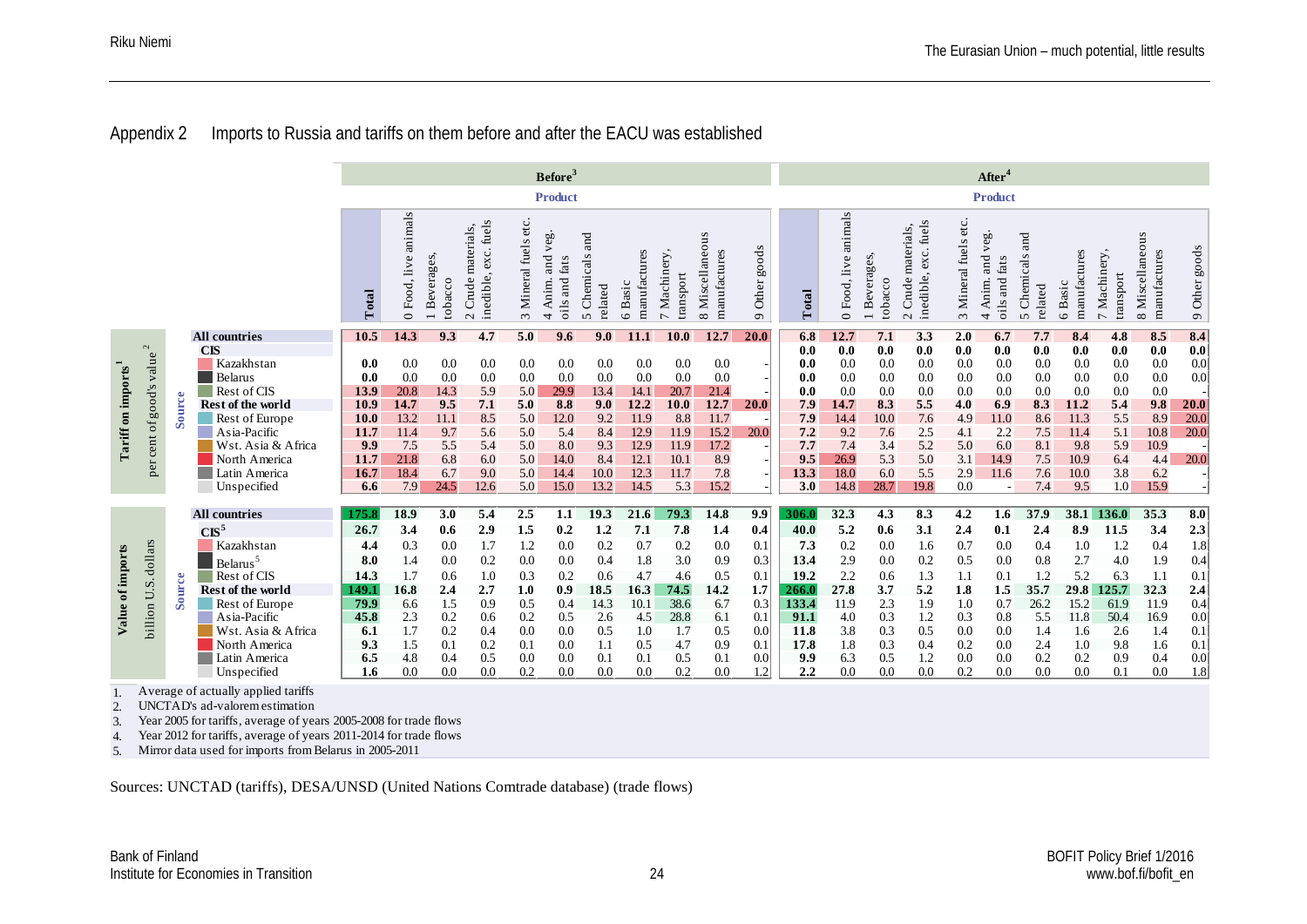#### Appendix 3 Imports to Kazakhstan and tariffs on them before and after the EACU was established

|                                |                                                                                                                                                                                                                 |        |                                                                                       |                | Before <sup>3</sup>     |                         |                                                       |                      |                                         |                               |                         |                          |                                 |                          |             |                         | After <sup>4</sup>      |                                                         |                          |                                                         |                               |                         |                          |                                 |               |
|--------------------------------|-----------------------------------------------------------------------------------------------------------------------------------------------------------------------------------------------------------------|--------|---------------------------------------------------------------------------------------|----------------|-------------------------|-------------------------|-------------------------------------------------------|----------------------|-----------------------------------------|-------------------------------|-------------------------|--------------------------|---------------------------------|--------------------------|-------------|-------------------------|-------------------------|---------------------------------------------------------|--------------------------|---------------------------------------------------------|-------------------------------|-------------------------|--------------------------|---------------------------------|---------------|
|                                |                                                                                                                                                                                                                 |        |                                                                                       |                |                         |                         |                                                       |                      | <b>Product</b>                          |                               |                         |                          |                                 |                          |             |                         |                         |                                                         |                          | <b>Product</b>                                          |                               |                         |                          |                                 |               |
|                                |                                                                                                                                                                                                                 |        |                                                                                       | Total          | animals<br>0 Food, live | 1 Beverages,<br>tobacco | inedible, exc. fuels<br>materials,<br>Crude<br>$\sim$ | 3 Mineral fuels etc. | and veg.<br>fats<br>4 Anim.<br>oils and | and<br>5 Chemicals<br>related | manufactures<br>6 Basic | 7 Machinery<br>transport | 8 Miscellaneous<br>manufactures | 9 Other goods            | Total       | animals<br>0 Food, live | 1 Beverages,<br>tobacco | exc. fuels<br>materials,<br>inedible,<br>$2$ Crude $\,$ | 3 Mineral fuels etc.     | and veg.<br>fats<br>oils and<br>Anim.<br>$\overline{ }$ | and<br>5 Chemicals<br>related | manufactures<br>6 Basic | 7 Machinery<br>transport | 8 Miscellaneous<br>manufactures | 9 Other goods |
|                                |                                                                                                                                                                                                                 |        | <b>All countries</b>                                                                  | 1.9            | 2.7                     | 3.8                     | 2.6                                                   | 3.9                  | 1.5                                     | 1.5                           | 3.5                     | 0.2                      | 2.9                             | 5.0                      | 3.7         | 4.7                     | 2.8                     | 1.2                                                     | 0.2                      | 2.7                                                     | 4.4                           | 5.4                     | 3.0                      | 6.0                             | 18.4          |
|                                | $\sim$                                                                                                                                                                                                          |        | <b>CIS</b>                                                                            | 2.6            | 3.5                     | 2.9                     | 3.4                                                   | 3.8                  | 0.2                                     | 2.0                           | 3.8                     | 0.3                      | 2.9                             |                          | 0.0         | 0.0                     | $0.0\,$                 | 0.0                                                     | $0.0\,$                  | 0.0                                                     | 0.0                           | 0.0                     | 0.0                      | 0.0                             | 0.0           |
|                                | value                                                                                                                                                                                                           |        | Russia                                                                                | 2.8            | 3.5                     | 2.5                     | 3.9                                                   | 4.4                  | 0.1                                     | 1.9                           | 3.8                     | 0.3                      | 2.8                             |                          | 0.0         | 0.0                     | 0.0                     | 0.0                                                     | 0.0                      | 0.0                                                     | 0.0                           | 0.0                     | 0.0                      | 0.0                             | 0.0           |
|                                |                                                                                                                                                                                                                 |        | Belarus                                                                               | 1.9            | 3.7                     | 5.0                     | 3.0                                                   | 5.0                  | $\sim$                                  | 0.6                           | 2.7                     | 1.2                      | 4.0                             | $\overline{\phantom{a}}$ | 0.0         | 0.0                     | 0.0                     | 0.0<br>0.0                                              | 0.0                      | 0.0                                                     | 0.0                           | 0.0                     | 0.0                      | 0.0<br>0.0                      |               |
| Tariff on imports <sup>1</sup> | soods                                                                                                                                                                                                           |        | Rest of CIS<br>Rest of the world                                                      | 4.5<br>1.3     | 7.1<br>1.8              | 6.8<br>4.2              | 4.8<br>1.6                                            | 5.4<br>5.0           | 0.3<br>2.5                              | 4.4<br>1.1                    | 7.4<br>3.2              | 0.5<br>0.2               | 5.4<br>2.9                      | 5.0                      | 0.0<br>7.3  | 0.0<br>13.7             | 0.2<br>8.9              | 6.5                                                     | 0.0<br>5.0               | 0.0<br>9.5                                              | 0.0<br>6.9                    | 0.0<br>12.6             | 0.0<br>4.6               | 8.9                             | 20.0          |
|                                |                                                                                                                                                                                                                 | Source | Rest of Europe                                                                        | 1.3            | 3.2                     | 3.6                     | 2.1                                                   | 5.0                  | 0.3                                     | 1.0                           | 3.5                     | 0.2                      | 2.7                             | 5.0                      | 7.0         | 12.7                    | 9.8                     | 9.3                                                     | 5.0                      | 12.1                                                    | 7.9                           | 12.1                    | 4.0                      | 7.1                             | 20.0          |
|                                | $\sigma$ f                                                                                                                                                                                                      |        | Asia-Pacific                                                                          | 1.3            | 1.7                     | 4.4                     | 1.9                                                   | 5.0                  | 5.0                                     | 1.5                           | 2.7                     | 0.1                      | 3.2                             |                          | 7.1         | 7.9                     | 17.4                    | 3.6                                                     | 4.9                      | 8.5                                                     | 4.8                           | 12.9                    | 4.8                      | 10.4                            | 20.0          |
|                                | cent                                                                                                                                                                                                            |        | Wst. Asia & Africa                                                                    | 1.8            | 2.0                     | 5.0                     | 4.0                                                   | 5.0                  | 3.3                                     | 2.0                           | 2.8                     | 0.3                      | 3.5                             |                          | 7.9         | 5.3                     | 2.9                     | 2.1                                                     | 5.0                      | 12.8                                                    | 6.6                           | 14.2                    | 4.8                      | 9.0                             | 20.0          |
|                                |                                                                                                                                                                                                                 |        | North America                                                                         | 1.3            | 3.9                     | 4.8                     | 1.4                                                   | 5.0                  | 4.7                                     | 0.7                           | 4.0                     | 0.6                      | 2.5                             |                          | 9.0         | 35.2                    | 4.9                     | 5.3                                                     | 5.0                      | 13.6                                                    | 5.8                           | 11.0                    | 4.9                      | 8.2                             | 20.0          |
|                                |                                                                                                                                                                                                                 |        | Latin America                                                                         | 0.8            | 0.5                     | 4.9                     | 0.1                                                   |                      | 5.0                                     | 2.0                           | 2.7                     | 0.1                      | 1.9                             |                          | 8.2         | 7.1                     | 5.1                     | 9.9                                                     | 5.0                      | 7.6                                                     | 10.6                          | 13.1                    | 7.9                      | $7.8\,$                         |               |
|                                |                                                                                                                                                                                                                 |        | Unspecified                                                                           | $\blacksquare$ | ÷.                      |                         | ÷,                                                    | $\sim$               |                                         | ÷.                            |                         | ÷                        |                                 |                          |             | ÷,                      | $\sim$                  | $\sim$                                                  | $\overline{\phantom{a}}$ | ٠                                                       | ÷.                            |                         | $\sim$                   |                                 |               |
|                                |                                                                                                                                                                                                                 |        | <b>All countries</b>                                                                  | 27.9           | 1.6                     | 0.3                     | 0.5                                                   | 3.5                  | 0.1                                     | 2.4                           | 6.0                     | 11.5                     | 1.7                             | 0.2                      | 43.2        | 3.5                     | 0.5                     | 0.8                                                     | 4.4                      | 0.2                                                     | 4.6                           | 8.2                     | 16.5                     | 4.5                             | 0.1           |
|                                |                                                                                                                                                                                                                 |        | <b>CIS</b>                                                                            | 12.8           | 0.9                     | 0.2                     | 0.3                                                   | 3.4                  | 0.1                                     | 0.8                           | 3.3                     | 3.1                      | 0.6                             | 0.0                      | 20.6        | 2.3                     | 0.3                     | 0.6                                                     | 4.1                      | 0.1                                                     | 1.7                           | 4.6                     | 5.2                      | 1.6                             | 0.1           |
|                                | dollars                                                                                                                                                                                                         |        | Russia                                                                                | 10.2           | 0.6                     | 0.2                     | 0.3                                                   | 3.1                  | 0.1                                     | 0.7                           | 2.5                     | 2.4                      | 0.5                             | 0.0                      | 16.3        | 1.3                     | 0.3                     | 0.5                                                     | 3.7                      | 0.1                                                     | 1.4                           | 3.6                     | 4.1                      | 1.2                             | 0.1           |
| Value of imports               |                                                                                                                                                                                                                 |        | Belarus                                                                               | 0.3            | 0.0                     | 0.0                     | 0.0                                                   | 0.0                  | 0.0                                     | 0.0                           | 0.1                     | 0.2                      | 0.0                             | 0.0                      | 0.7         | 0.1                     | 0.0                     | 0.0                                                     | 0.0                      | 0.0                                                     | 0.0                           | 0.1                     | 0.2                      | 0.1                             | 0.0           |
|                                |                                                                                                                                                                                                                 |        | Rest of CIS                                                                           | 2,2            | 0.2                     | 0.0                     | 0.1                                                   | 0.3                  | 0.0                                     | 0.1                           | 0.8                     | 0.6                      | 0.1                             | 0.0                      | 3.6         | 0.8                     | 0.1                     | 0.1                                                     | 0.4                      | 0.0                                                     | 0.2                           | 0.9                     | 0.9                      | 0.3                             | 0.0           |
|                                | si                                                                                                                                                                                                              | Source | Rest of the world                                                                     | 15.1           | 0.7                     | 0.1                     | 0.1                                                   | 0.1                  | 0.0                                     | 1.6                           | 2.7                     | 8.4                      | 1.2                             | 0.2                      | 22.5        | 1.3                     | 0.2                     | 0.2                                                     | 0.2                      | 0.0                                                     | 2.9                           | 3.6                     | 11.2                     | 2.9                             | 0.0           |
|                                |                                                                                                                                                                                                                 |        | Rest of Europe                                                                        | 7.3            | 0.2                     | 0.1                     | 0.1                                                   | 0.1                  | 0.0                                     | 1.0                           | 1.1                     | 4.1                      | 0.6                             | 0.1                      | 8.4         | 0.4                     | 0.1                     | 0.1                                                     | 0.1                      | 0.0                                                     | 1.7                           | 1.2                     | 3.9                      | 0.9                             | 0.0           |
|                                | billion U.                                                                                                                                                                                                      |        | Asia-Pacific<br>Wst. Asia & Africa                                                    | 4.7<br>1.1     | 0.1<br>0.1              | 0.0<br>0.0              | 0.0<br>0.0                                            | 0.1<br>0.0           | 0.0<br>0.0                              | 0.3<br>0.1                    | 1.2<br>0.3              | 2.6<br>0.5               | 0.4<br>0.1                      | 0.1<br>0.0               | 10.0<br>1.4 | 0.3<br>0.2              | 0.0<br>0.0              | 0.0<br>0.0                                              | 0.1<br>0.0               | 0.0<br>0.0                                              | 0.7<br>0.2                    | 1.9<br>0.3              | 5.5<br>0.4               | 1.4<br>0.3                      | 0.0<br>0.0    |
|                                |                                                                                                                                                                                                                 |        | North America                                                                         | 1.7            | 0.1                     | 0.0                     | 0.0                                                   | 0.0                  | 0.0                                     | 0.1                           | 0.1                     | 1.2                      | 0.1                             | 0.0 <sub>1</sub>         | 2,2         | 0.2                     | 0.0                     | 0.0                                                     | 0.0                      | 0.0                                                     | 0.3                           | 0.2                     | 1.2                      | 0.3                             | 0.0           |
|                                |                                                                                                                                                                                                                 |        | Latin America                                                                         | 0.4            | 0.2                     | 0.0                     | 0.0                                                   | 0.0                  | 0.0                                     | 0.0                           | 0.1                     | 0.0                      | 0.0                             | 0.0 <sub>1</sub>         | 0.5         | 0.2                     | 0.0                     | 0.0                                                     | 0.0                      | 0.0                                                     | 0.0                           | 0.1                     | 0.2                      | 0.0                             | 0.0           |
|                                |                                                                                                                                                                                                                 |        | Unspecified                                                                           | 0.0            | 0.0                     | 0.0                     | 0.0                                                   | 0.0                  | 0.0                                     | 0.0                           | 0.0                     | 0.0                      | 0.0                             | 0.0                      | 0.0         | 0.0                     | 0.0                     | 0.0                                                     | 0.0                      | 0.0                                                     | 0.0                           | 0.0                     | 0.0                      | 0.0                             | 0.0           |
| 1.<br>2.<br>3.<br>4.           | Average of actually applied tariffs<br>UNCTAD's ad-valorem estimation<br>Year 2004 for tariffs, average of years 2005-2008 for trade flows<br>Year 2012 for tariffs, average of years 2011-2014 for trade flows |        |                                                                                       |                |                         |                         |                                                       |                      |                                         |                               |                         |                          |                                 |                          |             |                         |                         |                                                         |                          |                                                         |                               |                         |                          |                                 |               |
|                                |                                                                                                                                                                                                                 |        | Sources: UNCTAD (tariffs), DESA/UNSD (United Nations Comtrade database) (trade flows) |                |                         |                         |                                                       |                      |                                         |                               |                         |                          |                                 |                          |             |                         |                         |                                                         |                          |                                                         |                               |                         |                          |                                 |               |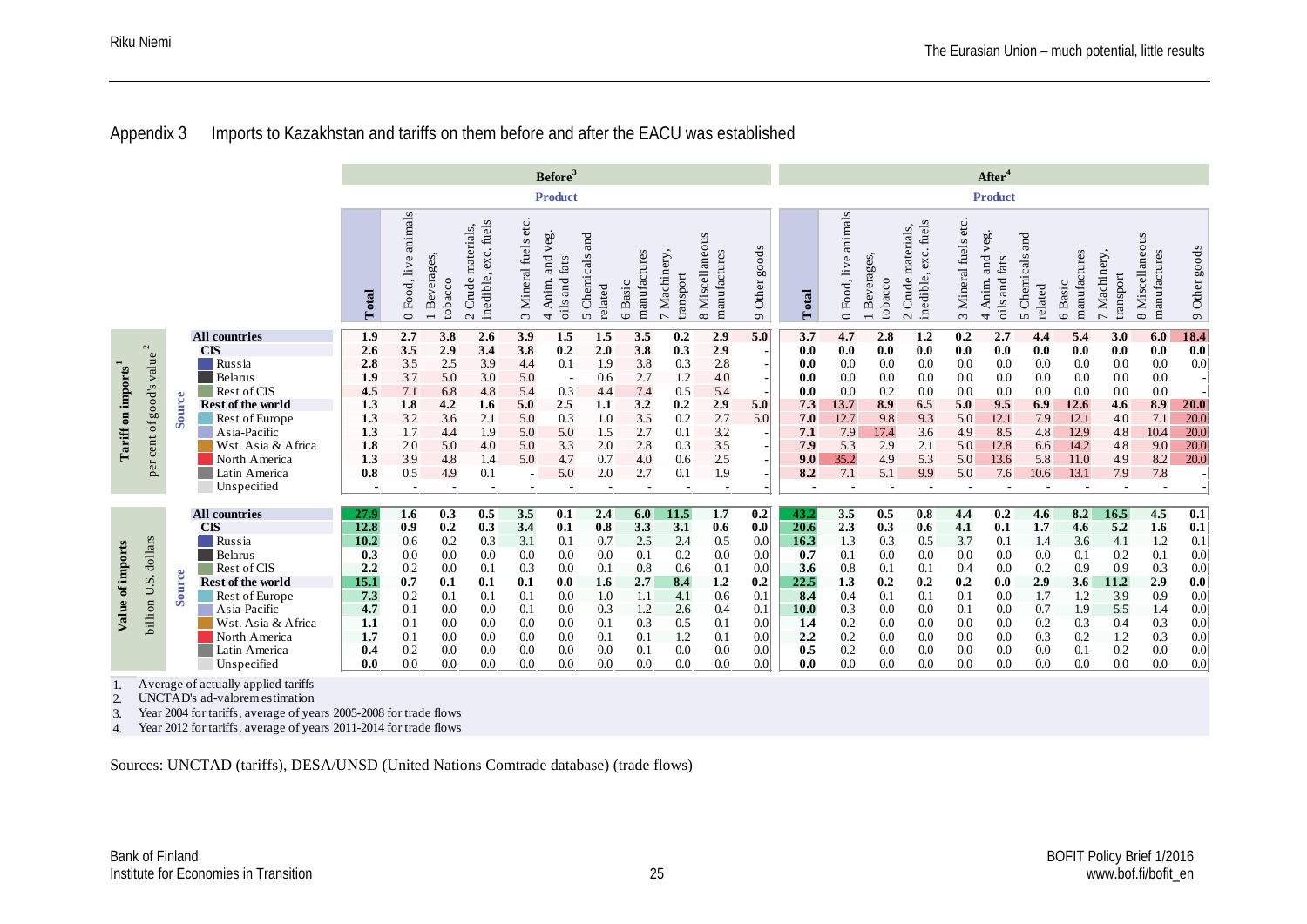#### Appendix 4 Imports to Belarus and tariffs on them before and after the EACU was established

|                      |                                                                                                                                                                                                                 |        |                                                                                       | Before <sup>3</sup> |                          |                         |                                              |                          |                                                            |                               |                         |                          |                                 |                         |            | After <sup>4</sup>   |                          |                                                        |                      |                                                            |                            |                         |                          |                                 |                  |
|----------------------|-----------------------------------------------------------------------------------------------------------------------------------------------------------------------------------------------------------------|--------|---------------------------------------------------------------------------------------|---------------------|--------------------------|-------------------------|----------------------------------------------|--------------------------|------------------------------------------------------------|-------------------------------|-------------------------|--------------------------|---------------------------------|-------------------------|------------|----------------------|--------------------------|--------------------------------------------------------|----------------------|------------------------------------------------------------|----------------------------|-------------------------|--------------------------|---------------------------------|------------------|
|                      |                                                                                                                                                                                                                 |        |                                                                                       |                     |                          |                         |                                              |                          | <b>Product</b>                                             |                               |                         |                          |                                 |                         |            |                      |                          |                                                        |                      | <b>Product</b>                                             |                            |                         |                          |                                 |                  |
|                      |                                                                                                                                                                                                                 |        |                                                                                       | Total               | animals<br>0 Food, live  | 1 Beverages,<br>tobacco | $2$ Crude materials,<br>inedible, exc. fuels | 3 Mineral fuels etc.     | and veg.<br>fats<br>Anim.<br>and<br>oils<br>$\overline{ }$ | and<br>5 Chemicals<br>related | manufactures<br>6 Basic | 7 Machinery<br>transport | 8 Miscellaneous<br>manufactures | 9 Other goods           | Total      | 0 Food, live animals | 1 Beverages<br>tobacco   | exc. fuels<br>materials,<br>$2$ Crude $n$<br>inedible, | 3 Mineral fuels etc. | veg.<br>and<br>fats<br>oils and<br>Anim.<br>$\overline{ }$ | 5 Chemicals and<br>related | manufactures<br>6 Basic | 7 Machinery<br>transport | 8 Miscellaneous<br>manufactures | 9 Other goods    |
|                      |                                                                                                                                                                                                                 |        | <b>All countries</b>                                                                  | 2.8                 | 4.9                      | 1.5                     | 1.2                                          | 0.0                      | 3.1                                                        | 4.8                           | 3.8                     | 4.5                      | 7.6                             | $\blacksquare$          | 2.5        | 8.7                  | 2.1                      | 1.0                                                    | 0.1                  | 2.5                                                        | 4.6                        | 3.9                     | 2.8                      | 5.6                             |                  |
|                      | $\mathbf{z}$                                                                                                                                                                                                    |        | <b>CIS</b>                                                                            | 0.0                 | 0.0                      | 0.0                     | 0.0                                          | 0.0                      | 0.0                                                        | 0.0                           | 0.0                     | 0.0                      | 0.0                             |                         | 0.0        | 0.0                  | 0.0                      | 0.0                                                    | 0.0                  | 0.0                                                        | 0.0                        | 0.0                     | 0.0                      | 0.0                             |                  |
|                      | value                                                                                                                                                                                                           |        | Russia                                                                                | 0.0                 | 0.0                      | 0.0                     | 0.0                                          | 0.0                      | 0.0                                                        | 0.0                           | 0.0                     | 0.0                      | 0.0                             |                         | 0.0        | 0.0                  | 0.0                      | 0.0                                                    | 0.0                  | 0.0                                                        | 0.0                        | 0.0                     | 0.0                      | 0.0                             |                  |
|                      | $\infty$                                                                                                                                                                                                        |        | <b>Belarus</b>                                                                        | 0.0                 | 0.0                      | 0.0                     | 0.0                                          | 0.0                      | 0.0                                                        | 0.0                           | 0.0                     | 0.0                      | 0.0                             |                         | 0.0        | 0.0                  | 0.0                      | 0.0                                                    | 0.0                  | 0.0                                                        | 0.0                        | 0.0                     | 0.0                      | 0.0                             |                  |
| Tariff on imports    |                                                                                                                                                                                                                 | Source | Rest of CIS                                                                           | 0.0                 | 0.0                      | 0.0                     | 0.0                                          | 0.0                      | 0.0                                                        | 0.0                           | 0.0                     | 0.0                      | 0.0                             |                         | 0.0        | 0.0                  | 0.0                      | 0.0                                                    | 0.0                  | 0.0                                                        | 0.0                        | 0.0                     | 0.0                      | 0.0                             |                  |
|                      | good'                                                                                                                                                                                                           |        | Rest of the world<br>Rest of Europe                                                   | 8.3<br>8.5          | 8.2<br>10.1              | 7.2<br>8.9              | 6.2<br>8.0                                   | 4.4<br>4.4               | 13.1<br>13.7                                               | 8.4<br>8.6                    | 12.0<br>12.1            | 6.5<br>6.5               | 11.4<br>11.3                    |                         | 7.2<br>8.1 | 13.8<br>18.7         | 5.7<br>8.6               | 3.8<br>7.6                                             | 2.7<br>4.6           | 12.6<br>12.7                                               | 7.5<br>7.9                 | 10.9<br>11.0            | 4.2<br>4.2               | 8.9<br>9.3                      |                  |
|                      | $\mathfrak{h}$                                                                                                                                                                                                  |        | Asia-Pacific                                                                          | 8.4                 | 8.2                      | 4.8                     | 3.8                                          | 5.0                      | 6.7                                                        | 7.7                           | 12.1                    | 6.7                      | 12.6                            |                         | 6.2        | 9.9                  | 4.4                      | 0.8                                                    | 5.0                  | 10.6                                                       | 6.2                        | 10.8                    | 4.1                      | 9.1                             |                  |
|                      | cent                                                                                                                                                                                                            |        | Wst. Asia & Africa                                                                    | 8.5                 | 5.4                      | 5.9                     | 4.3                                          | 5.0                      | 9.5                                                        | 9.1                           | 11.3                    | 7.9                      | 15.7                            |                         | 6.7        | 5.5                  | 1.8                      | 1.9                                                    | 5.0                  | 5.3                                                        | 7.7                        | 10.5                    | 5.2                      | 7.2                             |                  |
|                      |                                                                                                                                                                                                                 |        | North America                                                                         | 7.0                 | 9.3                      | 5.4                     | 8.2                                          | 5.0                      | 14.6                                                       | 8.3                           | 10.9                    | 5.8                      | 6.5                             |                         | 5.4        | 9.4                  | 4.1                      | 6.6                                                    | 5.0                  | 13.8                                                       | 6.8                        | 9.2                     | 3.8                      | 5.3                             |                  |
|                      | per                                                                                                                                                                                                             |        | Latin America                                                                         | 4.0                 | 2.9                      | 5.8                     | 9.5                                          | 5.0                      | 8.2                                                        | 7.1                           | 8.0                     | 5.6                      | 8.6                             |                         | 3.0        | 3.1                  | 4.6                      | 5.7                                                    | 2.0                  | 13.9                                                       | 5.7                        | 7.9                     | 4.2                      | 6.6                             |                  |
|                      |                                                                                                                                                                                                                 |        | Unspecified                                                                           | 6.3                 | $\overline{\phantom{a}}$ |                         | 5.0                                          | $\overline{\phantom{a}}$ |                                                            | 10.0                          | 12.6                    | 0.3                      | 6.9                             |                         | 0.8        | 0.0                  | $\overline{\phantom{a}}$ | 15.0                                                   | $\sim$               | $\overline{a}$                                             | 10.0                       | $\sim$                  | 1.8                      | 10.0                            |                  |
|                      |                                                                                                                                                                                                                 |        | <b>All countries</b>                                                                  | 26.8                | 1.7                      | 0.3                     | 0.9                                          | 9.2                      | 0.1                                                        | 2.5                           | 4.3                     | 5.5                      | 1.0                             | $\overline{1.2}$        | 43.9       | 3.2                  | 0.4                      | 1.4                                                    | 15.3                 | $\overline{0.2}$                                           | 4.4                        | 6.2                     | 9.0                      | 2.0                             | $\overline{1.8}$ |
|                      |                                                                                                                                                                                                                 |        | <b>CIS</b>                                                                            | 17.6                | 0.7                      | 0.2                     | 0.7                                          | 9.2                      | 0.1                                                        | 1.1                           | 3.0                     | 1.8                      | 0.4                             | 0.5                     | 26.7       | 1.2                  | 0.2                      | 1.0                                                    | 14.8                 | 0.1                                                        | 1.7                        | 3.9                     | 2.6                      | 0.7                             | 0.4              |
|                      | dollars                                                                                                                                                                                                         |        | Russia                                                                                | <b>16.0</b>         | 0.5                      | 0.1                     | 0.7                                          | 9.1                      | 0.1                                                        | 0.9                           | 2.3                     | 1.5                      | 0.3                             | 0.5                     | 24.1       | 0.7                  | 0.1                      | 0.9                                                    | 14.4                 | 0.1                                                        | 1.5                        | 3.1                     | 2.3                      | 0.6                             | $0.4\,$          |
| Value of imports     |                                                                                                                                                                                                                 |        | Belarus                                                                               | 0.1                 | 0.0                      | 0.0                     | 0.0                                          | 0.0                      | 0.0                                                        | 0.0                           | 0.1                     | 0.0                      | 0.0                             | 0.0                     | 0.1        | 0.0                  | 0.0                      | 0.0                                                    | 0.0                  | 0.0                                                        | 0.0                        | 0.1                     | 0.0                      | 0.0                             | 0.0              |
|                      |                                                                                                                                                                                                                 |        | Rest of CIS                                                                           | 1.6                 | 0.2                      | 0.1                     | 0.1                                          | 0.0                      | 0.0                                                        | 0.1                           | 0.6                     | 0.3                      | 0.1                             | 0.0                     | 2.5        | 0.4                  | 0.1                      | 0.1                                                    | 0.4                  | 0.1                                                        | 0.2                        | 0.7                     | 0.4                      | 0.1                             | 0.0              |
|                      | s<br>J.                                                                                                                                                                                                         | Source | Rest of the world                                                                     | 9.1                 | 1.0                      | 0.1                     | 0.2                                          | 0.1                      | 0.0                                                        | 1.4                           | 1.4                     | 3.6                      | 0.7                             | 0.7                     | 17.2       | 2.0                  | 0.1                      | 0.4                                                    | 0.5                  | 0.0                                                        | 2.7                        | 2.4                     | 6.4                      | 1.3                             | 1.4              |
|                      |                                                                                                                                                                                                                 |        | Rest of Europe<br>Asia-Pacific                                                        | 6.2                 | 0.6<br>0.1               | 0.1                     | 0.1<br>0.1                                   | 0.1<br>0.0               | 0.0                                                        | 1.1<br>0.2                    | 1.0<br>0.2              | 2.7                      | 0.4<br>0.2                      | 0.1<br>0.0 <sub>1</sub> | 10.9       | 1.4<br>0.1           | 0.1<br>0.0               | 0.2                                                    | 0.1<br>0.0           | 0.0<br>0.0                                                 | 2.1                        | 1.7<br>0.5              | 4.5<br>1.4               | 0.8<br>0.4                      | $0.0\,$          |
|                      | billion                                                                                                                                                                                                         |        | Wst. Asia & Africa                                                                    | 1.4<br>0.3          | 0.1                      | 0.0<br>0.0              | 0.0                                          | 0.0                      | 0.0<br>0.0                                                 | 0.0                           | 0.1                     | 0.7<br>0.0               | 0.0                             | 0.0 <sub>1</sub>        | 3.0<br>0.7 | 0.1                  | 0.0                      | 0.1<br>0.1                                             | 0.0                  | 0.0                                                        | 0.4<br>0.1                 | 0.2                     | 0.1                      | 0.0                             | $0.0\,$<br>0.0   |
|                      |                                                                                                                                                                                                                 |        | North America                                                                         | 0.4                 | 0.0                      | 0.0                     | 0.0                                          | 0.0                      | 0.0                                                        | 0.1                           | 0.0                     | 0.2                      | 0.0                             | 0.0 <sub>1</sub>        | 0.5        | 0.0                  | 0.0                      | 0.0                                                    | 0.0                  | 0.0                                                        | 0.1                        | 0.0                     | 0.2                      | 0.1                             | 0.0              |
|                      |                                                                                                                                                                                                                 |        | Latin America                                                                         | 0.3                 | 0.2                      | 0.0                     | 0.0                                          | 0.0                      | 0.0                                                        | 0.0                           | 0.0                     | 0.0                      | 0.0                             | 0.0                     | 0.8        | 0.3                  | 0.0                      | 0.0                                                    | 0.4                  | 0.0                                                        | 0.0                        | 0.0                     | 0.0                      | 0.0                             | $0.0\,$          |
|                      |                                                                                                                                                                                                                 |        | Unspecified                                                                           | 0.6                 | 0.0                      | 0.0                     | 0.0                                          | 0.0                      | 0.0                                                        | 0.0                           | $0.0\,$                 | 0.0                      | 0.0                             | 0.6                     | 1.5        | 0.0                  | 0.0                      | 0.0                                                    | 0.0                  | 0.0                                                        | 0.0                        | 0.0                     | 0.1                      | 0.0                             | 1.4              |
| 1.<br>2.<br>3.<br>4. | Average of actually applied tariffs<br>UNCTAD's ad-valorem estimation<br>Year 2008 for tariffs, average of years 2005-2008 for trade flows<br>Year 2012 for tariffs, average of years 2011-2014 for trade flows |        |                                                                                       |                     |                          |                         |                                              |                          |                                                            |                               |                         |                          |                                 |                         |            |                      |                          |                                                        |                      |                                                            |                            |                         |                          |                                 |                  |
|                      |                                                                                                                                                                                                                 |        | Sources: UNCTAD (tariffs), DESA/UNSD (United Nations Comtrade database) (trade flows) |                     |                          |                         |                                              |                          |                                                            |                               |                         |                          |                                 |                         |            |                      |                          |                                                        |                      |                                                            |                            |                         |                          |                                 |                  |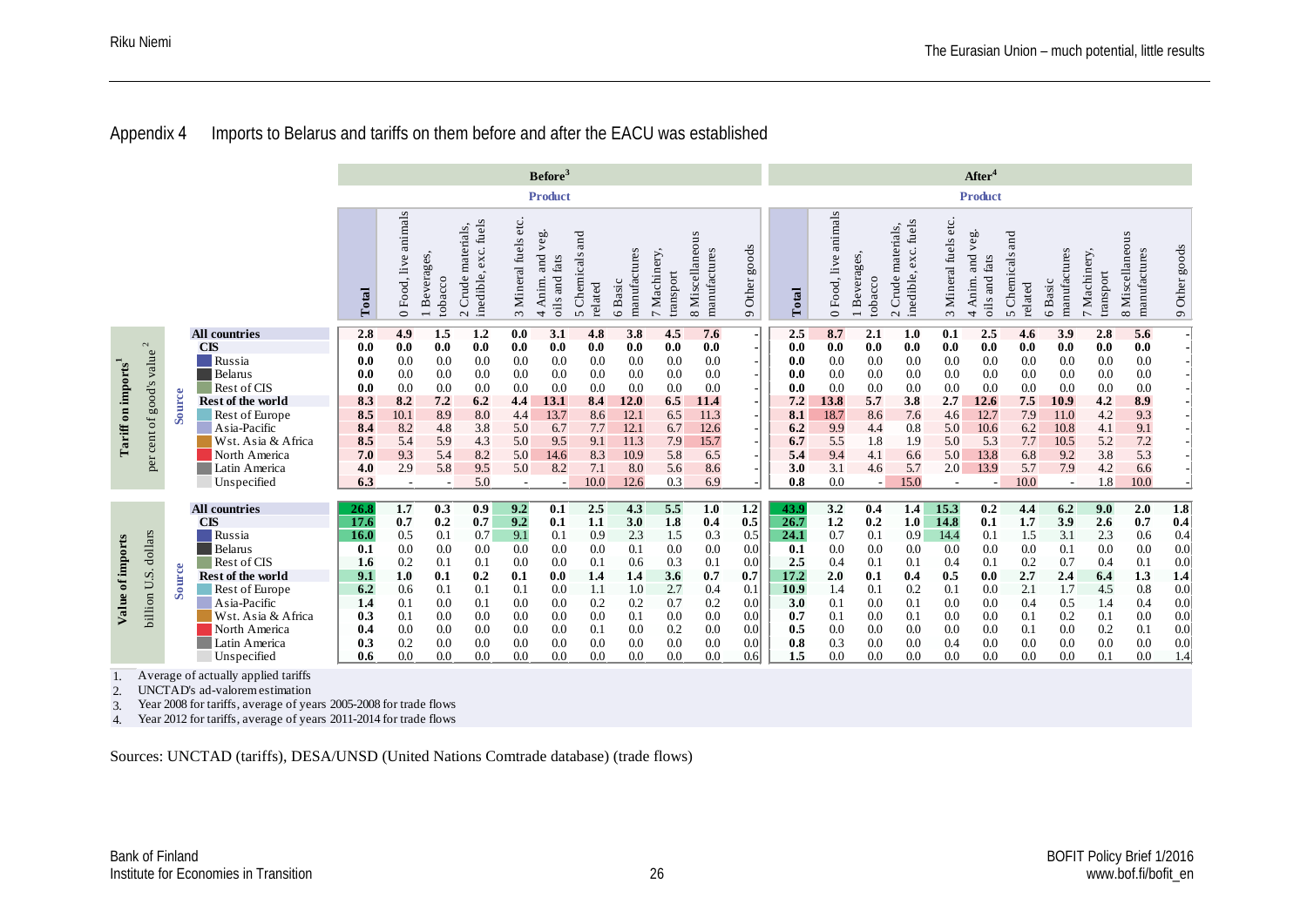#### Appendix 5 Detailed breakdown of imports from Kazakhstan to Russia

| <b>Russia's imports</b><br>of imports<br>\$mn<br>per cent<br>$05 - 08$<br>$11 - 13$<br>05-08 11-13<br>14<br>14<br>Product group<br>4.509<br>2.6<br>2.5<br><b>Total</b><br>7.329<br>7.172<br>2.3<br>1,689<br>2,339<br>2,141<br>30.5<br>25.6<br>24.0<br>$\overline{2}$<br>Crude materials, inedible, except fuels<br>52.3<br>28 Metalliferous ores and metal scrap<br>1,583<br>2,146<br>1,983<br>51.0<br>54.4<br>1,037<br>99.0<br>281 Iron ore and concentrates<br>670<br>827<br>92.7<br>99.8<br>287<br>Base metal ores and concentrates n.e.s<br>281<br>431<br>459<br>57.5<br>62.5<br>65.6<br>492<br>331<br>290<br>29.0<br>20.5<br>20.1<br>285<br>Aluminium ores and concentrates<br>283 Copper ores and concentrates<br>97<br>211<br>175<br>99.9<br>65.6<br>70.7<br>11<br>48<br>18.5<br>45.2<br>52.1<br>289 Ores, waste and scrap of precious metals<br>116<br>50<br>130<br>27 Crude fertilizers and crude minerals<br>118<br>9.1<br>12.1<br>11.3<br>687<br>1.498<br>1.514<br>2.9<br>3.7<br>4.2<br><b>6</b> Basic manufactures<br>67 Iron and steel<br>511<br>705<br>1.094<br>7.4<br>7.5<br>14.9<br>148<br>173<br>538<br>27.1<br>28.9<br>55.5<br>671 Pig iron etc.<br>237<br>248<br>12.8<br>674 Flat-rolled products of iron or non-alloy steel, coated<br>246<br>23.4<br>15.0<br>673 Flat-rolled products, of iron or non-alloy steel<br>212<br>209<br>11.4<br>19.7<br>28.3<br>101<br>68 Non-ferrous metals<br>114<br>482<br>255<br>10.4<br>24.8<br>13.4<br>684 Aluminium<br>5<br>220<br>0.8<br>27.5<br>24.8<br>180<br>49<br>204<br>9<br>17.0<br>29.1<br>1.2<br>682 Copper excl.cement copper<br>25<br>0.3<br>2.9<br>65 Textile yarn, fabrics, made up articles, etc.<br>6<br>127<br>0.6<br>223<br>1,354<br>7 Machinery, transport equipment<br>1,300<br>0.3<br>1.0<br>1.0<br>$\theta$<br>75 Office machines and adp machines<br>109<br>397<br>0.0<br>1.4<br>5.2<br>$\overline{0}$<br>106<br>396<br>0.0<br>1.9<br>7.6<br>752 Automatic data processing equipment<br>108<br>438<br>262<br>1.0<br>2.0<br>1.2<br>74 General industrial machinery n.e.s.<br>37<br>747 Taps, cocks, valves etc.<br>12<br>267<br>1.5<br>10.8<br>1.7<br>74.5<br>48<br>77 Electric machinery, n.e.s.and parts<br>545<br>256<br>0.5<br>3.0<br>1.6<br>778 Electrical machinery n.e.s.<br>31<br>91<br>1.8<br>2.3<br>4.3<br>154<br>9<br>275<br>52<br>7.1<br>772 Switchgear etc.parts n.e.s.<br>0.5<br>1.5<br>$\overline{c}$<br>20<br>222<br>76 Telecommunications and sound recording equipm<br>0.0<br>0.1<br>1.6<br>$\overline{0}$<br>15<br>213<br>0.0<br>0.1<br>1.9<br>764 Telecommunications equipment, parts and accessories nes.<br>22<br>124<br>120<br>0.2<br>0.7<br>0.9<br>72 Machinery for specialized industries<br>1,172<br>1,207<br>25.0<br>25.9<br>3 Mineral fuels etc<br>1,046<br>46.1<br>463<br>915<br>78.6<br>82.3<br>32 Coal, coke and briquettes<br>568<br>70.2<br>450<br>84.7<br>76.2<br>90.1<br>321 Coal, not agglomerated<br>875<br>535<br>162<br>391<br>40.5<br>5.3<br>33 Petroleum and products<br>668<br>14.5<br>333 Crude petroleum<br>631<br>125<br>307<br>100.0 100.0 100.0<br>197<br>427<br>5 Chemicals and related products, n.e.s.<br>536<br>1.0<br>1.1<br>1.4<br>52 Inorganic chemicals<br>184<br>287<br>20.0<br>24.6<br>464<br>16.0<br>525 Radioactive etc.materials<br>122<br>221<br>418<br>45.0<br>33.4<br>51.8<br>326<br>261<br>Food and live animals<br>211<br>1.6<br>0.6<br>0.8<br>108<br>133<br>128<br>15.2<br>10.6<br>9.8<br>04 Cereals and cereal preparations<br>88<br>115<br>96<br>98.2<br>98.5<br>99.0<br>041 Wheat, unmilled<br>172<br>$\tau$<br>18<br>3.0<br>0.2<br>05 Vegetables and fruit<br>0.1<br>11<br>488<br>221<br>8 Miscellaneous manufactured articles<br>0.1<br>1.4<br>0.6 | <b>Share of Kazakh-</b> |
|-------------------------------------------------------------------------------------------------------------------------------------------------------------------------------------------------------------------------------------------------------------------------------------------------------------------------------------------------------------------------------------------------------------------------------------------------------------------------------------------------------------------------------------------------------------------------------------------------------------------------------------------------------------------------------------------------------------------------------------------------------------------------------------------------------------------------------------------------------------------------------------------------------------------------------------------------------------------------------------------------------------------------------------------------------------------------------------------------------------------------------------------------------------------------------------------------------------------------------------------------------------------------------------------------------------------------------------------------------------------------------------------------------------------------------------------------------------------------------------------------------------------------------------------------------------------------------------------------------------------------------------------------------------------------------------------------------------------------------------------------------------------------------------------------------------------------------------------------------------------------------------------------------------------------------------------------------------------------------------------------------------------------------------------------------------------------------------------------------------------------------------------------------------------------------------------------------------------------------------------------------------------------------------------------------------------------------------------------------------------------------------------------------------------------------------------------------------------------------------------------------------------------------------------------------------------------------------------------------------------------------------------------------------------------------------------------------------------------------------------------------------------------------------------------------------------------------------------------------------------------------------------------------------------------------------------------------------------------------------------------------------------------------------------------------------------------------------------------------------------------------------------------------------------------------------------------------------------------------------------------------------------------------------------------------------------------------------------------------------------------------------------------------------------------------------------------------------------------------------------------------------------------------------------------------------------------------------------------------------------------------------------------------------------------------------------------------|-------------------------|
|                                                                                                                                                                                                                                                                                                                                                                                                                                                                                                                                                                                                                                                                                                                                                                                                                                                                                                                                                                                                                                                                                                                                                                                                                                                                                                                                                                                                                                                                                                                                                                                                                                                                                                                                                                                                                                                                                                                                                                                                                                                                                                                                                                                                                                                                                                                                                                                                                                                                                                                                                                                                                                                                                                                                                                                                                                                                                                                                                                                                                                                                                                                                                                                                                                                                                                                                                                                                                                                                                                                                                                                                                                                                                                       | stan's exports          |
|                                                                                                                                                                                                                                                                                                                                                                                                                                                                                                                                                                                                                                                                                                                                                                                                                                                                                                                                                                                                                                                                                                                                                                                                                                                                                                                                                                                                                                                                                                                                                                                                                                                                                                                                                                                                                                                                                                                                                                                                                                                                                                                                                                                                                                                                                                                                                                                                                                                                                                                                                                                                                                                                                                                                                                                                                                                                                                                                                                                                                                                                                                                                                                                                                                                                                                                                                                                                                                                                                                                                                                                                                                                                                                       | per cent                |
|                                                                                                                                                                                                                                                                                                                                                                                                                                                                                                                                                                                                                                                                                                                                                                                                                                                                                                                                                                                                                                                                                                                                                                                                                                                                                                                                                                                                                                                                                                                                                                                                                                                                                                                                                                                                                                                                                                                                                                                                                                                                                                                                                                                                                                                                                                                                                                                                                                                                                                                                                                                                                                                                                                                                                                                                                                                                                                                                                                                                                                                                                                                                                                                                                                                                                                                                                                                                                                                                                                                                                                                                                                                                                                       | 05-08 11-13<br>14       |
|                                                                                                                                                                                                                                                                                                                                                                                                                                                                                                                                                                                                                                                                                                                                                                                                                                                                                                                                                                                                                                                                                                                                                                                                                                                                                                                                                                                                                                                                                                                                                                                                                                                                                                                                                                                                                                                                                                                                                                                                                                                                                                                                                                                                                                                                                                                                                                                                                                                                                                                                                                                                                                                                                                                                                                                                                                                                                                                                                                                                                                                                                                                                                                                                                                                                                                                                                                                                                                                                                                                                                                                                                                                                                                       | 9.5<br>8.0<br>7.6       |
|                                                                                                                                                                                                                                                                                                                                                                                                                                                                                                                                                                                                                                                                                                                                                                                                                                                                                                                                                                                                                                                                                                                                                                                                                                                                                                                                                                                                                                                                                                                                                                                                                                                                                                                                                                                                                                                                                                                                                                                                                                                                                                                                                                                                                                                                                                                                                                                                                                                                                                                                                                                                                                                                                                                                                                                                                                                                                                                                                                                                                                                                                                                                                                                                                                                                                                                                                                                                                                                                                                                                                                                                                                                                                                       | 53.3<br>44.7<br>49.7    |
|                                                                                                                                                                                                                                                                                                                                                                                                                                                                                                                                                                                                                                                                                                                                                                                                                                                                                                                                                                                                                                                                                                                                                                                                                                                                                                                                                                                                                                                                                                                                                                                                                                                                                                                                                                                                                                                                                                                                                                                                                                                                                                                                                                                                                                                                                                                                                                                                                                                                                                                                                                                                                                                                                                                                                                                                                                                                                                                                                                                                                                                                                                                                                                                                                                                                                                                                                                                                                                                                                                                                                                                                                                                                                                       | 59.7<br>49.6<br>59.3    |
|                                                                                                                                                                                                                                                                                                                                                                                                                                                                                                                                                                                                                                                                                                                                                                                                                                                                                                                                                                                                                                                                                                                                                                                                                                                                                                                                                                                                                                                                                                                                                                                                                                                                                                                                                                                                                                                                                                                                                                                                                                                                                                                                                                                                                                                                                                                                                                                                                                                                                                                                                                                                                                                                                                                                                                                                                                                                                                                                                                                                                                                                                                                                                                                                                                                                                                                                                                                                                                                                                                                                                                                                                                                                                                       | 48.6<br>69.5<br>65.5    |
|                                                                                                                                                                                                                                                                                                                                                                                                                                                                                                                                                                                                                                                                                                                                                                                                                                                                                                                                                                                                                                                                                                                                                                                                                                                                                                                                                                                                                                                                                                                                                                                                                                                                                                                                                                                                                                                                                                                                                                                                                                                                                                                                                                                                                                                                                                                                                                                                                                                                                                                                                                                                                                                                                                                                                                                                                                                                                                                                                                                                                                                                                                                                                                                                                                                                                                                                                                                                                                                                                                                                                                                                                                                                                                       | 61.2<br>62.7<br>74.6    |
|                                                                                                                                                                                                                                                                                                                                                                                                                                                                                                                                                                                                                                                                                                                                                                                                                                                                                                                                                                                                                                                                                                                                                                                                                                                                                                                                                                                                                                                                                                                                                                                                                                                                                                                                                                                                                                                                                                                                                                                                                                                                                                                                                                                                                                                                                                                                                                                                                                                                                                                                                                                                                                                                                                                                                                                                                                                                                                                                                                                                                                                                                                                                                                                                                                                                                                                                                                                                                                                                                                                                                                                                                                                                                                       | 100.0<br>90.0 100.0     |
|                                                                                                                                                                                                                                                                                                                                                                                                                                                                                                                                                                                                                                                                                                                                                                                                                                                                                                                                                                                                                                                                                                                                                                                                                                                                                                                                                                                                                                                                                                                                                                                                                                                                                                                                                                                                                                                                                                                                                                                                                                                                                                                                                                                                                                                                                                                                                                                                                                                                                                                                                                                                                                                                                                                                                                                                                                                                                                                                                                                                                                                                                                                                                                                                                                                                                                                                                                                                                                                                                                                                                                                                                                                                                                       | 42.8<br>27.5<br>19.6    |
|                                                                                                                                                                                                                                                                                                                                                                                                                                                                                                                                                                                                                                                                                                                                                                                                                                                                                                                                                                                                                                                                                                                                                                                                                                                                                                                                                                                                                                                                                                                                                                                                                                                                                                                                                                                                                                                                                                                                                                                                                                                                                                                                                                                                                                                                                                                                                                                                                                                                                                                                                                                                                                                                                                                                                                                                                                                                                                                                                                                                                                                                                                                                                                                                                                                                                                                                                                                                                                                                                                                                                                                                                                                                                                       | 67.2<br>82.6<br>85.6    |
|                                                                                                                                                                                                                                                                                                                                                                                                                                                                                                                                                                                                                                                                                                                                                                                                                                                                                                                                                                                                                                                                                                                                                                                                                                                                                                                                                                                                                                                                                                                                                                                                                                                                                                                                                                                                                                                                                                                                                                                                                                                                                                                                                                                                                                                                                                                                                                                                                                                                                                                                                                                                                                                                                                                                                                                                                                                                                                                                                                                                                                                                                                                                                                                                                                                                                                                                                                                                                                                                                                                                                                                                                                                                                                       | 23.4<br>19.7<br>21.9    |
|                                                                                                                                                                                                                                                                                                                                                                                                                                                                                                                                                                                                                                                                                                                                                                                                                                                                                                                                                                                                                                                                                                                                                                                                                                                                                                                                                                                                                                                                                                                                                                                                                                                                                                                                                                                                                                                                                                                                                                                                                                                                                                                                                                                                                                                                                                                                                                                                                                                                                                                                                                                                                                                                                                                                                                                                                                                                                                                                                                                                                                                                                                                                                                                                                                                                                                                                                                                                                                                                                                                                                                                                                                                                                                       | 9.1<br>16.0<br>19.6     |
|                                                                                                                                                                                                                                                                                                                                                                                                                                                                                                                                                                                                                                                                                                                                                                                                                                                                                                                                                                                                                                                                                                                                                                                                                                                                                                                                                                                                                                                                                                                                                                                                                                                                                                                                                                                                                                                                                                                                                                                                                                                                                                                                                                                                                                                                                                                                                                                                                                                                                                                                                                                                                                                                                                                                                                                                                                                                                                                                                                                                                                                                                                                                                                                                                                                                                                                                                                                                                                                                                                                                                                                                                                                                                                       | 15.1<br>19.5<br>31.3    |
|                                                                                                                                                                                                                                                                                                                                                                                                                                                                                                                                                                                                                                                                                                                                                                                                                                                                                                                                                                                                                                                                                                                                                                                                                                                                                                                                                                                                                                                                                                                                                                                                                                                                                                                                                                                                                                                                                                                                                                                                                                                                                                                                                                                                                                                                                                                                                                                                                                                                                                                                                                                                                                                                                                                                                                                                                                                                                                                                                                                                                                                                                                                                                                                                                                                                                                                                                                                                                                                                                                                                                                                                                                                                                                       | 9.5<br>6.1<br>26.2      |
|                                                                                                                                                                                                                                                                                                                                                                                                                                                                                                                                                                                                                                                                                                                                                                                                                                                                                                                                                                                                                                                                                                                                                                                                                                                                                                                                                                                                                                                                                                                                                                                                                                                                                                                                                                                                                                                                                                                                                                                                                                                                                                                                                                                                                                                                                                                                                                                                                                                                                                                                                                                                                                                                                                                                                                                                                                                                                                                                                                                                                                                                                                                                                                                                                                                                                                                                                                                                                                                                                                                                                                                                                                                                                                       | 68.3<br>46.0<br>70.3    |
|                                                                                                                                                                                                                                                                                                                                                                                                                                                                                                                                                                                                                                                                                                                                                                                                                                                                                                                                                                                                                                                                                                                                                                                                                                                                                                                                                                                                                                                                                                                                                                                                                                                                                                                                                                                                                                                                                                                                                                                                                                                                                                                                                                                                                                                                                                                                                                                                                                                                                                                                                                                                                                                                                                                                                                                                                                                                                                                                                                                                                                                                                                                                                                                                                                                                                                                                                                                                                                                                                                                                                                                                                                                                                                       | 11.8<br>34.0<br>27.4    |
|                                                                                                                                                                                                                                                                                                                                                                                                                                                                                                                                                                                                                                                                                                                                                                                                                                                                                                                                                                                                                                                                                                                                                                                                                                                                                                                                                                                                                                                                                                                                                                                                                                                                                                                                                                                                                                                                                                                                                                                                                                                                                                                                                                                                                                                                                                                                                                                                                                                                                                                                                                                                                                                                                                                                                                                                                                                                                                                                                                                                                                                                                                                                                                                                                                                                                                                                                                                                                                                                                                                                                                                                                                                                                                       | 3.3<br>12.2<br>7.7      |
|                                                                                                                                                                                                                                                                                                                                                                                                                                                                                                                                                                                                                                                                                                                                                                                                                                                                                                                                                                                                                                                                                                                                                                                                                                                                                                                                                                                                                                                                                                                                                                                                                                                                                                                                                                                                                                                                                                                                                                                                                                                                                                                                                                                                                                                                                                                                                                                                                                                                                                                                                                                                                                                                                                                                                                                                                                                                                                                                                                                                                                                                                                                                                                                                                                                                                                                                                                                                                                                                                                                                                                                                                                                                                                       | 5.3<br>45.2<br>50.3     |
|                                                                                                                                                                                                                                                                                                                                                                                                                                                                                                                                                                                                                                                                                                                                                                                                                                                                                                                                                                                                                                                                                                                                                                                                                                                                                                                                                                                                                                                                                                                                                                                                                                                                                                                                                                                                                                                                                                                                                                                                                                                                                                                                                                                                                                                                                                                                                                                                                                                                                                                                                                                                                                                                                                                                                                                                                                                                                                                                                                                                                                                                                                                                                                                                                                                                                                                                                                                                                                                                                                                                                                                                                                                                                                       | 2.1<br>13.3<br>1.8      |
|                                                                                                                                                                                                                                                                                                                                                                                                                                                                                                                                                                                                                                                                                                                                                                                                                                                                                                                                                                                                                                                                                                                                                                                                                                                                                                                                                                                                                                                                                                                                                                                                                                                                                                                                                                                                                                                                                                                                                                                                                                                                                                                                                                                                                                                                                                                                                                                                                                                                                                                                                                                                                                                                                                                                                                                                                                                                                                                                                                                                                                                                                                                                                                                                                                                                                                                                                                                                                                                                                                                                                                                                                                                                                                       | 32.8<br>32.4<br>20.0    |
|                                                                                                                                                                                                                                                                                                                                                                                                                                                                                                                                                                                                                                                                                                                                                                                                                                                                                                                                                                                                                                                                                                                                                                                                                                                                                                                                                                                                                                                                                                                                                                                                                                                                                                                                                                                                                                                                                                                                                                                                                                                                                                                                                                                                                                                                                                                                                                                                                                                                                                                                                                                                                                                                                                                                                                                                                                                                                                                                                                                                                                                                                                                                                                                                                                                                                                                                                                                                                                                                                                                                                                                                                                                                                                       | 31.7<br>51.7<br>50.4    |
|                                                                                                                                                                                                                                                                                                                                                                                                                                                                                                                                                                                                                                                                                                                                                                                                                                                                                                                                                                                                                                                                                                                                                                                                                                                                                                                                                                                                                                                                                                                                                                                                                                                                                                                                                                                                                                                                                                                                                                                                                                                                                                                                                                                                                                                                                                                                                                                                                                                                                                                                                                                                                                                                                                                                                                                                                                                                                                                                                                                                                                                                                                                                                                                                                                                                                                                                                                                                                                                                                                                                                                                                                                                                                                       | 2.6<br>93.5<br>96.6     |
|                                                                                                                                                                                                                                                                                                                                                                                                                                                                                                                                                                                                                                                                                                                                                                                                                                                                                                                                                                                                                                                                                                                                                                                                                                                                                                                                                                                                                                                                                                                                                                                                                                                                                                                                                                                                                                                                                                                                                                                                                                                                                                                                                                                                                                                                                                                                                                                                                                                                                                                                                                                                                                                                                                                                                                                                                                                                                                                                                                                                                                                                                                                                                                                                                                                                                                                                                                                                                                                                                                                                                                                                                                                                                                       | 2.4<br>97.4<br>98.3     |
|                                                                                                                                                                                                                                                                                                                                                                                                                                                                                                                                                                                                                                                                                                                                                                                                                                                                                                                                                                                                                                                                                                                                                                                                                                                                                                                                                                                                                                                                                                                                                                                                                                                                                                                                                                                                                                                                                                                                                                                                                                                                                                                                                                                                                                                                                                                                                                                                                                                                                                                                                                                                                                                                                                                                                                                                                                                                                                                                                                                                                                                                                                                                                                                                                                                                                                                                                                                                                                                                                                                                                                                                                                                                                                       | 73.4<br>72.6<br>60.1    |
|                                                                                                                                                                                                                                                                                                                                                                                                                                                                                                                                                                                                                                                                                                                                                                                                                                                                                                                                                                                                                                                                                                                                                                                                                                                                                                                                                                                                                                                                                                                                                                                                                                                                                                                                                                                                                                                                                                                                                                                                                                                                                                                                                                                                                                                                                                                                                                                                                                                                                                                                                                                                                                                                                                                                                                                                                                                                                                                                                                                                                                                                                                                                                                                                                                                                                                                                                                                                                                                                                                                                                                                                                                                                                                       | 78.9<br>74.8            |
|                                                                                                                                                                                                                                                                                                                                                                                                                                                                                                                                                                                                                                                                                                                                                                                                                                                                                                                                                                                                                                                                                                                                                                                                                                                                                                                                                                                                                                                                                                                                                                                                                                                                                                                                                                                                                                                                                                                                                                                                                                                                                                                                                                                                                                                                                                                                                                                                                                                                                                                                                                                                                                                                                                                                                                                                                                                                                                                                                                                                                                                                                                                                                                                                                                                                                                                                                                                                                                                                                                                                                                                                                                                                                                       | 70.4<br>57.2<br>74.6    |
|                                                                                                                                                                                                                                                                                                                                                                                                                                                                                                                                                                                                                                                                                                                                                                                                                                                                                                                                                                                                                                                                                                                                                                                                                                                                                                                                                                                                                                                                                                                                                                                                                                                                                                                                                                                                                                                                                                                                                                                                                                                                                                                                                                                                                                                                                                                                                                                                                                                                                                                                                                                                                                                                                                                                                                                                                                                                                                                                                                                                                                                                                                                                                                                                                                                                                                                                                                                                                                                                                                                                                                                                                                                                                                       | 77.0<br>72.4<br>90.6    |
|                                                                                                                                                                                                                                                                                                                                                                                                                                                                                                                                                                                                                                                                                                                                                                                                                                                                                                                                                                                                                                                                                                                                                                                                                                                                                                                                                                                                                                                                                                                                                                                                                                                                                                                                                                                                                                                                                                                                                                                                                                                                                                                                                                                                                                                                                                                                                                                                                                                                                                                                                                                                                                                                                                                                                                                                                                                                                                                                                                                                                                                                                                                                                                                                                                                                                                                                                                                                                                                                                                                                                                                                                                                                                                       | 46.9<br>73.9<br>10.5    |
|                                                                                                                                                                                                                                                                                                                                                                                                                                                                                                                                                                                                                                                                                                                                                                                                                                                                                                                                                                                                                                                                                                                                                                                                                                                                                                                                                                                                                                                                                                                                                                                                                                                                                                                                                                                                                                                                                                                                                                                                                                                                                                                                                                                                                                                                                                                                                                                                                                                                                                                                                                                                                                                                                                                                                                                                                                                                                                                                                                                                                                                                                                                                                                                                                                                                                                                                                                                                                                                                                                                                                                                                                                                                                                       | 77.1<br>72.3<br>25.5    |
|                                                                                                                                                                                                                                                                                                                                                                                                                                                                                                                                                                                                                                                                                                                                                                                                                                                                                                                                                                                                                                                                                                                                                                                                                                                                                                                                                                                                                                                                                                                                                                                                                                                                                                                                                                                                                                                                                                                                                                                                                                                                                                                                                                                                                                                                                                                                                                                                                                                                                                                                                                                                                                                                                                                                                                                                                                                                                                                                                                                                                                                                                                                                                                                                                                                                                                                                                                                                                                                                                                                                                                                                                                                                                                       | 8.3<br>74.0<br>73.7     |
|                                                                                                                                                                                                                                                                                                                                                                                                                                                                                                                                                                                                                                                                                                                                                                                                                                                                                                                                                                                                                                                                                                                                                                                                                                                                                                                                                                                                                                                                                                                                                                                                                                                                                                                                                                                                                                                                                                                                                                                                                                                                                                                                                                                                                                                                                                                                                                                                                                                                                                                                                                                                                                                                                                                                                                                                                                                                                                                                                                                                                                                                                                                                                                                                                                                                                                                                                                                                                                                                                                                                                                                                                                                                                                       | 58.3<br>35.3<br>45.4    |
|                                                                                                                                                                                                                                                                                                                                                                                                                                                                                                                                                                                                                                                                                                                                                                                                                                                                                                                                                                                                                                                                                                                                                                                                                                                                                                                                                                                                                                                                                                                                                                                                                                                                                                                                                                                                                                                                                                                                                                                                                                                                                                                                                                                                                                                                                                                                                                                                                                                                                                                                                                                                                                                                                                                                                                                                                                                                                                                                                                                                                                                                                                                                                                                                                                                                                                                                                                                                                                                                                                                                                                                                                                                                                                       | 4.0<br>1.8<br>1.6       |
|                                                                                                                                                                                                                                                                                                                                                                                                                                                                                                                                                                                                                                                                                                                                                                                                                                                                                                                                                                                                                                                                                                                                                                                                                                                                                                                                                                                                                                                                                                                                                                                                                                                                                                                                                                                                                                                                                                                                                                                                                                                                                                                                                                                                                                                                                                                                                                                                                                                                                                                                                                                                                                                                                                                                                                                                                                                                                                                                                                                                                                                                                                                                                                                                                                                                                                                                                                                                                                                                                                                                                                                                                                                                                                       | 71.4<br>69.4<br>65.2    |
|                                                                                                                                                                                                                                                                                                                                                                                                                                                                                                                                                                                                                                                                                                                                                                                                                                                                                                                                                                                                                                                                                                                                                                                                                                                                                                                                                                                                                                                                                                                                                                                                                                                                                                                                                                                                                                                                                                                                                                                                                                                                                                                                                                                                                                                                                                                                                                                                                                                                                                                                                                                                                                                                                                                                                                                                                                                                                                                                                                                                                                                                                                                                                                                                                                                                                                                                                                                                                                                                                                                                                                                                                                                                                                       | 73.5<br>65.8<br>68.3    |
|                                                                                                                                                                                                                                                                                                                                                                                                                                                                                                                                                                                                                                                                                                                                                                                                                                                                                                                                                                                                                                                                                                                                                                                                                                                                                                                                                                                                                                                                                                                                                                                                                                                                                                                                                                                                                                                                                                                                                                                                                                                                                                                                                                                                                                                                                                                                                                                                                                                                                                                                                                                                                                                                                                                                                                                                                                                                                                                                                                                                                                                                                                                                                                                                                                                                                                                                                                                                                                                                                                                                                                                                                                                                                                       | 2.2<br>0.1<br>0.5       |
|                                                                                                                                                                                                                                                                                                                                                                                                                                                                                                                                                                                                                                                                                                                                                                                                                                                                                                                                                                                                                                                                                                                                                                                                                                                                                                                                                                                                                                                                                                                                                                                                                                                                                                                                                                                                                                                                                                                                                                                                                                                                                                                                                                                                                                                                                                                                                                                                                                                                                                                                                                                                                                                                                                                                                                                                                                                                                                                                                                                                                                                                                                                                                                                                                                                                                                                                                                                                                                                                                                                                                                                                                                                                                                       | 2.3<br>0.1<br>0.4       |
|                                                                                                                                                                                                                                                                                                                                                                                                                                                                                                                                                                                                                                                                                                                                                                                                                                                                                                                                                                                                                                                                                                                                                                                                                                                                                                                                                                                                                                                                                                                                                                                                                                                                                                                                                                                                                                                                                                                                                                                                                                                                                                                                                                                                                                                                                                                                                                                                                                                                                                                                                                                                                                                                                                                                                                                                                                                                                                                                                                                                                                                                                                                                                                                                                                                                                                                                                                                                                                                                                                                                                                                                                                                                                                       | 30.6<br>14.9<br>18.7    |
|                                                                                                                                                                                                                                                                                                                                                                                                                                                                                                                                                                                                                                                                                                                                                                                                                                                                                                                                                                                                                                                                                                                                                                                                                                                                                                                                                                                                                                                                                                                                                                                                                                                                                                                                                                                                                                                                                                                                                                                                                                                                                                                                                                                                                                                                                                                                                                                                                                                                                                                                                                                                                                                                                                                                                                                                                                                                                                                                                                                                                                                                                                                                                                                                                                                                                                                                                                                                                                                                                                                                                                                                                                                                                                       | 33.9<br>14.0<br>17.7    |
|                                                                                                                                                                                                                                                                                                                                                                                                                                                                                                                                                                                                                                                                                                                                                                                                                                                                                                                                                                                                                                                                                                                                                                                                                                                                                                                                                                                                                                                                                                                                                                                                                                                                                                                                                                                                                                                                                                                                                                                                                                                                                                                                                                                                                                                                                                                                                                                                                                                                                                                                                                                                                                                                                                                                                                                                                                                                                                                                                                                                                                                                                                                                                                                                                                                                                                                                                                                                                                                                                                                                                                                                                                                                                                       | 39.8<br>13.2<br>18.8    |
|                                                                                                                                                                                                                                                                                                                                                                                                                                                                                                                                                                                                                                                                                                                                                                                                                                                                                                                                                                                                                                                                                                                                                                                                                                                                                                                                                                                                                                                                                                                                                                                                                                                                                                                                                                                                                                                                                                                                                                                                                                                                                                                                                                                                                                                                                                                                                                                                                                                                                                                                                                                                                                                                                                                                                                                                                                                                                                                                                                                                                                                                                                                                                                                                                                                                                                                                                                                                                                                                                                                                                                                                                                                                                                       | 14.6<br>11.2<br>12.0    |
|                                                                                                                                                                                                                                                                                                                                                                                                                                                                                                                                                                                                                                                                                                                                                                                                                                                                                                                                                                                                                                                                                                                                                                                                                                                                                                                                                                                                                                                                                                                                                                                                                                                                                                                                                                                                                                                                                                                                                                                                                                                                                                                                                                                                                                                                                                                                                                                                                                                                                                                                                                                                                                                                                                                                                                                                                                                                                                                                                                                                                                                                                                                                                                                                                                                                                                                                                                                                                                                                                                                                                                                                                                                                                                       | 7.8<br>8.5<br>6.7       |
|                                                                                                                                                                                                                                                                                                                                                                                                                                                                                                                                                                                                                                                                                                                                                                                                                                                                                                                                                                                                                                                                                                                                                                                                                                                                                                                                                                                                                                                                                                                                                                                                                                                                                                                                                                                                                                                                                                                                                                                                                                                                                                                                                                                                                                                                                                                                                                                                                                                                                                                                                                                                                                                                                                                                                                                                                                                                                                                                                                                                                                                                                                                                                                                                                                                                                                                                                                                                                                                                                                                                                                                                                                                                                                       | 10.0<br>12.0<br>8.3     |
|                                                                                                                                                                                                                                                                                                                                                                                                                                                                                                                                                                                                                                                                                                                                                                                                                                                                                                                                                                                                                                                                                                                                                                                                                                                                                                                                                                                                                                                                                                                                                                                                                                                                                                                                                                                                                                                                                                                                                                                                                                                                                                                                                                                                                                                                                                                                                                                                                                                                                                                                                                                                                                                                                                                                                                                                                                                                                                                                                                                                                                                                                                                                                                                                                                                                                                                                                                                                                                                                                                                                                                                                                                                                                                       | 56.5<br>52.7<br>86.9    |
|                                                                                                                                                                                                                                                                                                                                                                                                                                                                                                                                                                                                                                                                                                                                                                                                                                                                                                                                                                                                                                                                                                                                                                                                                                                                                                                                                                                                                                                                                                                                                                                                                                                                                                                                                                                                                                                                                                                                                                                                                                                                                                                                                                                                                                                                                                                                                                                                                                                                                                                                                                                                                                                                                                                                                                                                                                                                                                                                                                                                                                                                                                                                                                                                                                                                                                                                                                                                                                                                                                                                                                                                                                                                                                       | 27.5<br>34.3<br>20.5    |
| $\overline{0}$<br>22<br>3.3<br>84 Articles of apparel and clothing accessories<br>292<br>0.0<br>0.3                                                                                                                                                                                                                                                                                                                                                                                                                                                                                                                                                                                                                                                                                                                                                                                                                                                                                                                                                                                                                                                                                                                                                                                                                                                                                                                                                                                                                                                                                                                                                                                                                                                                                                                                                                                                                                                                                                                                                                                                                                                                                                                                                                                                                                                                                                                                                                                                                                                                                                                                                                                                                                                                                                                                                                                                                                                                                                                                                                                                                                                                                                                                                                                                                                                                                                                                                                                                                                                                                                                                                                                                   | 17.7<br>83.5<br>81.5    |
| $\overline{0}$<br>106<br>$\overline{4}$<br>0.0<br>5.1<br>0.2<br>842 Women's and girls' clothes, woven fabrics                                                                                                                                                                                                                                                                                                                                                                                                                                                                                                                                                                                                                                                                                                                                                                                                                                                                                                                                                                                                                                                                                                                                                                                                                                                                                                                                                                                                                                                                                                                                                                                                                                                                                                                                                                                                                                                                                                                                                                                                                                                                                                                                                                                                                                                                                                                                                                                                                                                                                                                                                                                                                                                                                                                                                                                                                                                                                                                                                                                                                                                                                                                                                                                                                                                                                                                                                                                                                                                                                                                                                                                         | 14.7<br>87.6<br>52.9    |
| 52<br>$\mathbf{1}$<br>142<br>2.4<br>0.0<br>9<br>Goods not classified elsewhere<br>16.5                                                                                                                                                                                                                                                                                                                                                                                                                                                                                                                                                                                                                                                                                                                                                                                                                                                                                                                                                                                                                                                                                                                                                                                                                                                                                                                                                                                                                                                                                                                                                                                                                                                                                                                                                                                                                                                                                                                                                                                                                                                                                                                                                                                                                                                                                                                                                                                                                                                                                                                                                                                                                                                                                                                                                                                                                                                                                                                                                                                                                                                                                                                                                                                                                                                                                                                                                                                                                                                                                                                                                                                                                | 1.7<br>71.0<br>0.1      |
| $\overline{0}$<br>$\overline{0}$<br>2.4<br>137<br>96.6<br>97 Gold, non-monetary<br>$\overline{a}$                                                                                                                                                                                                                                                                                                                                                                                                                                                                                                                                                                                                                                                                                                                                                                                                                                                                                                                                                                                                                                                                                                                                                                                                                                                                                                                                                                                                                                                                                                                                                                                                                                                                                                                                                                                                                                                                                                                                                                                                                                                                                                                                                                                                                                                                                                                                                                                                                                                                                                                                                                                                                                                                                                                                                                                                                                                                                                                                                                                                                                                                                                                                                                                                                                                                                                                                                                                                                                                                                                                                                                                                     | 0.0<br>0.0<br>72.0      |

1. Standard International Trade Classification (SITC), Revision 3 (see Appendix 15)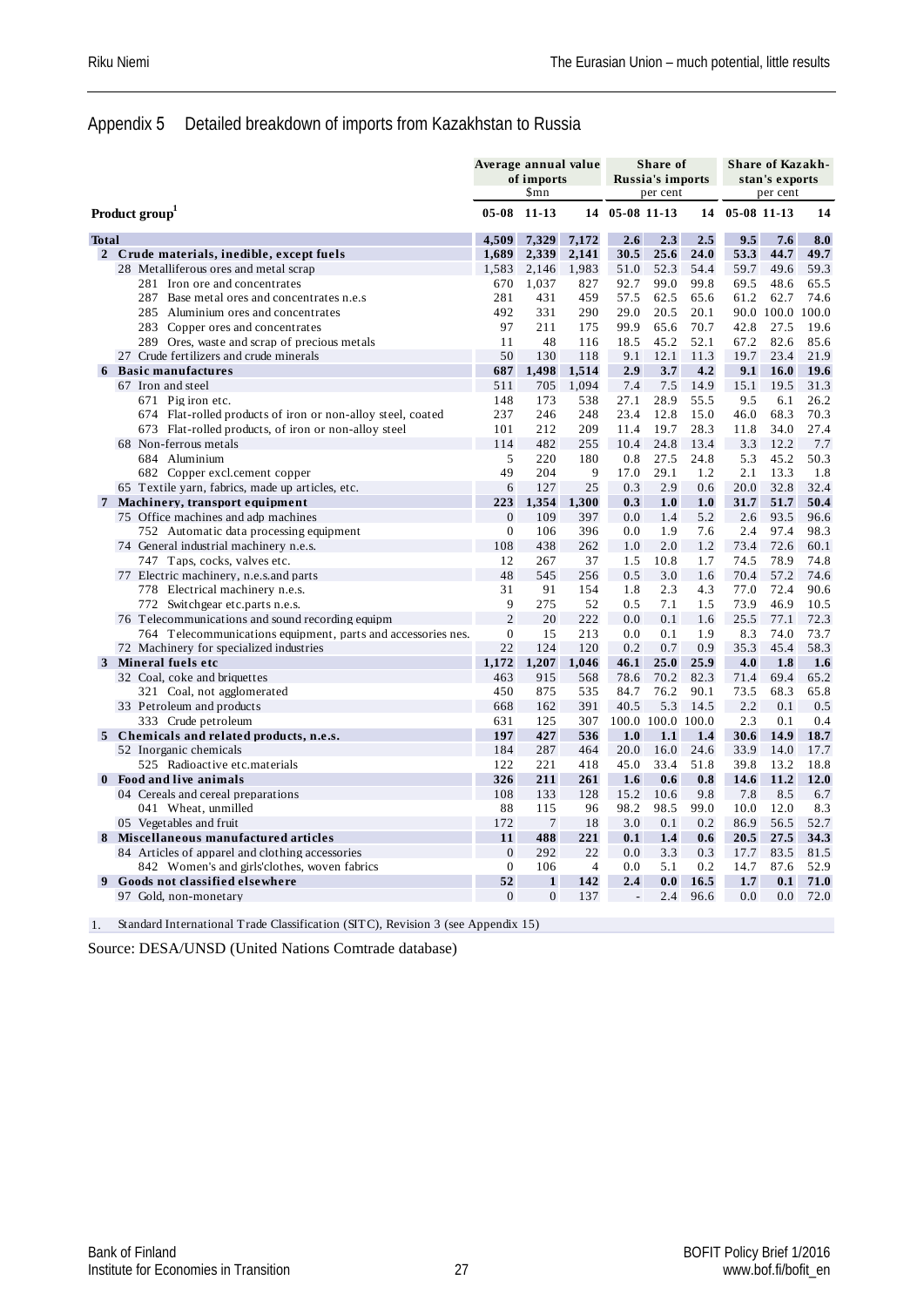#### Appendix 6 Detailed breakdown of imports from Belarus to Russia

|                |                                                                                       |            | Average annual value<br>of imports<br>\$mn |              |                | Share of<br>Russia's imports<br>per cent |              |                  | Share of<br><b>Belarus's exports</b><br>per cent |                  |
|----------------|---------------------------------------------------------------------------------------|------------|--------------------------------------------|--------------|----------------|------------------------------------------|--------------|------------------|--------------------------------------------------|------------------|
|                | Product group                                                                         |            | $05-08$ 11-13                              |              | 14 05-08 11-13 |                                          | 14           | 05-08 11-13      |                                                  | 14               |
| <b>Total</b>   |                                                                                       |            | 8,013 13,820 12,316                        |              | 4.6            | 4.4                                      | 4.3          | 35               | 38                                               | 42               |
|                | 0 Food and live animals                                                               | 1,380      | 2,581                                      | 3,679        | 6.8            | 7.7                                      | 11.7         | 86               | 88                                               | 92               |
|                | 02 Dairy products and birds' eggs                                                     | 738        | 1,410                                      | 1,874        | 38.2           | 36.9                                     | 48.1         | 93               | 91                                               | 95               |
|                | 022 Milk and cream                                                                    | 307        | 705                                        | 922          | 67.4           | 68.4                                     | 74.3         | 85               | 88                                               | 93               |
|                | 024 Cheese and curd                                                                   | 275        | 454                                        | 606          | 25.8           | 22.7                                     | 38.3         | 100              | 98                                               | 98               |
|                | 023 Butter etc.                                                                       | 131        | 216                                        | 292          | 40.4           | 37.1                                     | 39.4         | 96               | 91                                               | 96               |
|                | 01 Meat and meat preparations                                                         | 341        | 707                                        | 890          | 6.6            | 10.1                                     | 15.4         | 95               | 97                                               | 98               |
|                | 011 Bovine meat, fresh, chilled or frozen<br>012 Other meat, fresh, chilled or frozen | 176<br>86  | 313<br>247                                 | 418<br>275   | 9.2<br>2.8     | 10.7<br>6.7                              | 15.3<br>10.1 | 100<br>98        | 96<br>99                                         | 97<br>99         |
|                | 017 Meat, prepared or preserved, n.e.s.                                               | 78         | 146                                        | 196          | 41.8           | 39.9                                     | 59.7         | 82               | 97                                               | 97               |
|                | 05 Vegetables and fruit                                                               | 36         | 125                                        | 288          | 0.6            | 1.2                                      | 2.9          | 42               | 69                                               | 83               |
|                | 054 Vegetables etc.fresh or simply preserved                                          | 19         | 64                                         | 151          | 1.5            | 2.3                                      | 5.1          | 50               | 76                                               | 84               |
|                | 03 Fish and fish preparations                                                         | 74         | 115                                        | 238          | 4.3            | 4.1                                      | 8.1          | 76               | 86                                               | 92               |
|                | 06 Sugars, sugar preparations and honey                                               | 136        | 64                                         | 159          | 10.1           | 5.3                                      | 19.4         | 77               | 59                                               | 75               |
|                | 061 Sugars, molasses and honey                                                        | 121        | 59                                         | 154          | 10.2           | 6.1                                      | 25.3         | 75               | 58                                               | 75               |
| 7              | Machinery, transport equipment                                                        | 3,032      | 4,375                                      | 2,730        | 3.7            | 3.1                                      | 2.1          | 69               | 72                                               | 70               |
|                | 78 Road vehicles                                                                      | 1,171      | 1,365                                      | 720          | 4.1            | 3.3                                      | 2.3          | 70               | 75                                               | 70               |
|                | 782 Lorries, special motor vehicles n.e.s.                                            | 596        | 816                                        | 373          | 18.4           | 20.4                                     | 15.0         | 67               | 74                                               | 70               |
|                | 784 Parts and accessories of motor vehicles                                           | 198        | 214                                        | 211          | 4.7            | 1.5                                      | 1.7          | 71               | 62                                               | 56               |
|                | 783 Road motor vehicles n.e.s.                                                        | 277        | 240                                        | 78           | 13.5           | 10.2                                     | 6.6          | 76               | 84                                               | 80               |
|                | 77 Electric machinery, n.e.s. and parts                                               | 642        | 917                                        | 654          | 6.5            | 5.0                                      | 4.0          | 77               | 74                                               | 77               |
|                | 775 Household type equipment n.e.s.                                                   | 284        | 256                                        | 211          | 9.7            | 5.8                                      | 5.7          | 80               | 68                                               | 80               |
|                | 72 Machinery for specialized industries                                               | 624        | 1,048                                      | 550          | 5.8            | 6.3                                      | 4.0          | 58               | 62                                               | 60               |
|                | 721 Agricultural machinery, excl.tractors<br>722 Tractors                             | 94<br>357  | 295                                        | 225<br>185   | 5.5<br>46.5    | 12.6<br>55.1                             | 12.5<br>42.0 | 77<br>48         | 76<br>54                                         | 77<br>50         |
|                | 723 Civil engineering plant etc.                                                      | 123        | 316<br>298                                 | 65           | 3.8            | 5.2                                      | 1.8          | 83               | 81                                               | 72               |
|                | 74 General industrial machinery n.e.s.                                                | 307        | 516                                        | 385          | 2.8            | 2.4                                      | 1.8          | 74               | 79                                               | 79               |
|                | 744 Mechanical handling equipment                                                     | 86         | 137                                        | 153          | 3.8            | 3.9                                      | 5.1          | 70               | 82                                               | 86               |
|                | 71 Power generating machinery and equipment                                           | 176        | 235                                        | 142          | 5.4            | 2.5                                      | 1.5          | 76               | 75                                               | 72               |
|                | 6 Basic manufactures                                                                  | 1,799      | 2,841                                      | 2,141        | 7.7            | 7.1                                      | 5.9          | 50               | 58                                               | 56               |
|                | 66 Non-metallic mineral manufactures, n.e.s.                                          | 298        | 404                                        | 451          | 10.6           | 9.4                                      | 10.9         | 71               | 80                                               | 81               |
|                | 663 Mineral manufactures n.e.s.                                                       | 105        | 180                                        | 184          | 16.7           | 18.0                                     | 18.1         | 85               | 93                                               | 95               |
|                | 69 Manufactures of metals, n.e.s.                                                     | 380        | 1,050                                      | 442          | 8.0            | 10.3                                     | 4.6          | 63               | 71                                               | 71               |
|                | 695 Tools                                                                             | 13         | 602                                        | 19           | 2.5            | 29.4                                     | 1.2          | 51               | 50                                               | 56               |
|                | 65 Textile yarn, fabrics, made up articles, etc.                                      | 321        | 415                                        | 341          | 13.5           | 9.4                                      | 8.3          | 60               | 68                                               | 66               |
|                | 67 Iron and steel                                                                     | 389        | 264                                        | 337          | 5.6            | 2.8                                      | 4.6          | 35               | 37                                               | 30               |
|                | 676 Iron and steel bars, rods, angles and shapes                                      | 294        | 173                                        | 262          | 20.9           | 9.3                                      | 18.6         | 55               | 58                                               | 49               |
|                | 62 Rubber manufactures, n.e.s.                                                        | 170        | 338                                        | 243          | 10.3           | 8.5                                      | 6.9          | 40               | 54                                               | 59               |
|                | 625 Rubber tyres and tubes                                                            | 155        | 313                                        | 220          | 14.5           | 11.9                                     | 9.8          | 39               | 53                                               | 58               |
|                | Miscellaneous manufactured articles<br>89 Miscellaneous manufactured articles, n.e.s. | 893<br>225 | 1,991<br>390                               | 1,516<br>443 | 5.7<br>5.2     | 5.6<br>4.2                               | 4.3<br>4.3   | 64<br>77         | 76<br>82                                         | 77<br>79         |
|                | 893 Articles of plastics n.e.s.                                                       | 146        | 255                                        | 303          | 9.3            | 9.0                                      | 10.6         | 84               | 85                                               | 85               |
|                | 892 Printed matter                                                                    | 34         | 34                                         | 28           | $3.8\,$        | 3.7                                      | 2.8          | 67               | 73                                               | 61               |
|                | 84 Articles of apparel and clothing accessories                                       | 194        | 545                                        | 382          | 6.9            | 6.2                                      | 4.5          | $5\sqrt{1}$      | 81                                               | 84               |
|                | 82 Furniture and parts thereof                                                        | 262        | 247                                        | 309          | 17.2           | 7.6                                      | 9.5          | 73               | 76                                               | 76               |
|                | 821 Furniture, bedding, matresses, cushions etc.                                      | 262        | 247                                        | 309          | 17.2           | 7.6                                      | 9.5          | 73               | 76                                               | $76\,$           |
|                | 87 Instruments and apparates n.e.s.                                                   | 78         | 612                                        | 211          | 2.3            | 9.6                                      | 3.7          | 44               | 59                                               | 63               |
|                | 874 Measuring, controlling and analysing instruments                                  | 30         | 527                                        | 106          | 1.9            | 15.5                                     | 3.7          | 64               | 57                                               | 63               |
|                | 3 Mineral fuels etc                                                                   | 32         | 347                                        | 1,084        | 1.3            | 7.2                                      | 26.8         | $\bf{0}$         | $\mathbf{3}$                                     | $\boldsymbol{9}$ |
|                | 33 Petroleum and products                                                             | 14         | 303                                        | 1,038        | 0.9            | 10.0                                     | 38.4         | $\boldsymbol{0}$ | 3                                                | 9                |
|                | 334 Petroleum products, refined                                                       | 8          | 298                                        | 1,026        | 1.1            | 12.1                                     | 48.6         | $\boldsymbol{0}$ | 3                                                | 11               |
|                | 5 Chemicals and related products, n.e.s.                                              | 382        | 801                                        | 866          | 1.9            | 2.1                                      | 2.3          | 14               | 13                                               | 19               |
|                | 57 Plastics in primary forms                                                          | 111        | 209                                        | 226          | 3.9            | 4.0                                      | 4.4          | 47               | 66                                               | 62               |
|                | 58 Plastics in non-primary forms                                                      | 81         | 160                                        | 194          | 4.3            | 5.1                                      | 6.6          | 86               | 86                                               | 90               |
|                | 582 Plates, sheets, foil and strip, of plastics                                       | 73         | 131                                        | 174          | 5.8            | 5.9                                      | 8.0          | 87               | 86                                               | 92               |
| $\overline{2}$ | Crude materials, inedible, except fuels                                               | 151        | 248                                        | 236          | 2.7            | 2.7                                      | 2.6          | 30               | 29                                               | 25               |
| 9              | Goods not classified elsewhere                                                        | 311        | 558                                        | $\mathbf{3}$ | 14.3           | 14.8                                     | 0.4          | 76               | 64                                               | 32               |

1. Standard International Trade Classification (SITC), Revision 3 (see Appendix 15)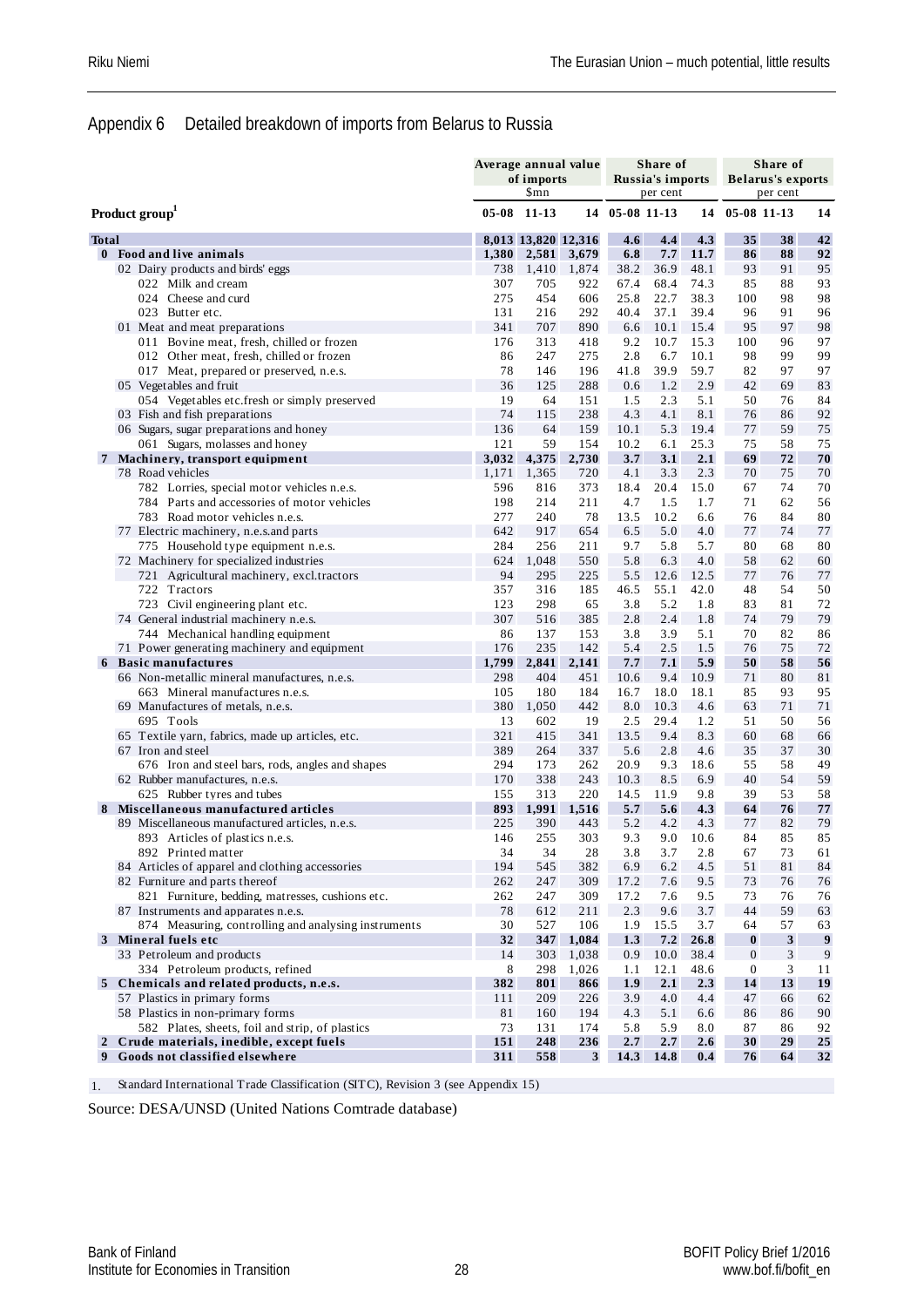#### Appendix 7 Detailed breakdown of imports from Russia to Kazakhstan

|                |                                                        | Average annual value Share of Kazakh- |                      |                |              |                |              |             | Share of         |            |
|----------------|--------------------------------------------------------|---------------------------------------|----------------------|----------------|--------------|----------------|--------------|-------------|------------------|------------|
|                |                                                        |                                       | of imports           |                |              | stan's imports |              |             | Russia's exports |            |
|                |                                                        |                                       | \$mn                 |                |              | per cent       |              |             | per cent         |            |
|                | Product group                                          |                                       | $05-08$ 11-13        | 14             | 05-08 11-13  |                | 14           | 05-08 11-13 |                  | 14         |
| <b>Total</b>   |                                                        |                                       | 10,243 17,117 13,808 |                | 36.7         | 39.1           | 33.4         | 3.0         | 2.9              | 2.8        |
| 7 <sup>7</sup> | Machinery, transport equipment                         | 2,370                                 | 4,010                | 4,258          | 20.6         | 24.6           | 25.1         | 16.4        | 19.8             | 20.3       |
|                | 78 Road vehicles                                       | 606                                   | 996                  | 1,682          | 22.2         | 31.8           | 39.3         | 22.3        | 33.8             | 53.1       |
|                | 781 Motor cars for transport of persons                | 107                                   | 477                  | 1,160          | 7.4          | 33.8           | 49.8         | 13.3        | 46.9             | 74.7       |
|                | 782 Lorries, special motor vehicles n.e.s.             | 291                                   | 257                  | 279            | 39.8         | 33.7           | 37.4         | 28.1        | 26.5             | 31.7       |
|                | 77 Electric machinery, n.e.s.and parts                 | 364                                   | 654                  | 650            | 24.8         | 27.7           | 27.6         | 18.7        | 20.6             | 21.0       |
|                | 775 Household type equipment n.e.s.                    | 57                                    | 149                  | 177            | 22.1         | 33.2           | 38.1         | 24.4        | 27.8             | 29.4       |
|                | 74 General industrial machinery n.e.s.                 | 476                                   | 618                  | 499            | 19.8         | 22.0           | 17.2         | 24.7        | 25.6             | 24.5       |
|                | 79 Other transport equipment                           | 390                                   | 677                  | 443            | 32.7         | 27.5           | 26.4         | 15.4        | 18.1             | 14.8       |
|                | 791 Railway vehicles                                   | 275                                   | 600                  | 406            | 52.7         | 35.5           | 46.6         | 29.7        | 41.7             | 46.8       |
|                | 72 Machinery for specialized industries                | 287                                   | 385                  | 356            | 15.0         | 20.4           | 15.3         | 27.0        | 30.6             | 32.2       |
|                | 71 Power generating machinery and equipment            | 170                                   | 333                  | 280            | 29.1         | 36.3           | 30.8         | 4.4         | 7.6              | 6.3        |
|                | 76 Telecommunications and sound recording equipm       | 32                                    | 232                  | 259            | 5.9          | 16.1           | 16.8         | 5.6         | 15.4             | 12.5       |
|                | 761 Television receivers                               | $\mathfrak{2}$                        | 158                  | 158            | 4.6          | 64.3           | 66.3         | 15.9        | 30.0             | 27.2       |
| 6              | <b>Basic manufactures</b>                              | 2,454                                 | 3,688                | 3,335          | 40.7         | 44.0           | 44.5         | 4.8         | 6.1              | 6.4        |
|                | 67 Iron and steel                                      | 1,208                                 | 1,766                | 1,388          | 45.7         | 52.4           | 57.1         | 5.2         | 7.1              | 6.9        |
|                | 676 Iron and steel bars, rods, angles and shapes       | 433                                   | 582                  | 525            | 65.3         | 91.4           | 87.8         | 18.1        | 22.6             | 24.4       |
|                | 679 Tubes, pipes etc, iron, steel                      | 452                                   | 798                  | 458            | 30.0         | 39.5           | 36.5         | 23.9        | 33.7             | 25.9       |
|                | 66 Non-metallic mineral manufactures, n.e.s.           | 349                                   | 555                  | 533            | 42.4         | 49.9           | 50.0         | 13.0        | 8.9              | 7.9        |
|                | 69 Manufactures of metals, n.e.s.                      | 306                                   | 424                  | 458            | 25.5         | 27.3           | 28.1         | 14.8        | 16.2             | 21.8       |
|                | 64 Paper, paperboard and articles thereof              | 147                                   | 283                  | 305            | 37.5         | 45.4           | 48.2         | 8.6         | 13.0             | 12.1       |
|                | 641 Paper and paperboard                               | 110                                   | 168                  | 156            | 44.3         | 48.6           | 45.3         | 6.8         | 9.4              | 8.5        |
|                | 63 Wood and cork manufactures                          | 115                                   | 203                  | 238            | 53.4         | 50.0           | 55.4         | 11.8        | 11.8             | 10.4       |
|                | 634 Plywood, particle board etc.                       | 72<br>167                             | 157                  | 191            | 56.4         | 59.2           | 67.8         | 9.8         | 10.8             | 9.4        |
|                | 62 Rubber manufactures, n.e.s.                         |                                       | 257                  | 226            | 46.7         | 39.2           | 38.3         | 21.3        | 19.0             | 19.2       |
|                | 625 Rubber tyres and tubes                             | 137                                   | 199                  | 173            | 55.5         | 43.5           | 44.2         | 23.9        | 18.3             | 17.3       |
|                | 3 Mineral fuels etc                                    | 3,061                                 | 4,419                | 1,713<br>1,372 | 86.3         | 87.5<br>95.2   | 73.9<br>82.2 | 1.3         | 1.2              | 0.5        |
|                | 33 Petroleum and products                              | 2,695<br>880                          | 3,980                |                | 95.3<br>87.5 | 86.9           | 79.3         | 1.5<br>1.6  | 1.4<br>1.3       | 0.6        |
|                | 334 Petroleum products, refined<br>333 Crude petroleum | 1,717                                 | 1,285<br>2,514       | 1,120<br>188   | 100.0 100.0  |                | 99.9         | 1.4         | 1.4              | 1.1<br>0.1 |
|                | 32 Coal, coke and briquettes                           | 144                                   | 230                  | 164            | 73.6         | 80.6           | 88.6         | 2.3         | 1.8              | 1.3        |
|                | 5 Chemicals and related products, n.e.s.               | 738                                   | 1,446                | 1,399          | 30.9         | 31.8           | 30.1         | 4.3         | 5.5              | 5.6        |
|                | 55 Perfume, cleaning etc.preparations                  | 146                                   | 289                  | 293            | 38.8         | 42.5           | 44.6         | 21.8        | 27.2             | 23.7       |
|                | 554 Soap, cleansing and polishing preparations         | 102                                   | 166                  | 162            | 68.7         | 59.6           | 61.0         | 24.2        | 34.0             | 26.2       |
|                | 57 Plastics in primary forms                           | 68                                    | 204                  | 260            | 24.4         | 33.6           | 41.4         | 8.4         | 13.7             | 17.0       |
|                | 59 Chemical materials and products, n.e.s.             | 99                                    | 183                  | 180            | 23.6         | 29.6           | 27.1         | 18.9        | 22.2             | 18.2       |
|                | 58 Plastics in non-primary forms                       | 74                                    | 145                  | 159            | 31.3         | 38.8           | 39.1         | 21.1        | 24.7             | 26.4       |
|                | 52 Inorganic chemicals                                 | 170                                   | 233                  | 148            | 72.5         | 55.5           | 39.2         | 3.7         | 4.5              | 3.2        |
| $\bf{0}$       | Food and live animals                                  | 643                                   | 1,340                | 1,267          | 40.7         | 38.2           | 35.5         | 12.2        | 9.5              | 8.8        |
|                | 09 Miscellaneous edible products and preparations      | 162                                   | 252                  | 226            | 67.2         | 59.1           | 52.2         | 33.1        | 26.9             | 26.7       |
|                | 098 Edible products and preparations n.e.s.            | 133                                   | 216                  | 194            | 65.2         | 56.3           | 49.5         | 32.5        | 28.9             | 29.5       |
|                | 07 Coffee, tea, cocoa, spices                          | 82                                    | 236                  | 222            | 36.5         | 52.3           | 50.9         | 19.2        | 26.9             | 30.1       |
|                | 073 Chocolate and products                             | 67                                    | 187                  | 173            | 57.3         | 81.6           | 81.1         | 22.9        | 30.8             | 36.3       |
|                | 02 Dairy products and birds' eggs                      | 134                                   | 206                  | 205            | 51.0         | 49.1           | 47.3         | 49.0        | 51.2             | 52.8       |
|                | 04 Cereals and cereal preparations                     | 102                                   | 183                  | 183            | 64.0         | 65.9           | 70.4         | 3.5         | 2.9              | 2.7        |
|                | 048 Cereal etc. preparations                           | 81                                    | 152                  | 151            | 61.5         | 65.2           | 67.5         | 28.6        | 34.9             | 35.8       |
|                | 8 Miscellaneous manufactured articles                  | 452                                   | 1,299                | 1,047          | 26.1         | <b>29.0</b>    | 22.1         | 17.2        | 23.6             | 17.5       |
|                | 89 Miscellaneous manufactured articles, n.e.s.         | 174                                   | 411                  | 398            | 31.7         | 31.4           | 32.9         | 17.2        | 16.0             | 11.6       |
|                | 893 Articles of plastics n.e.s.                        | 71                                    | 177                  | 184            | 35.7         | 41.2           | 41.1         | 28.4        | 39.3             | 44.1       |
|                | 87 Instruments and apparates n.e.s.                    | 91                                    | 488                  | 151            | 19.5         | 42.9           | 18.4         | 10.8        | 28.1             | 12.3       |
|                | 874 Measuring, controlling and analysing instruments   | 63                                    | 434                  | 100            | 19.5         | 54.3           | 20.6         | 9.6         | 31.2             | 11.5       |
|                | 2 Crude materials, inedible, except fuels              | 268                                   | 496                  | 427            | 56.5         | 64.3           | 51.5         | 2.0         | 2.8              | 3.4        |
|                | 28 Metalliferous ores and metal scrap                  | 93                                    | 298                  | 287            | 51.0         | 72.8           | 53.8         | 2.3         | 5.8              | 8.2        |
|                | 289 Ores, waste and scrap of precious metals           | $\boldsymbol{0}$                      | 185                  | 178            | 89.5         | 91.4           | 81.8         | 0.0         | 55.6             | 31.4       |
|                | 1 Beverages and tobacco                                | 170                                   | 262                  | 244            | 54.6         | 53.7           | 49.7         | 22.7        | 20.4             | 19.4       |

1. Standard International Trade Classification (SITC), Revision 3 (see Appendix 15)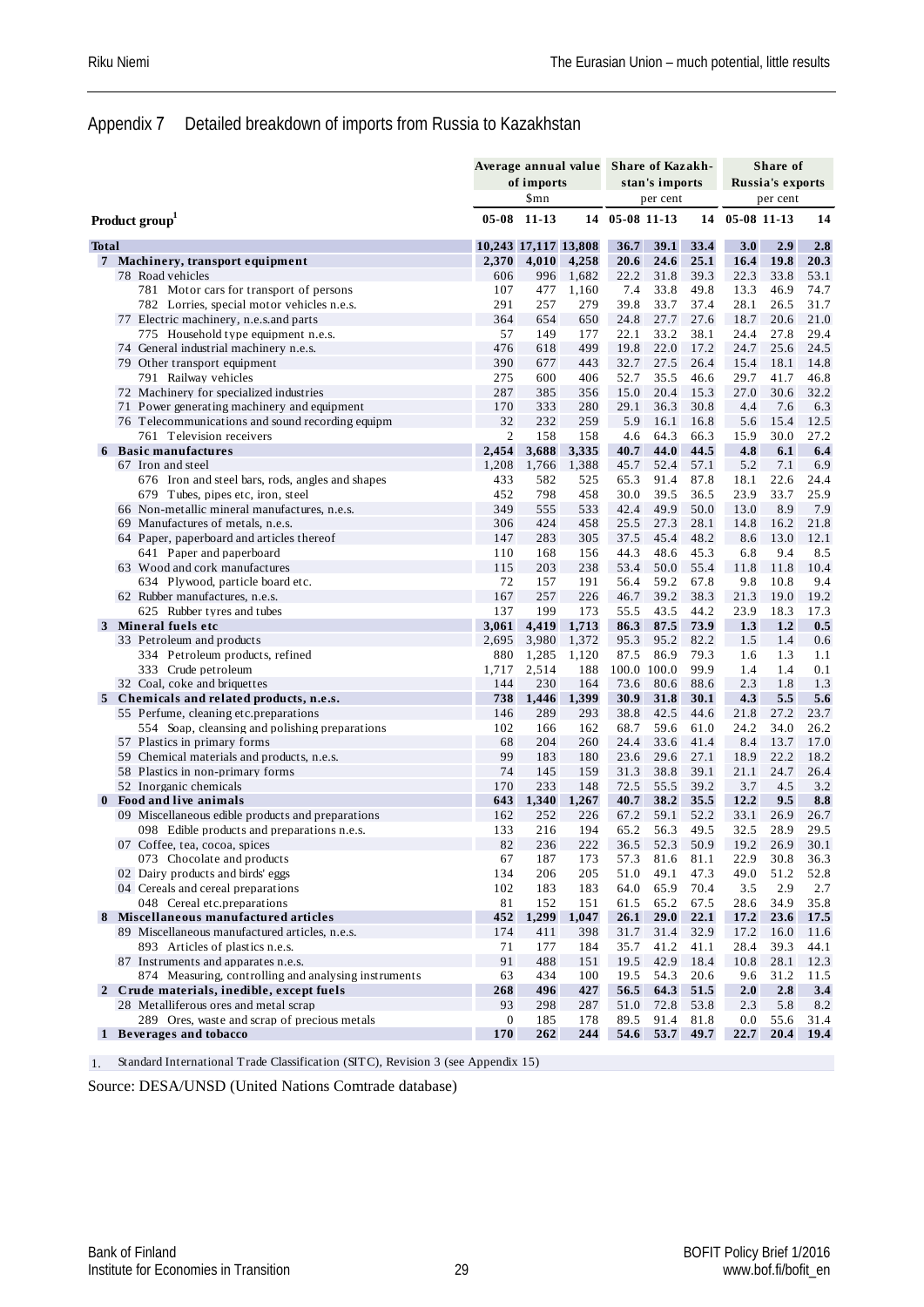#### Appendix 8 Detailed breakdown of imports from Belarus to Kazakhstan

|                |                                                     |                  | Average annual value Share of Kazakh-<br>of imports<br>\$mn |     |                | stan's imports |      |             | Share of<br><b>Belarus's exports</b> |      |
|----------------|-----------------------------------------------------|------------------|-------------------------------------------------------------|-----|----------------|----------------|------|-------------|--------------------------------------|------|
|                |                                                     | $05 - 08$        | 11-13                                                       |     | 14 05-08 11-13 | per cent       | 14   | 05-08 11-13 | per cent                             | 14   |
|                | Product group                                       |                  |                                                             |     |                |                |      |             |                                      |      |
| <b>Total</b>   |                                                     | 321              | 666                                                         | 774 | 1.2            | 1.5            | 1.9  | 1.3         | 1.9                                  | 2.4  |
| $\overline{7}$ | Machinery, transport equipment                      | 161              | 220                                                         | 293 | 1.4            | 1.4            | 1.7  | 3.3         | 4.4                                  | 6.4  |
|                | 72 Machinery for specialized industries             | 39               | 55                                                          | 109 | 2.0            | 2.9            | 4.7  | 3.4         | 6.5                                  | 9.3  |
|                | 722 Tractors                                        | 24               | 35                                                          | 53  | 18.2           | 29.7           | 36.4 | 3.2         | 5.0                                  | 7.9  |
|                | 721 Agricultural machinery, excl.tractors           | $\overline{4}$   | 9                                                           | 45  | 1.2            | 2.8            | 12.7 | 3.5         | 10.9                                 | 14.9 |
|                | 78 Road vehicles                                    | 79               | 81                                                          | 104 | 2.9            | 2.6            | 2.4  | 4.2         | 3.3                                  | 7.0  |
|                | 782 Lorries, special motor vehicles n.e.s.          | 56               | 35                                                          | 45  | 7.6            | 4.7            | 6.0  | 5.5         | 3.0                                  | 7.0  |
|                | 781 Motor cars for transport of persons             | $\mathbf{0}$     | 10                                                          | 28  | 0.0            | 0.7            | 1.2  | 0.3         | 7.7                                  | 13.8 |
|                | 783 Road motor vehicles n.e.s.                      | 8                | 17                                                          | 14  | 3.6            | 5.5            | 4.8  | 2.0         | 3.7                                  | 9.8  |
|                | 77 Electric machinery, n.e.s.and parts              | 15               | 36                                                          | 36  | 1.0            | 1.5            | 1.5  | 1.6         | 3.5                                  | 3.3  |
|                | 773 Electric distributing equipment                 | $\mathbf{1}$     | 8                                                           | 14  | 0.3            | 2.1            | 4.1  | 0.5         | 3.6                                  | 6.0  |
|                | 775 Household type equipment n.e.s.                 | 8                | 16                                                          | 12  | 3.3            | 3.7            | 2.5  | 2.2         | 4.3                                  | 3.3  |
|                | 74 General industrial machinery n.e.s.              | 17               | 23                                                          | 24  | 0.7            | 0.8            | 0.8  | 3.3         | 4.2                                  | 4.6  |
|                | 79 Other transport equipment                        | 3                | 14                                                          | 14  | 0.2            | 0.6            | 0.8  | 8.9         | 27.7                                 | 28.3 |
|                | 791 Railway vehicles                                | $\overline{2}$   | 9                                                           | 14  | 0.3            | 0.5            | 1.6  | 9.3         | 27.8                                 | 28.6 |
| $\mathbf{0}$   | Food and live animals                               | 33               | 131                                                         | 131 | 2.1            | 3.7            | 3.7  | 2.0         | 3.8                                  | 3.5  |
|                | 02 Dairy products and birds' eggs                   | 22               | 74                                                          | 63  | 8.6            | 17.8           | 14.5 | 2.8         | 4.3                                  | 2.9  |
|                | 022 Milk and cream                                  | 21               | 54                                                          | 47  | 12.2           | 20.2           | 16.0 | 5.6         | 6.1                                  | 4.4  |
|                | 023 Butter etc.                                     | $\mathbf{1}$     | 14                                                          | 11  | 8.1            | 40.3           | 24.8 | 1.4         | 5.1                                  | 3.1  |
|                | 06 Sugars, sugar preparations and honey             | $\overline{7}$   | 21                                                          | 28  | 2.6            | 5.5            | 8.2  | 4.0         | 11.2                                 | 14.1 |
|                | 061 Sugars, molasses and honey                      | $\overline{7}$   | 20                                                          | 28  | 3.1            | 6.9            | 10.6 | 4.4         | 11.6                                 | 14.6 |
|                | 01 Meat and meat preparations                       | $\overline{0}$   | 22                                                          | 17  | 0.2            | 5.5            | 4.9  | 0.1         | 2.5                                  | 1.8  |
|                | 011 Bovine meat, fresh, chilled or frozen           | $\Omega$         | 16                                                          | 10  | 0.0            | 27.6           | 23.4 | 0.0         | 4.3                                  | 2.5  |
|                | 05 Vegetables and fruit                             | $\mathbf{1}$     | 3                                                           | 16  | 0.5            | 0.3            | 1.5  | 1.0         | 1.3                                  | 7.2  |
|                | 6 Basic manufactures                                | 66               | 142                                                         | 110 | 1.1            | 1.7            | 1.5  | 1.7         | 2.8                                  | 2.5  |
|                | 62 Rubber manufactures, n.e.s.                      | 26               | 63                                                          | 39  | 7.3            | 9.6            | 6.7  | 5.5         | 8.9                                  | 9.4  |
|                | 625 Rubber tyres and tubes                          | 25               | 61                                                          | 38  | 10.0           | 13.5           | 9.8  | 5.6         | 9.3                                  | 10.2 |
|                | 63 Wood and cork manufactures                       | 9                | 34                                                          | 24  | 4.3            | 8.3            | 5.6  | 4.4         | 9.5                                  | 6.4  |
|                | 635 Wood manufactures n.e.s.                        | 6                | 23                                                          | 14  | 6.6            | 16.9           | 9.4  | 4.7         | 11.5                                 | 9.8  |
|                | 69 Manufactures of metals, n.e.s.                   | 10               | 19                                                          | 17  | 0.8            | 1.2            | 1.0  | 1.5         | 2.0                                  | 2.2  |
| 8              | Miscellaneous manufactured articles                 | 41               | 103                                                         | 106 | 2.4            | 2.3            | 2.2  | 2.6         | 4.2                                  | 4.8  |
|                | 82 Furniture and parts thereof                      | 21               | 46                                                          | 49  | 7.0            | 9.8            | 9.9  | 5.5         | 10.7                                 | 10.1 |
|                | 821 Furniture, bedding, matresses, cushions etc.    | 21               | 46                                                          | 49  | 7.0            | 9.8            | 9.9  | 5.5         | 10.7                                 | 10.1 |
|                | 89 Miscellaneous manufactured articles, n.e.s.      | 10               | 30                                                          | 19  | 1.8            | 2.3            | 1.6  | 3.1         | 3.2                                  | 3.6  |
|                | 893 Articles of plastics n.e.s.                     | 5                | 13                                                          | 15  | 2.4            | 3.1            | 3.3  | 2.7         | 3.1                                  | 3.9  |
|                | 81 Prefabr.buildings; sanitary, lighting etc.fixtrs | 3                | 8                                                           | 18  | 1.6            | 2.1            | 4.4  | 3.1         | 7.4                                  | 10.4 |
|                | 811 Prefabricated buildings                         | $\boldsymbol{0}$ | $\boldsymbol{0}$                                            | 12  | 0.1            | 0.1            | 6.4  | 0.3         | 0.7                                  | 12.1 |
|                | 84 Articles of apparel and clothing accessories     | 3                | $\,8\,$                                                     | 12  | 2.4            | 1.2            | 1.2  | 0.7         | 1.4                                  | 2.2  |
|                | 3 Mineral fuels etc                                 | $\bf{0}$         | 16                                                          | 82  | 0.0            | 0.3            | 3.5  | 0.0         | 0.1                                  | 0.7  |
|                | 33 Petroleum and products                           | $\boldsymbol{0}$ | 16                                                          | 82  | 0.0            | 0.4            | 4.9  | 0.0         | 0.1                                  | 0.8  |
|                | 334 Petroleum products, refined                     | $\mathbf{0}$     | 16                                                          | 81  | 0.0            | 1.1            | 5.8  | 0.0         | 0.1                                  | 0.9  |
|                | 5 Chemicals and related products, n.e.s.            | 16               | 45                                                          | 38  | 0.7            | 1.0            | 0.8  | 0.5         | 0.7                                  | 0.9  |
|                | 54 Medicinal and pharmaceutical products            | $\,$ 8 $\,$      | 16                                                          | 14  | 1.4            | 1.2            | 1.0  | 12.1        | 11.5                                 | 10.3 |
|                | 542 Medicaments, incl. veterinary medicaments       | 8                | 16                                                          | 14  | 1.6            | 1.5            | 1.3  | 12.7        | 12.7                                 | 11.6 |

1. Standard International Trade Classification (SITC), Revision 3 (see Appendix 15)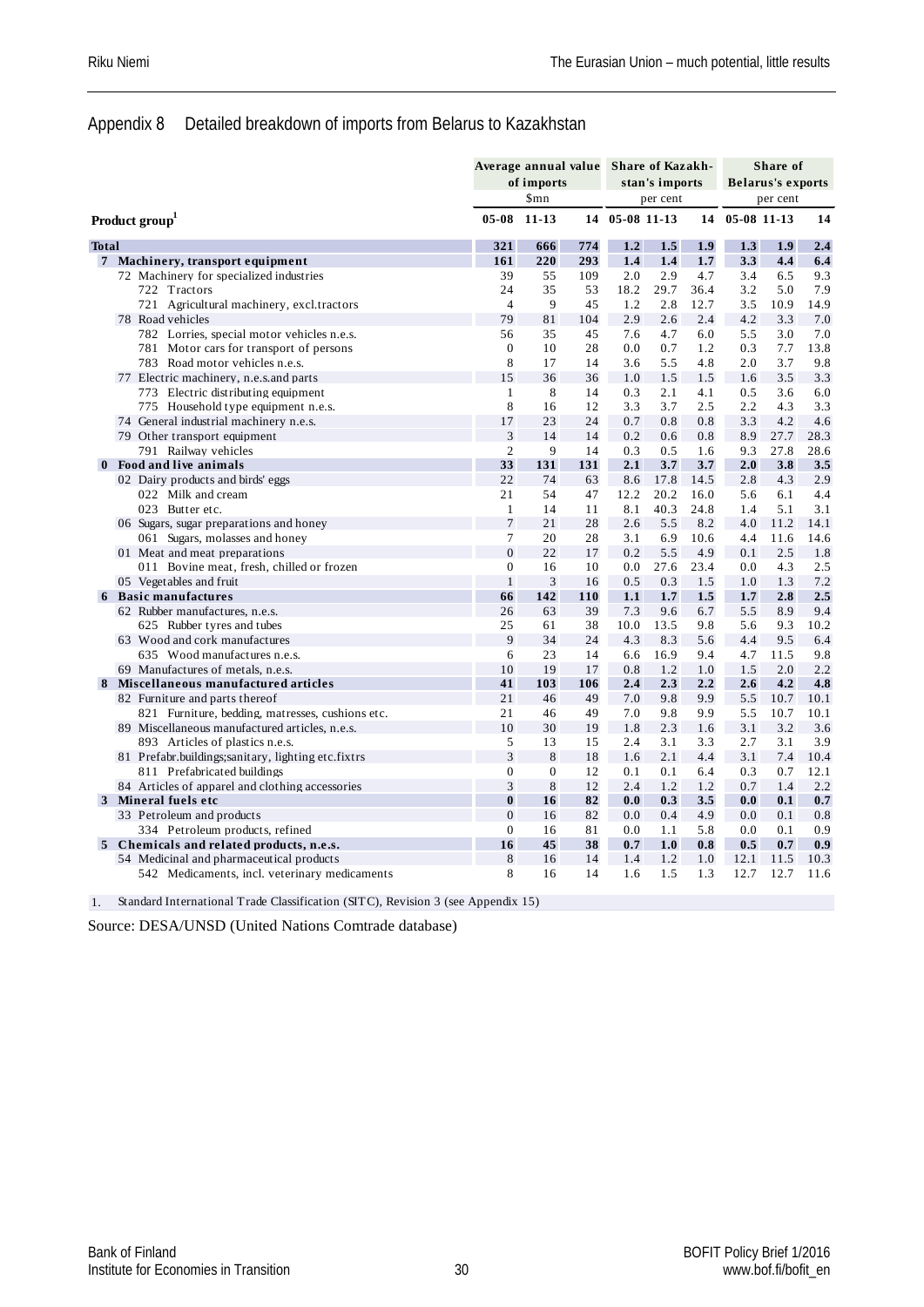#### Appendix 9 Detailed breakdown of imports from Russia to Belarus

|             |              |                                                                                          |             |                     | Average annual value |                     | Share of                  |              |              | Share of                |              |
|-------------|--------------|------------------------------------------------------------------------------------------|-------------|---------------------|----------------------|---------------------|---------------------------|--------------|--------------|-------------------------|--------------|
|             |              |                                                                                          |             | of imports          |                      |                     | <b>Belarus's imports</b>  |              |              | <b>Russia's exports</b> |              |
|             |              |                                                                                          |             | \$mn                |                      |                     | per cent                  |              |              | per cent                |              |
|             |              | Product group                                                                            | $05-08$     | 11-13               |                      | 14 05-08 11-13      |                           | 14           | 05-08 11-13  |                         | 14           |
|             | <b>Total</b> |                                                                                          |             |                     | 15,973 24,851 21,869 | 59.7                | 55.1                      | 54.0         | 4.7          | 4.0                     | 3.3          |
|             |              | 3 Mineral fuels etc                                                                      |             | 9,129 15,296 11,598 |                      | 99.0                | 93.3                      | 97.9         | 4.1          | 3.5                     | 2.4          |
|             |              | 33 Petroleum and products                                                                |             | 7,282 10,867        | 7,862                | 99.4                | 92.8                      | 99.0         | 4.3          | 3.9                     | 3.0          |
|             |              | 333 Crude petroleum                                                                      | 6,639       | 8,074               | 7,629                | 100.0               |                           | 91.4 100.0   | 5.7          | 4.4                     | 5.1          |
|             |              | 334 Petroleum products, refined                                                          | 623         | 2,785               | 201                  | 94.0                | 96.9                      | 71.9         | 1.2          | 2.9                     | 0.1          |
|             |              | 34 Gas, natural and manufactured                                                         | 1,751       | 4,170               | 3,594                |                     | 100.0 100.0 100.0         |              | 3.7          | 2.6                     | 0.3          |
|             |              | 343 Natural gas                                                                          | 1,676       | 4,026               | 3,411                |                     | 100.0 100.0 100.0         |              | 3.5          | 2.5                     | 0.0          |
|             |              | 344 Petroleum gases, n.e.s.<br><b>Basic manufactures</b>                                 | 38<br>2,315 | 123<br>3,196        | 148<br>2,883         | 53.4                | 100.0 100.0 100.0<br>50.1 | 50.3         | 47.6<br>4.6  | 21.7<br>5.0             | 30.9<br>5.1  |
|             |              | 67 Iron and steel                                                                        | 1,192       | 1,546               | 1,182                | 65.3                | 65.3                      | 72.1         | 5.4          | 6.0                     | 5.3          |
|             |              | 676 Iron and steel bars, rods, angles and shapes                                         | 236         | 377                 | 278                  | 62.1                | 68.3                      | 70.2         | 10.1         | 12.4                    | 11.8         |
|             |              | 673 Flat-rolled products, of iron or non-alloy steel                                     | 309         | 383                 | 239                  | 64.1                | 73.7                      | 77.6         | 6.3          | 8.6                     | 6.1          |
|             |              | 679 Tubes, pipes etc, iron, steel                                                        | 232         | 288                 | 239                  | 66.8                | 64.0                      | 77.0         | 13.9         | 13.1                    | 11.9         |
|             |              | 674 Flat-rolled products of iron or non-alloy steel, coated                              | 69          | 121                 | 141                  | 49.3                | 48.1                      | 66.8         | 16.6         | 26.5                    | 29.2         |
|             |              | 675 Flat-rolled products of alloy steel                                                  | 183         | 171                 | 94                   | 78.0                | 62.2                      | 59.3         | 11.4         | 12.4                    | 10.4         |
|             |              | 69 Manufactures of metals, n.e.s.                                                        | 227         | 353                 | 349                  | 39.8                | 33.1                      | 30.5         | 11.2         | 11.7                    | 12.6         |
|             |              | 699 Other metal manufactures                                                             | 91          | 146                 | 129                  | 36.4                | 32.4                      | 28.0         | 8.5          | 8.4                     | 9.5          |
|             |              | 68 Non-ferrous metals<br>682 Copper excl.cement copper                                   | 309         | 441<br>249          | 344                  | 72.6<br>81.0        | 72.2<br>84.0              | 69.5         | 1.6<br>4.1   | 2.2                     | 2.0          |
|             |              | 684 Aluminium                                                                            | 169<br>122  | 167                 | 173<br>152           | 64.5                | 60.3                      | 85.2<br>57.9 | 1.7          | 4.3<br>2.1              | 3.1<br>2.4   |
|             |              | 64 Paper, paperboard and articles thereof                                                | 180         | 232                 | 314                  | 52.0                | 43.7                      | 49.0         | 10.5         | 9.3                     | 15.1         |
|             |              | 641 Paper and paperboard                                                                 | 140         | 157                 | 168                  | 62.7                | 45.8                      | 44.5         | 8.8          | 7.5                     | 11.5         |
|             |              | 642 Paper and paperboard, precut and articles                                            | 40          | 75                  | 146                  | 32.5                | 39.8                      | 55.5         | 31.5         | 21.5                    | 31.8         |
|             |              | 66 Non-metallic mineral manufactures, n.e.s.                                             | 137         | 202                 | 242                  | 42.2                | 36.9                      | 40.6         | 5.1          | 3.5                     | 4.0          |
|             |              | 65 Textile yarn, fabrics, made up articles, etc.                                         | 133         | 176                 | 221                  | 28.6                | 27.2                      | 34.4         | 26.3         | 23.9                    | 22.9         |
| $7^{\circ}$ |              | Machinery, transport equipment                                                           | 1,492       | 2,331               | 2,147                | 27.4                | 25.2                      | 25.9         | 10.6         | 9.9                     | 8.9          |
|             |              | 77 Electric machinery, n.e.s.and parts                                                   | 330         | 546                 | 553                  | 35.8                | 37.9                      | 41.3         | 16.7         | 14.7                    | 15.5         |
|             |              | 775 Household type equipment n.e.s.                                                      | 58          | 136                 | 177                  | 37.2                | 58.8                      | 70.3         | 24.8         | 20.0                    | 25.8         |
|             |              | 773 Electric distributing equipment<br>78 Road vehicles                                  | 106<br>215  | 166<br>322          | 126<br>422           | 64.9<br>22.3        | 61.2<br>19.7              | 65.0<br>34.3 | 23.6<br>7.5  | 25.4<br>10.4            | 24.4<br>12.4 |
|             |              | 781 Motor cars for transport of persons                                                  | 30          | 126                 | 247                  | 7.5                 | 25.7                      | 59.0         | 3.9          | 11.0                    | 16.1         |
|             |              | 74 General industrial machinery n.e.s.                                                   | 307         | 398                 | 348                  | 26.7                | 20.2                      | 18.4         | 16.4         | 13.2                    | 13.4         |
|             |              | 76 Telecommunications and sound recording equipm                                         | 24          | 224                 | 277                  | 8.1                 | 33.3                      | 39.6         | 3.6          | 8.6                     | 9.7          |
|             |              | 764 Telecommunications equipment, parts and accessories nes.                             | 19          | 91                  | 135                  | 7.4                 | 19.3                      | 27.4         | 2.9          | 5.9                     | 12.9         |
|             |              | 71 Power generating machinery and equipment                                              | 340         | 422                 | 263                  | 55.5                | 40.2                      | 39.4         | 10.7         | 8.8                     | 4.9          |
|             |              | 713 Internal combustion piston engines                                                   | 222         | 269                 | 171                  | 62.7                | 49.9                      | 45.3         | 40.7         | 50.6                    | 43.4         |
|             |              | 72 Machinery for specialized industries                                                  | 139         | 129                 | 101                  | 14.9                | 9.9                       | 8.0          | 12.1         | 9.7                     | 10.0         |
|             |              | 79 Other transport equipment                                                             | 104<br>103  | 206<br>205          | 77<br>76             | 58.4<br>58.7        | 43.8<br>44.1              | 26.9<br>27.0 | 5.3<br>13.1  | 5.3                     | 4.0          |
| 5           |              | 791 Railway vehicles<br>Chemicals and related products, n.e.s.                           | 940         | 1,464               | 1,518                | 37.9                | 33.6                      | 33.0         | 6.0          | 13.6<br>5.2             | 11.5<br>5.8  |
|             |              | 57 Plastics in primary forms                                                             | 155         | 264                 | 329                  | 35.4                | 29.5                      | 36.1         | 18.7         | 14.9                    | 17.9         |
|             |              | 575 Other plastics, in primary forms                                                     | 61          | 112                 | 157                  | 33.5                | 34.1                      | 43.9         | 21.3         | 18.5                    | 20.8         |
|             |              | 51 Organic chemicals                                                                     | 212         | 244                 | 253                  | 60.0                | 41.4                      | 39.9         | 6.0          | 5.0                     | 5.4          |
|             |              | 58 Plastics in non-primary forms                                                         | 139         | 209                 | 223                  | 45.7                | 42.5                      | 39.8         | 39.5         | 34.7                    | 33.6         |
|             |              | 582 Plates, sheets, foil and strip, of plastics                                          | 81          | 143                 | 145                  | 46.9                | 46.3                      | 39.5         | 41.2         | 40.5                    | 35.2         |
|             |              | 55 Perfume, cleaning etc.preparations                                                    | 92          | 144                 | 216                  | 39.9                | 40.9                      | 47.3         | 13.1         | 10.9                    | 21.7         |
|             |              | 52 Inorganic chemicals                                                                   | 102         | 169                 | 164                  | 59.5                | 54.9                      | 63.3         | 3.8          | 3.1                     | 3.0          |
| 9           |              | 59 Chemical materials and products, n.e.s.                                               | 87          | 124                 | 126                  | 26.9                | 24.7                      | 24.1         | 16.3         | 15.0                    | 11.9         |
|             |              | Goods not classified elsewhere<br>93 Special transactions and commodities not classified | 469<br>469  | 193<br>193          | 1,050<br>1,050       | <b>39.0</b><br>39.0 | 11.1<br>11.1              | 54.3<br>54.3 | 3.8<br>3.8   | 0.4<br>0.5              | 0.0<br>0.0   |
|             |              | 931 Special transactions and commodities not classified                                  | 469         | 193                 | 1,050                | 39.0                | 11.1                      | 54.3         | 3.8          | 0.5                     | 0.0          |
|             |              | 0 Food and live animals                                                                  | 460         | 644                 | 1,003                | 27.6                | 22.1                      | 24.8         | 8.3          | 4.0                     | 5.5          |
|             |              | 07 Coffee, tea, cocoa, spices                                                            | 91          | 127                 | 188                  | 53.9                | 47.0                      | 55.3         | 20.5         | 12.9                    | 17.5         |
|             |              | 09 Miscellaneous edible products and preparations                                        | 82          | 119                 | 168                  | 49.9                | 45.6                      | 50.7         | 15.9         | 12.5                    | 17.4         |
|             |              | 098 Edible products and preparations n.e.s.                                              | 74          | 95                  | 142                  | 48.1                | 41.1                      | 47.1         | 17.2         | 12.3                    | 18.2         |
|             |              | 03 Fish and fish preparations                                                            | 70          | 91                  | 136                  | 27.7                | 25.1                      | 27.8         | 11.1         | 1.9                     | 2.8          |
|             |              | 08 Feeding stuff for animals                                                             | 21          | 51                  | 134                  | 7.6                 | 9.3                       | 22.2         | 10.1         | 5.2                     | 10.3         |
|             |              | 081 Feeding stuff for animals                                                            | 21          | 51                  | 134                  | 7.6                 | 9.3                       | 22.2         | 10.1         | 5.2                     | 10.3         |
| 8           |              | Miscellaneous manufactured articles<br>89 Miscellaneous manufactured articles, n.e.s.    | 323<br>154  | 557<br>217          | 783<br>279           | <b>31.0</b><br>37.4 | 29.1<br>33.8              | 32.5<br>35.2 | 12.2<br>15.8 | 9.3<br>10.0             | 10.6<br>8.8  |
|             |              | 893 Articles of plastics n.e.s.                                                          | 88          | 122                 | 144                  | 43.4                | 40.3                      | 40.1         | 32.8         | 23.3                    | 25.4         |
|             |              | 84 Articles of apparel and clothing accessories                                          | 21          | 114                 | 191                  | 27.0                | 46.5                      | 50.3         | 12.8         | 23.9                    | 25.2         |
|             |              | 2 Crude materials, inedible, except fuels                                                | 675         | 979                 | 701                  | 71.9                | 63.7                      | 63.9         | 4.8          | 4.4                     | 4.5          |
|             |              | 28 Metalliferous ores and metal scrap                                                    | 356         | 499                 | 374                  | 98.5                | 96.1                      | 96.7         | 8.8          | 5.9                     | 8.7          |
|             |              | 282 Iron and steel scrap                                                                 | 351         | 465                 | 372                  | 100.0               | 99.1                      | 99.2         | 14.1         | 18.3                    | 22.0         |
|             |              | 27 Crude fertilizers and crude minerals                                                  | 113         | 180                 | 149                  | 64.8                | 55.9                      | 63.5         | 10.6         | 10.4                    | 8.6          |
|             |              | 23 Crude rubber (incl.synthetic)                                                         | 119         | 197                 | 84                   | 59.7                | 51.5                      | 50.7         | 8.3          | 7.1                     | 4.6          |

1. Standard International Trade Classification (SITC), Revision 3 (see Appendix 15)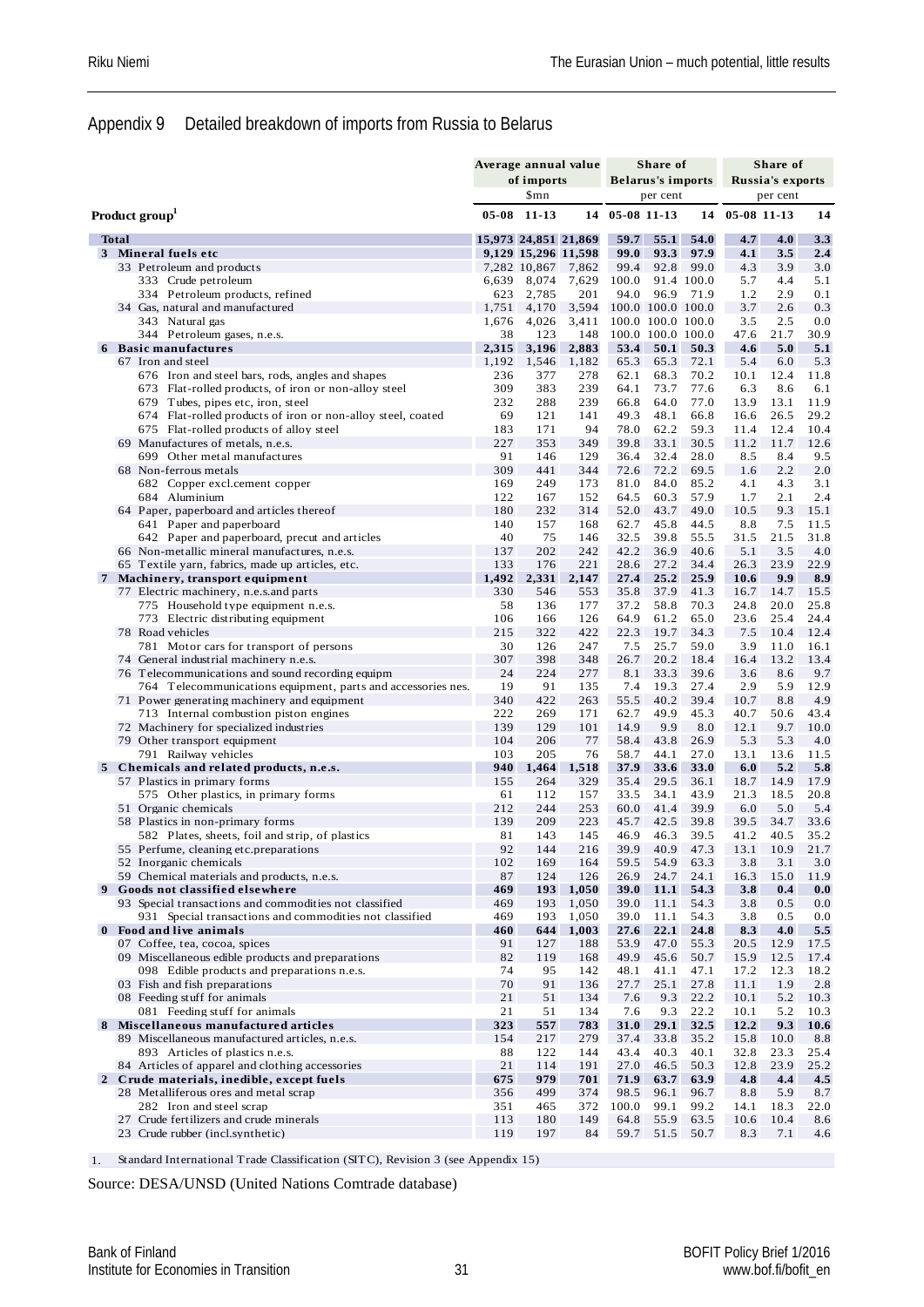#### Appendix 10 Detailed breakdown of imports from Kazakhstan to Belarus

|              |                                                              |                | Average annual value<br>of imports |                | <b>Belarus's imports</b> | Share of |      |             | <b>Share of Kazakh-</b><br>stan's exports |      |
|--------------|--------------------------------------------------------------|----------------|------------------------------------|----------------|--------------------------|----------|------|-------------|-------------------------------------------|------|
|              |                                                              |                | Smn                                |                |                          | per cent |      |             | per cent                                  |      |
|              | Product group                                                | $05 - 08$      | $11 - 13$                          | 14             | 05-08 11-13              |          | 14   | 05-08 11-13 |                                           | 14   |
| <b>Total</b> |                                                              | 107            | 111                                | 82             | 0.4                      | 0.2      | 0.2  | 0.2         | 0.1                                       | 0.1  |
| 6            | <b>Basic manufactures</b>                                    | 61             | 58                                 | 31             | 1.4                      | 0.9      | 0.5  | 0.7         | 0.4                                       | 0.4  |
|              | 68 Non-ferrous metals                                        | $\overline{4}$ | 18                                 | 25             | 1.1                      | 3.0      | 5.0  | 0.1         | 0.2                                       | 0.7  |
|              | 684 Aluminium                                                | $\mathbf{0}$   | 17                                 | 24             | 0.0                      | 6.3      | 9.2  | 0.0         | 2.1                                       | 6.3  |
|              | 683 Nickel                                                   | $\mathbf{0}$   | $\overline{0}$                     | $\overline{0}$ | 0.0                      | 0.0      | 0.0  | 0.0         | 0.0                                       | 0.0  |
|              | 67 Iron and steel                                            | 53             | 36                                 | 5              | 2.9                      | 1.5      | 0.3  | 1.4         | 0.6                                       | 0.2  |
|              | 674 Flat-rolled products of iron or non-alloy steel, coated  | 20             | 25                                 | 5              | 14.0                     | 10.1     | 2.3  | 3.2         | 4.2                                       | 1.2  |
|              | 673 Flat-rolled products, of iron or non-alloy steel         | 31             | 10                                 | $\overline{0}$ | 6.4                      | 1.9      | 0.1  | 3.2         | 0.6                                       | 0.0  |
|              | Machinery, transport equipment                               | 8              | 12                                 | 21             | 0.1                      | 0.1      | 0.3  | 1.9         | 0.9                                       | 0.2  |
|              | 78 Road vehicles                                             | $\mathbf{1}$   | $\overline{7}$                     | 18             | $\theta$                 | 0.4      | 1.5  | 2.3         | 6.6                                       | 6.2  |
|              | 782 Lorries, special motor vehicles n.e.s.                   | $\theta$       | 5                                  | 10             | 0.0                      | 1.4      | 6.0  | 2.4         | 9.3                                       | 20.3 |
|              | 783 Road motor vehicles n.e.s.                               | $\mathbf{0}$   | $\mathbf{0}$                       | 6              | 0.0                      | 0.2      | 8.0  | 0.0         | 0.0                                       | 0.0  |
| 5            | Chemicals and related products, n.e.s.                       | $\overline{7}$ | 11                                 | 17             | 0.3                      | 0.3      | 0.4  | 0.5         | 0.2                                       | 0.5  |
|              | 56 Fertilizers, manufactured                                 | $\overline{0}$ | 6                                  | 13             | 0.3                      | 2.9      | 13.2 | 0.7         | 4.9                                       | 17.2 |
|              | 562 Fertilizers, manufactured, other than those of group 272 | $\mathbf{0}$   | 6                                  | 13             | 0.3                      | 2.9      | 13.2 | 0.7         | 4.9                                       | 17.2 |
|              | 52 Inorganic chemicals                                       | 5              | 5                                  | 3              | 3.0                      | 1.5      | 1.1  | 0.4         | 0.1                                       | 0.1  |
| 3            | Mineral fuels etc                                            | $\bf{0}$       | 13                                 | 6              | 0.0                      | 0.1      | 0.1  | 0.0         | 0.0                                       | 0.0  |
|              | 33 Petroleum and products                                    | $\overline{0}$ | 13                                 | 6              | 0.0                      | 0.1      | 0.1  | 0.0         | 0.0                                       | 0.0  |
|              | 334 Petroleum products, refined                              | $\mathbf{0}$   | 13                                 | 6              | 0.0                      | 0.5      | 2.3  | 0.0         | 0.3                                       | 0.1  |
|              | Crude materials, inedible, except fuels                      | 11             | 10                                 | 5              | 1.2                      | 0.7      | 0.5  | 0.2         | 0.2                                       | 0.2  |
|              | 26 Textile fibres and their wastes                           | 8              | $\overline{4}$                     | $\overline{4}$ | 11.5                     | 3.5      | 4.1  | 1.1         | 2.3                                       | 3.9  |
|              | 263 Cotton                                                   | 8              | $\overline{4}$                     | $\overline{4}$ | 42.2                     | 11.1     | 15.9 | 1.4         | 2.5                                       | 4.2  |
| $\mathbf{0}$ | Food and live animals                                        | 21             | $\overline{7}$                     | $\bf{0}$       | 1.2                      | 0.2      | 0.0  | 1.2         | 0.3                                       | 0.0  |
|              | 04 Cereals and cereal preparations                           | 21             | $\overline{7}$                     | $\Omega$       | 9.1                      | 2.9      | 0.0  | 1.5         | 0.4                                       | 0.0  |
|              | 041 Wheat, unmilled                                          | 17             | 6                                  | $\Omega$       | 38.7                     | 27.9     | 0.0  | 2.0         | 0.6                                       | 0.0  |

1. Standard International Trade Classification (SITC), Revision 3 (see Appendix 15)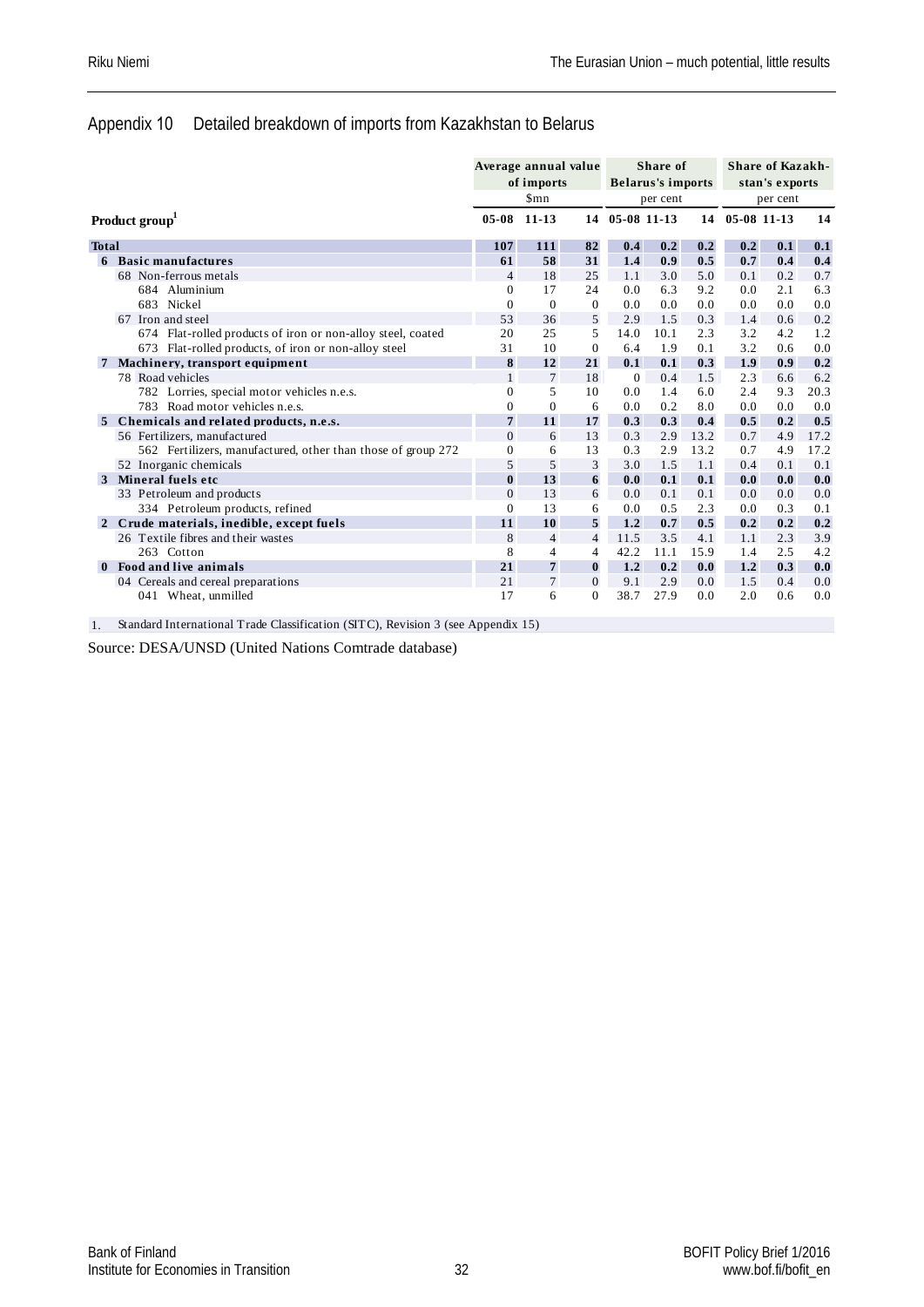

#### Appendix 11 Values of chosen currency units



#### Appendix 12 Domestic price levels in chosen countries



#### Source: World Bank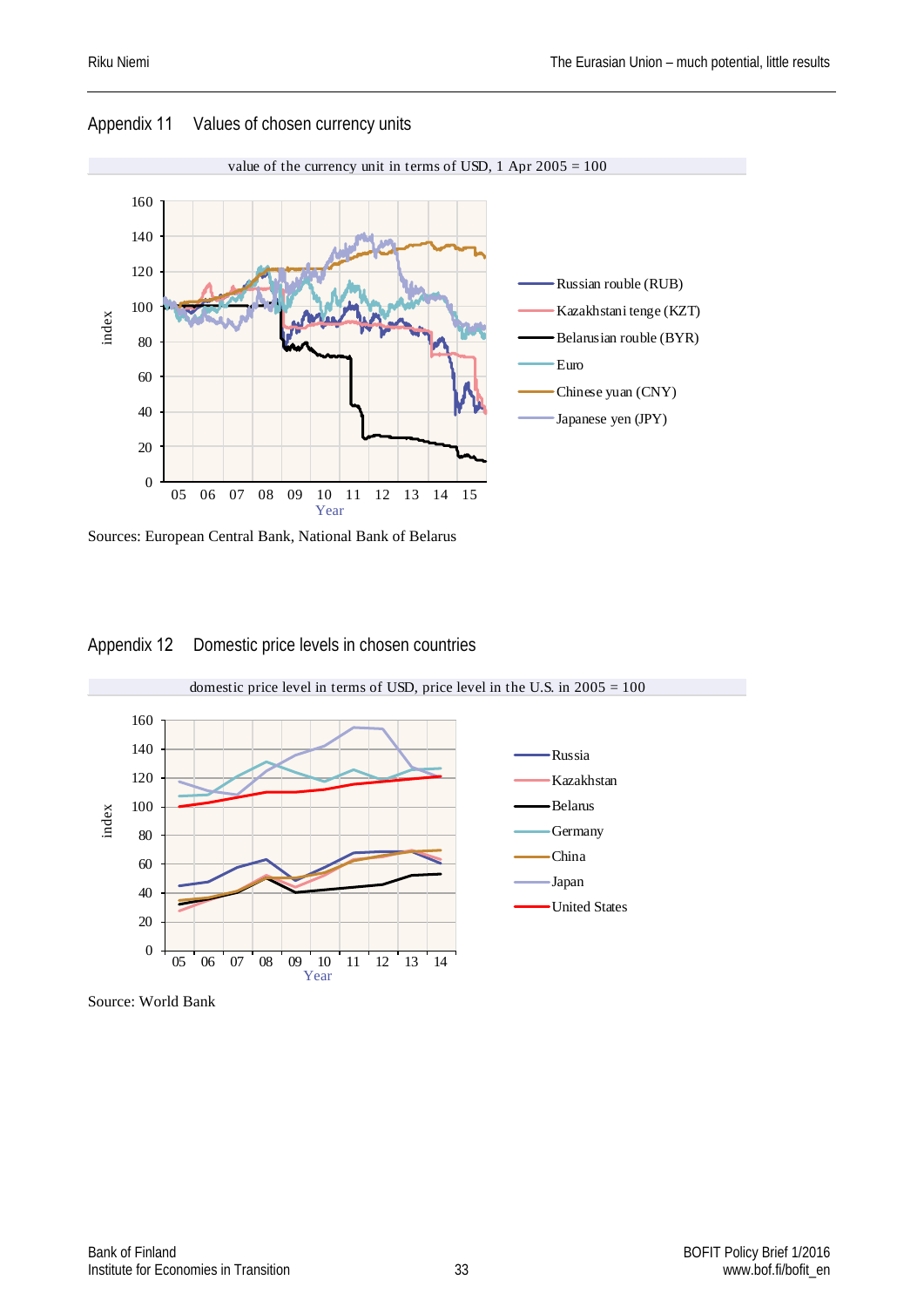

#### Appendix 13 Gross flow of foreign direct investment from and to Russia

Source: Central Bank of Russia

### Appendix 14 Gross flow of foreign direct investment from and to Kazakhstan



Source: National Bank of Kazakhstan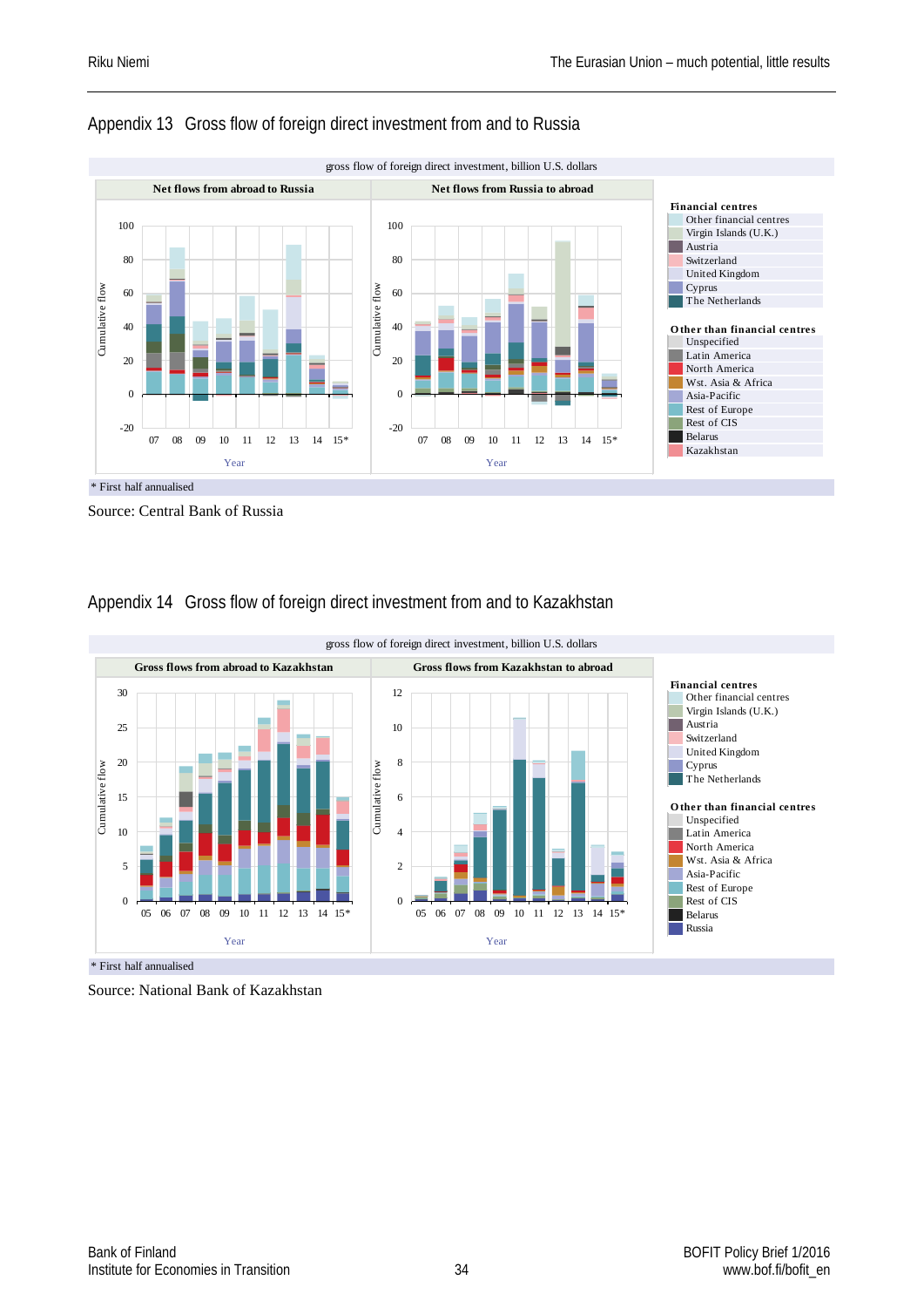#### Appendix 15 Standard International Trade Classification (SITC), revision 3

| 0 Food and live animals                           | 6 Basic manufactures (or, manufactured                       |  |
|---------------------------------------------------|--------------------------------------------------------------|--|
| 00 Live animals                                   | goods classified chiefly by material)                        |  |
| 01 Meat and meat preparations                     | 61 Leather, dressed fur, etc.                                |  |
| 02 Dairy products and birds' eggs                 | 62 Rubber manufactures, n.e.s.                               |  |
| 03 Fish and fish preparations                     | 63 Wood and cork manufactures                                |  |
| 04 Cereals and cereal preparations                | 64 Paper, paperboard and articles thereof                    |  |
| 05 Vegetables and fruit                           | 65 Textile yarn, fabrics, made up articles, etc.             |  |
| 06 Sugars, sugar preparations and honey           | 66 Non-metallic mineral manufactures, n.e.s.                 |  |
| 07 Coffee, tea, cocoa, spices                     | 67 Iron and steel                                            |  |
| 08 Feeding stuff for animals                      | 68 Non-ferrous metals                                        |  |
| 09 Miscellaneous edible products and preparations | 69 Manufactures of metals, n.e.s.                            |  |
| 1 Beverages and tobacco                           | 7 Machinery, transport equipment                             |  |
| 11 Beverages                                      | 71 Power generating machinery and equipment                  |  |
| 12 Tobacco and tobacco manufactures               | 72 Machinery for specialized industries                      |  |
| 2 Crude materials, inedible, except fuels         | 73 Metal working machinery                                   |  |
| 21 Hides, skins, fur skins, raw                   | 74 General industrial machinery n.e.s.                       |  |
| 22 Oil seeds, oleaginous fruits                   | 75 Office machines and automatic data processing machines    |  |
| 23 Crude rubber (incl. synthetic)                 | 76 Telecommunications and sound recording equipment          |  |
| 24 Cork and wood                                  | 77 Electric machinery, n.e.s. and parts                      |  |
| 25 Pulp and waste paper                           | 78 Road vehicles                                             |  |
| 26 Textile fibres and their wastes                | 79 Other transport equipment                                 |  |
| 27 Crude fertilizers and crude minerals           | 8 Miscellaneous manufactured articles                        |  |
| 28 Metalliferous ores and metal scrap             | 81 Prefabricated buildings; sanitary, lighting etc. fixtures |  |
| 29 Crude animal, vegetable materials n.e.s.       | 82 Furniture and parts thereof                               |  |
| 3 Mineral fuels etc.                              | 83 Travel goods, handbags and similar containers             |  |
| 32 Coal, coke and briquettes                      | 84 Articles of apparel and clothing accessories              |  |
| 33 Petroleum and products                         | 85 Footwear                                                  |  |
| 34 Gas, natural and manufactured                  | 87 Instruments and apparates n.e.s.                          |  |
| 35 Electric current                               | 88 Photographic equipment, optical goods etc.                |  |
| 4 Animal and vegetable oils, fats and waxes       | 89 Miscellaneous manufactured articles, n.e.s.               |  |
| 41 Animal oils and fats                           | 9 Goods not classified elsewhere                             |  |
| 42 Fixed vegetable fats and oils                  | 93 Special transactions and commodities not classified       |  |
| 43 Processed animal or vegetable oils, etc.       | 96 Coin (not gold coin or legal)                             |  |
| 5 Chemicals and related products, n.e.s.          | 97 Gold, non-monetary                                        |  |
| 51 Organic chemicals                              |                                                              |  |
| 52 Inorganic chemicals                            |                                                              |  |
| 53 Dyeing, tanning and colouring material         |                                                              |  |
| 54 Medicinal and pharmaceutical products          |                                                              |  |
| 55 Perfume, cleaning etc. preparations            |                                                              |  |
| 56 Fertilizers, manufactured                      |                                                              |  |
| 57 Plastics in primary forms                      |                                                              |  |
| 58 Plastics in non-primary forms                  |                                                              |  |
| 59 Chemical materials and products, n.e.s.        |                                                              |  |
|                                                   |                                                              |  |

n.e.s.: not elsewhere specified

Source: Finnish Customs

Bank of Finland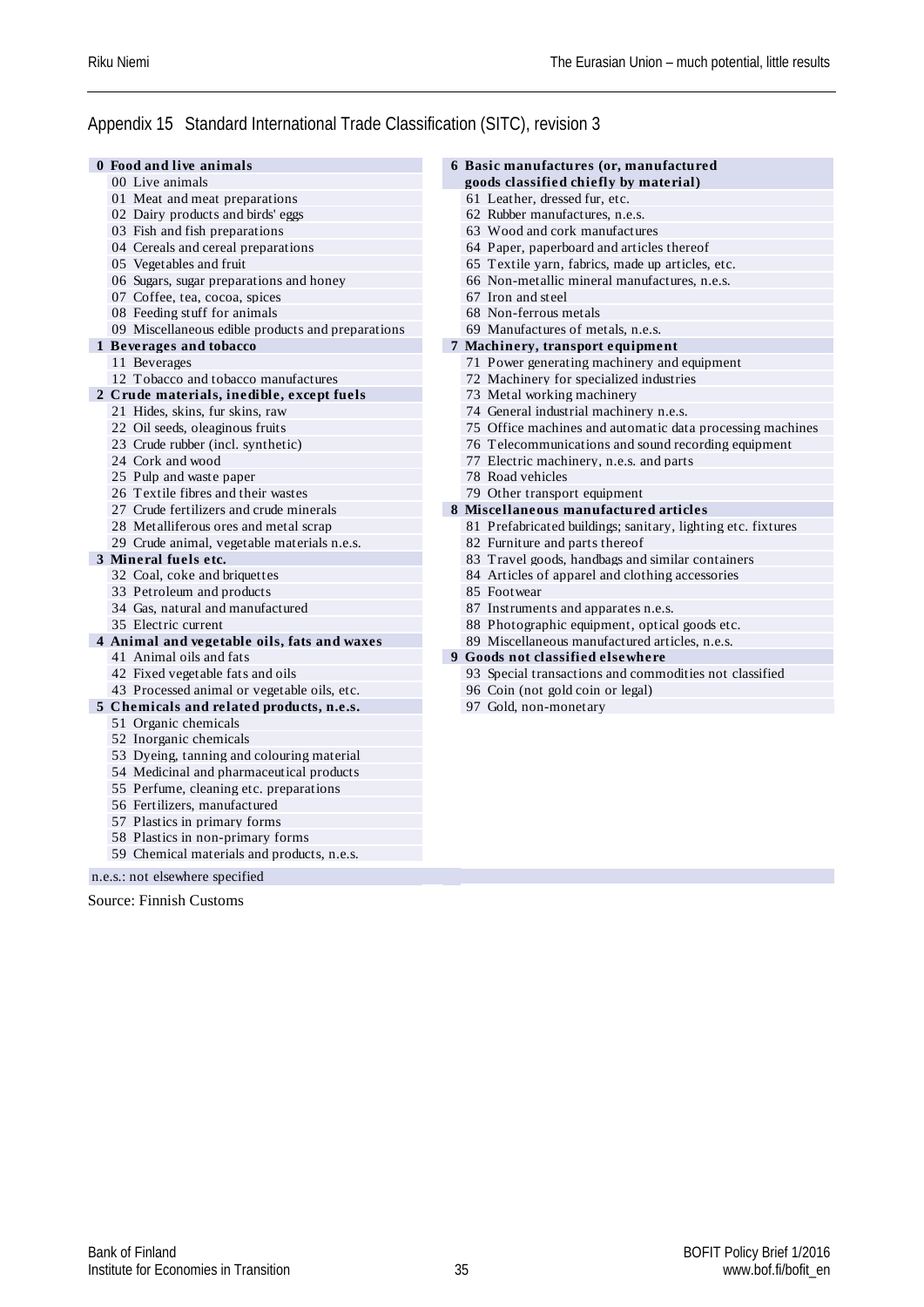#### Appendix 16 Country groups

|                   | Group                      | Members                                                                                                                               | <b>Comments</b>                                                                                                               |
|-------------------|----------------------------|---------------------------------------------------------------------------------------------------------------------------------------|-------------------------------------------------------------------------------------------------------------------------------|
| CIS               |                            |                                                                                                                                       |                                                                                                                               |
|                   | Russia                     |                                                                                                                                       |                                                                                                                               |
|                   | Kazakhstan                 |                                                                                                                                       |                                                                                                                               |
| <b>Belarus</b>    |                            |                                                                                                                                       |                                                                                                                               |
|                   | Rest of CIS                | Ukraine, Moldova, Armenia, Georgia,<br>Azerbaijan, Kyrgyzstan, Tajikistan,<br>Uzbekistan, Turkmenistan                                | The group includes all the other initial<br>members although Georgia has withdrawn<br>and Ukraine no longer fully cooperates. |
| Rest of the world |                            |                                                                                                                                       |                                                                                                                               |
|                   | Rest of Europe             | All countries within the conventional borders<br>of Europe that do not belong to the groups<br>above                                  | Includes the Baltics, excludes Turkey                                                                                         |
|                   | Asia-Pacific               | South Asia, East Asia, South East Asia,<br>Oceania                                                                                    | Includes Afghanistan                                                                                                          |
|                   | Western Asia and<br>Africa | Countries on the Eurasian continent south of<br>Central Asia and South Caucasus and west of<br>Afghanistan, and the African Continent | Includes Turkey                                                                                                               |
|                   | North America              | United States, Canada                                                                                                                 |                                                                                                                               |
|                   | Latin America              | South America, Central America, the<br>Caribbean                                                                                      | Includes Mexico                                                                                                               |
|                   | Unspecified                | All categories that do not specify a partner<br>country, area or territory                                                            | Includes WITS categories 'Bunkers', 'Free<br>Zones', 'Neutral Zone', 'Special Categories',<br>'Unspecified'                   |